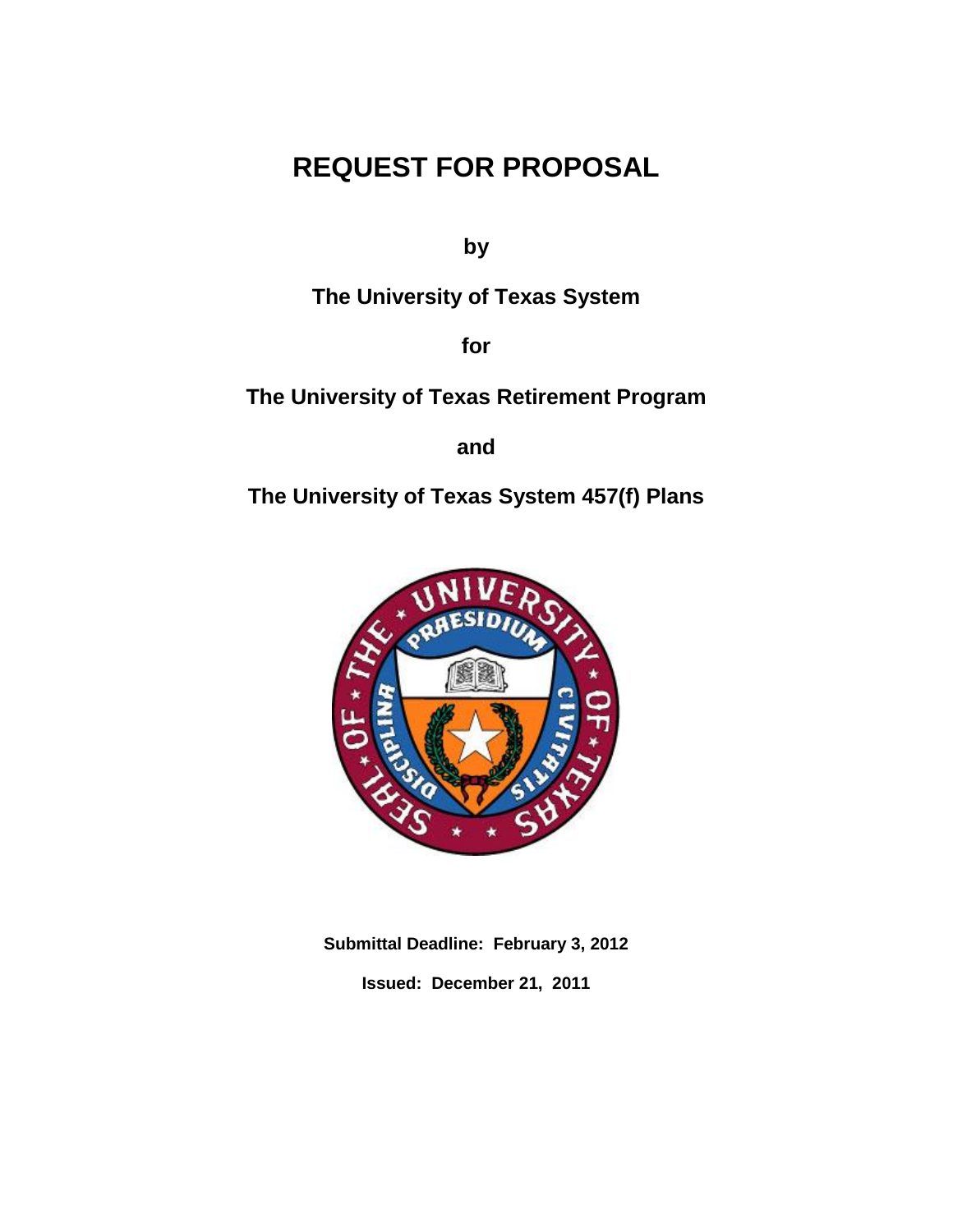## **REQUEST FOR PROPOSAL UT SYSTEM RETIREMENT PROGRAMS**

## **TABLE OF CONTENTS**

| FOR THE UNIVERSITY OF TEXAS RETIREMENT PROGRAM |
|------------------------------------------------|
|                                                |
|                                                |
|                                                |
|                                                |
|                                                |
|                                                |
| FOR THE UNIVERSITY OF TEXAS 457(F) PLANS       |
|                                                |
|                                                |
|                                                |
|                                                |
|                                                |
|                                                |
|                                                |
|                                                |
|                                                |

## **ATTACHMENTS:**

| <b>APPENDIX A:</b>  | <b>SAMPLE AGREEMENT UT RETIREMENT PROGRAMS</b>                              |
|---------------------|-----------------------------------------------------------------------------|
| <b>APPENDIX B:</b>  | <b>SAMPLE AGREEMENT 457(F) PLANS</b>                                        |
| <b>APPENDIX C1:</b> | <b>HUB SUBCONTRACTING PLAN</b>                                              |
| <b>APPENDIX C2:</b> | <b>HUB QUICK CHECKLIST</b>                                                  |
| <b>APPENDIX D:</b>  | <b>FUND PERFORMANCE REPORT REQUIREMENTS</b>                                 |
| <b>APPENDIX E:</b>  | <b>COMMON REMITTER REQUIREMENTS</b>                                         |
| <b>APPENDIX F:</b>  | <b>ACCESS BY INDIVIDUALS WITH DISABILITIES</b>                              |
| <b>APPENDIX G:</b>  | <b>ELECTRONIC AND INFORMATION RESOURCES ENVIRONMENT</b><br><b>CHECKLIST</b> |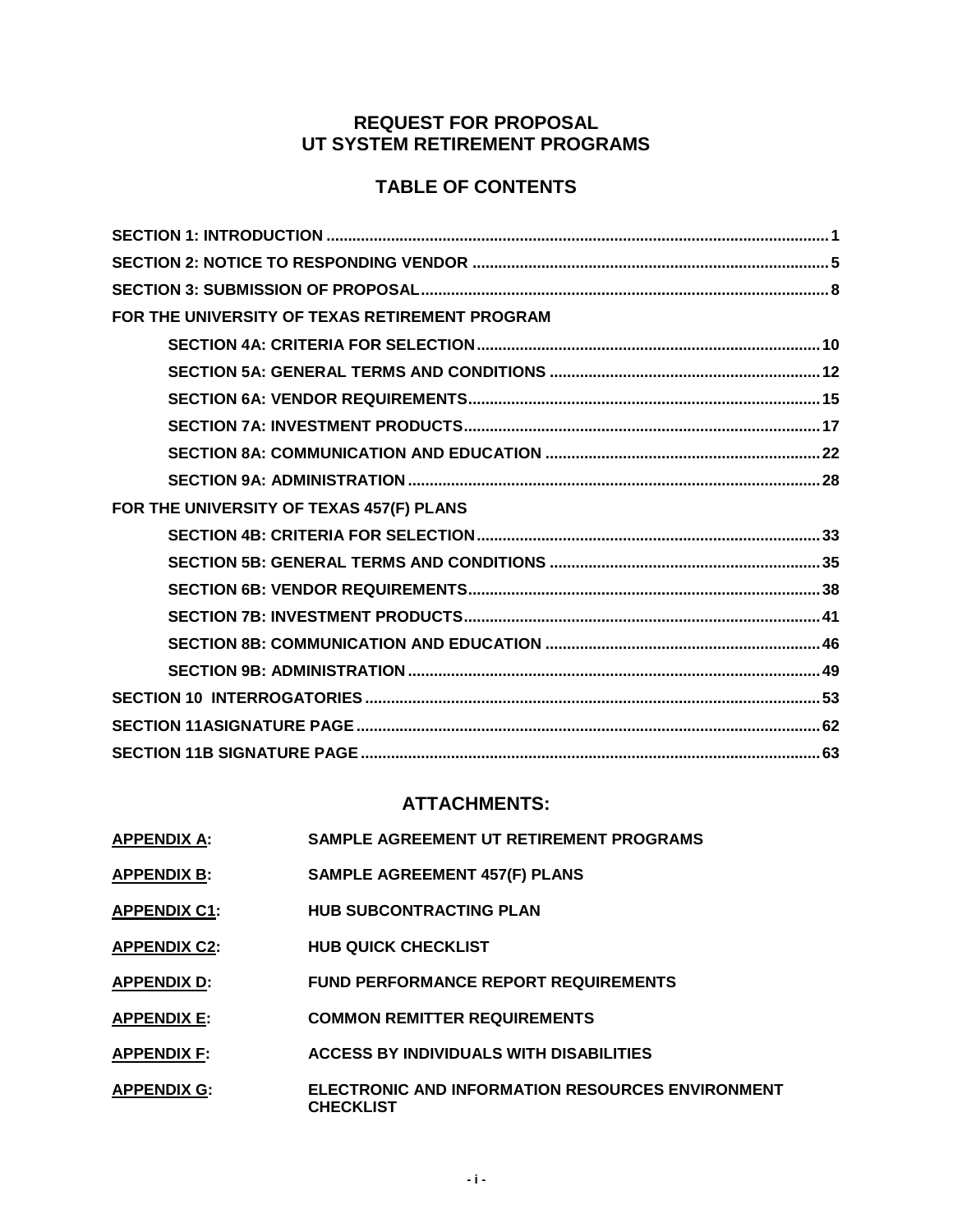- **APPENDIX H: THE UNIVERSITY OF TEXAS SYSTEM OPTIONAL RETIREMENT PROGRAM**
- **APPENDIX I: THE UNIVERSITY OF TEXAS SYSTEM UTSAVER TAX-SHELTERED ANNUITY (TSA) PROGRAM**
- **APPENDIX J: THE UNIVERSITY OF TEXAS UTSAVER DEFERRED COMPENSATION PLAN**
- **APPENDIX K: THE UNIVERSITY OF TEXAS SYSTEM GOVERNMENTAL RETIREMENT ARRANGEMENT**
- **APPENDIX L: THE UNIVERSITY OF TEXAS SYSTEM DEFERRED COMPENSATION PLAN**
- **APPENDIX M: THE UNIVERSITY OF TEXAS INSTITUTION DEFERRED COMPENSATION PROTOTYPE PLAN**
- **APPENDIX N: SALES SOLICITATION AGREEMENT**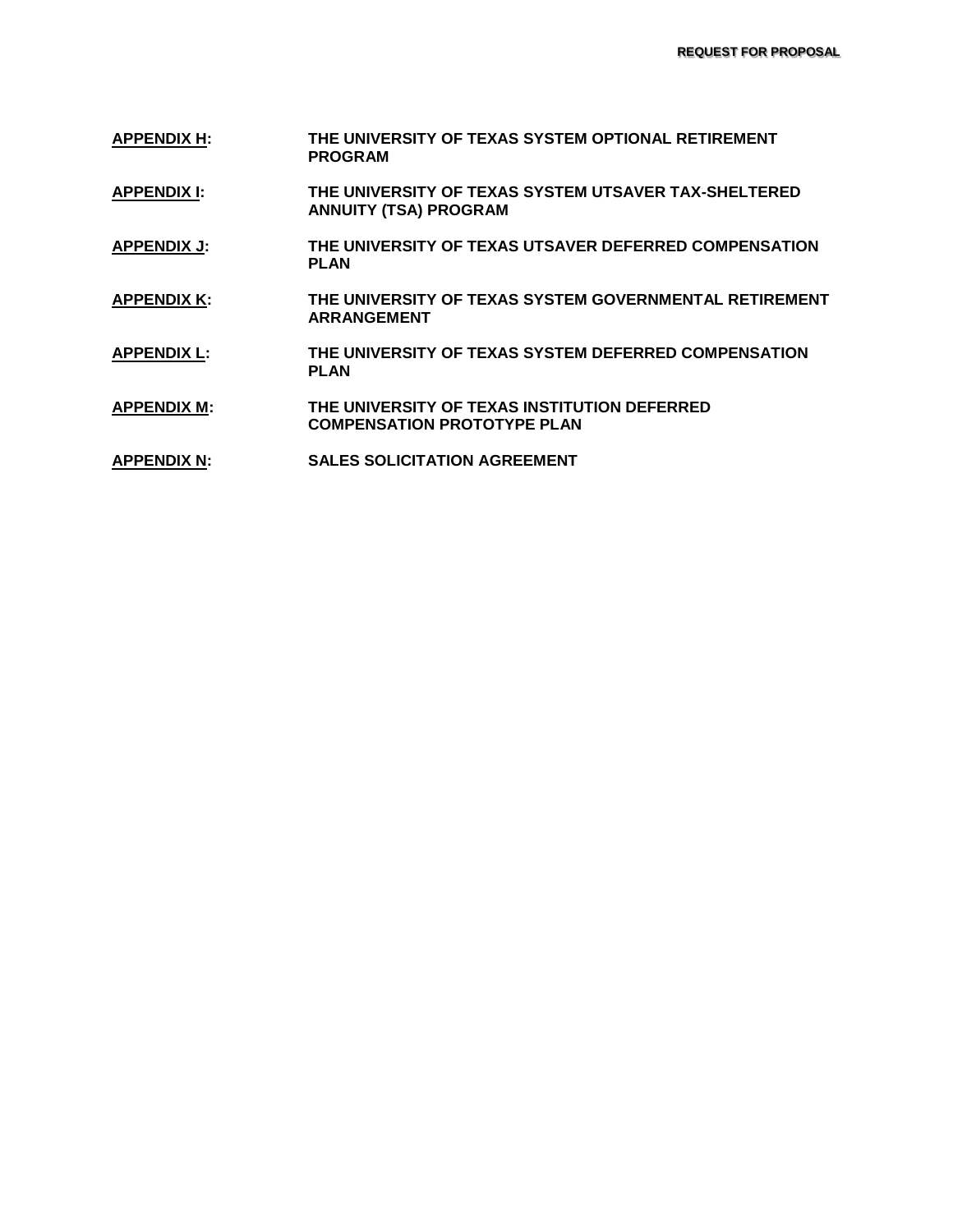# **SECTION 1**

## **INTRODUCTION**

## **1.1 Description of University**

The Texas Constitution of 1876 provided that "the Legislature shall, as soon as practical, establish, organize and provide for maintenance, support and direction of a university of the first class, to be located by vote of the people of this State, and styled "The University of Texas". . ." In 1881, the 17th Texas Legislature passed an act to establish The University of Texas. Later that year, voters determined that the Main System was to be located in Austin and the Medical School was to be located in Galveston.

Today, The University of Texas System includes nine academic institutions in Arlington, Austin, Brownsville, Dallas, Edinburg (Pan American), El Paso, Odessa (Permian Basin), San Antonio and Tyler and six health institutions in Dallas, Galveston, Houston (2), San Antonio and Tyler. The University of Texas System Administration offices are located in Austin; however, many of the operations of the UT System are decentralized. Most institutions have their own payroll systems. The UT System has approximately 90,000 employees. All employees are eligible for the voluntary retirement savings programs, and 15,798 employees participate in Optional Retirement Program.

| The University of Texas System<br>September 2011 |                                                        |          |        |
|--------------------------------------------------|--------------------------------------------------------|----------|--------|
| Location<br>Institution<br><b>Staff</b>          |                                                        |          |        |
|                                                  |                                                        | Faculty  |        |
| Austin                                           | The University of Texas at Austin                      | 3,271    | 11,230 |
|                                                  | The University of Texas System                         | $\Omega$ | 533    |
| <b>Brownsville</b>                               | The University of Texas at Brownsville                 | 734      | 1,463  |
|                                                  | The University of Texas at Arlington                   | 1,446    | 2,125  |
| <b>Dallas</b>                                    | The University of Texas at Dallas                      | 918      | 2,262  |
|                                                  | The University of Texas Southwestern Medical Center at | 2,126    | 8,581  |
|                                                  | Dallas                                                 |          |        |
| Edinburg                                         | The University of Texas at Pan American                | 823      | 2,242  |
| El Paso                                          | The University of Texas at El Paso                     | 1,180    | 1.854  |
| Galveston                                        | The University of Texas Medical Branch at Galveston    | 1,198    | 9,767  |
|                                                  | The University of Texas Health Science Center at       | 1,561    | 3,560  |
| Houston                                          | Houston                                                |          |        |
|                                                  | The University of Texas M.D. Anderson Cancer Center    | 1.954    | 15,924 |
| Odessa                                           | The University of Texas at Permian Basin               | 215      | 250    |
| San                                              | The University of Texas at San Antonio                 | 1,319    | 3,278  |
| Antonio                                          | The University of Texas Health Science Center at San   | 1,676    | 4,281  |
|                                                  | Antonio                                                |          |        |
| <b>Tyler</b>                                     | The University of Texas at Tyler                       | 386      | 438    |
|                                                  | The University of Texas Health Science Center at Tyler | 86       | 727    |
| 18,893<br>68,515<br>Total                        |                                                        |          |        |

This RFP includes the UT System"s voluntary retirement savings programs, the UTSaver Deferred Compensation Plan (*Internal Revenue Code of 1986*, as amended, (Code) Section 457(b)) and the UTSaver Tax-Sheltered Annuity Program (Code Section 403(b)), as well as the Optional Retirement Program (Code Section 403(b)), The University of Texas System Governmental Retirement Arrangement (Code Section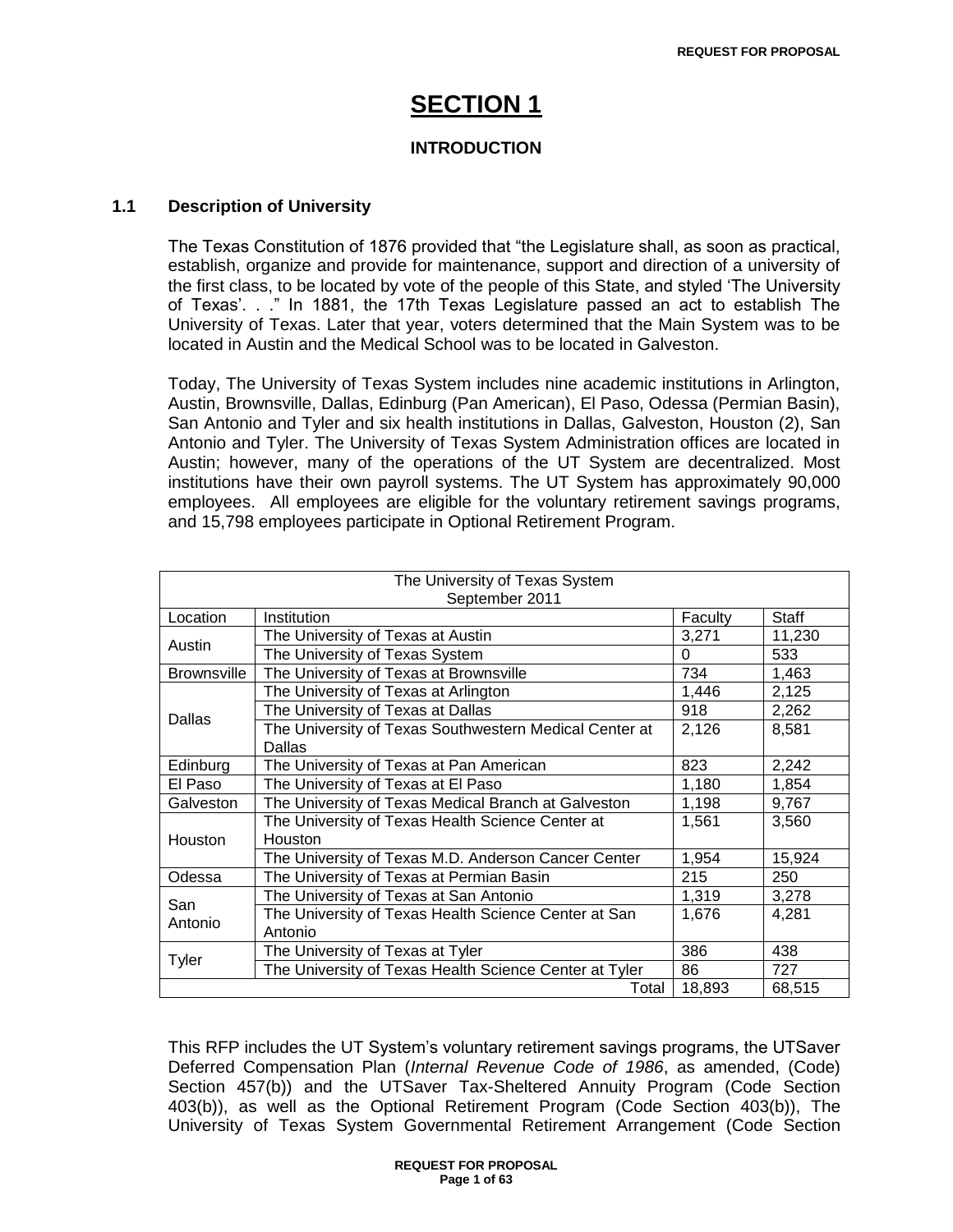415(m)), and The University of Texas Deferred Compensation Plan and the adopted The University of Texas System Institution Deferred Compensation Prototype Plans (Code Section 457(f)).

### **1.2 Summary of Existing Retirement Plans**

The UT System administers four retirement plans, collectively called the UTRetirement Program

- The Optional Retirement Program;
- The University of Texas System Governmental Retirement Arrangement;
- The UTSaver Deferred Compensation Plan; and
- The UTSaver Tax-Sheltered Annuity Program.

Additionally, the UT System administers the following 457(f) retirement plans, collectively called the 457(f) Plans:

- The University of Texas System Deferred Compensation Plan; and
- The University of Texas System Institution Deferred Compensation Prototype Plans.

The Optional Retirement Program (ORP) is governed by Chapter 830 of the Texas Government Code and Section 403(b) of the Code. The ORP was authorized in 1968 by the Texas Legislature as an alternative to the defined benefit retirement program administered by the Teacher Retirement System of Texas. Additionally, the Texas Higher Education Coordinating Board (THECB) has established rules regarding the administration of this plan found in 19 Texas Administrative Code Chapter 25 (Coordinating Board Rules). The ORP has 15,798 active participants and six (6) vendors that are permitted to receive contributions for new ORP enrollees, which will be referred throughout this document as "currently authorized vendors." Annual remittances for fiscal year 2011 (September 1, 2010 to August 31, 2011) were \$281,812,681. While there are six (6) currently authorized vendors, an additional four (4) vendors are "grandfathered" and received \$282,655 in remittances in fiscal year 2011. The term "grandfathered" refers to vendors who are authorized to continue to receive contributions for certain participants as authorized by UT System.

For certain eligible employees hired before September 1, 1996, UT System administers a governmental excess-benefit arrangement entitled The University of Texas System Governmental Retirement Arrangement (UTGRA), governed by Section 415(m) of the Code. This excess-benefit arrangement was established to provide eligible ORP participants that portion of the participant"s benefits that would otherwise be payable under the terms of the ORP except for the limitations on benefits imposed by Section 415 of the Code. The same six (6) currently authorized vendors for ORP are available for UTGRA and annual remittances for fiscal year 2011 totaled \$5,838,476 for 709 participants.

UT System offers two voluntary retirement savings programs, the UTSaver Deferred Compensation Plan (UTSaver DCP) and the UTSaver Tax-Sheltered Annuity Program (UTSaver TSA). The UTSaver DCP is governed by Section 457(b) of the Code. The UTSaver DCP has the same six currently authorized vendors as offered in ORP and UTGRA. For fiscal year 2011, remittances totaled \$63,309,343 for 6,326 participants in the UTSaver DCP. The UT System may add a Roth contribution option to the 457(b) at some point in the future.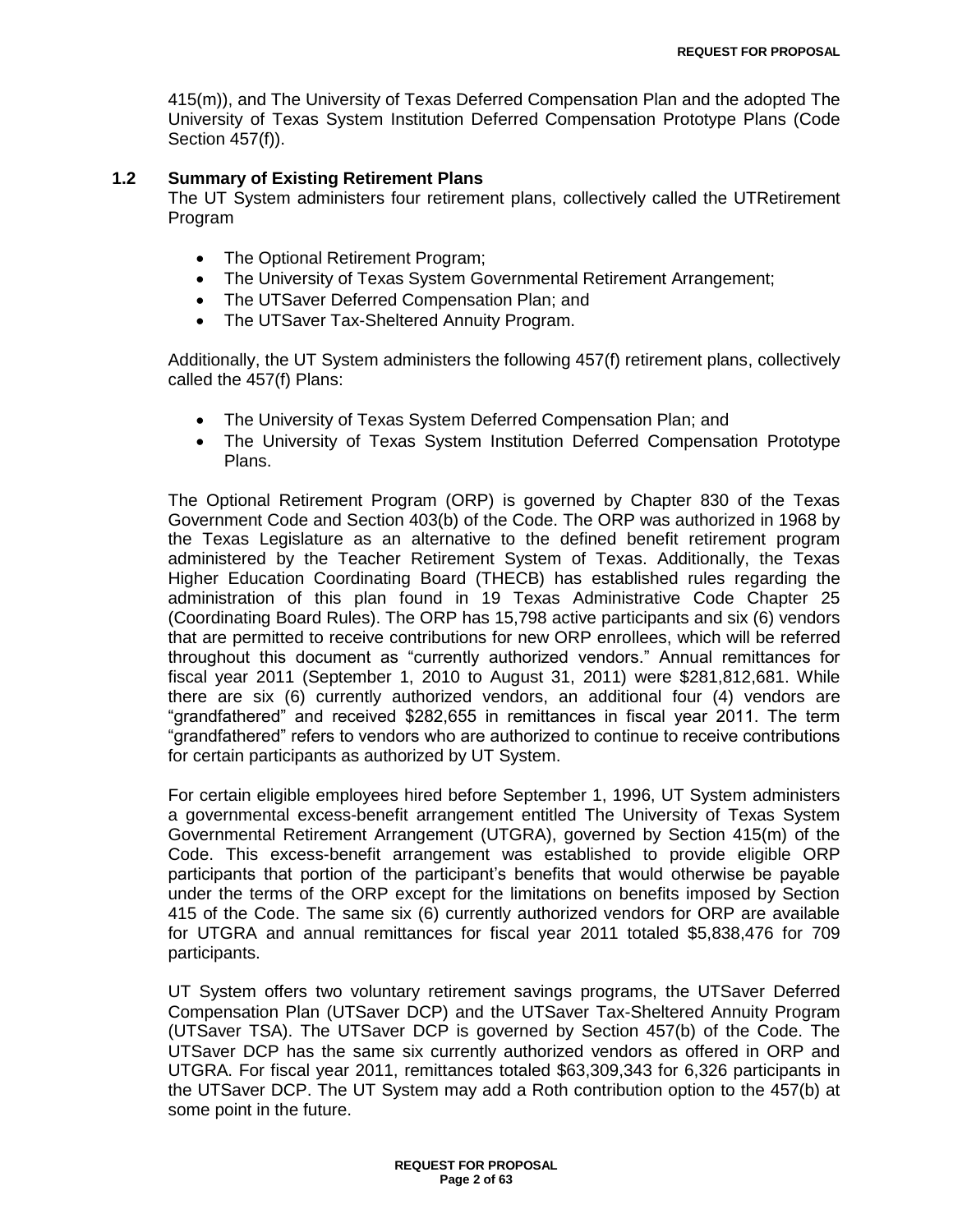The UTSaver TSA is governed by Section 403(b) of the Code with traditional and Roth contribution options. The same six currently authorized vendors for the ORP, UTGRA and UTSaver DCP plans are available for the UTSaver TSA. Additionally, there are four "grandfathered" vendors authorized to continue to receive contributions for certain participants as authorized by UT System. For fiscal year 2011, remittances totaled \$108,903,352 for 15,554 participants in the UTSaver TSA plan.

UT System administers several ineligible deferred compensation plans governed by Section 457(f) of the Code. The Second Amended and Restated The University of Texas System Deferred Compensation Plan (the "System 457(f) Plan") was first adopted on September 1, 1996. It was established to provide UT System contributions to employees who are members of a select group of management or highly compensated employees designated by the Board of Regents (normally UT System institution presidents and certain officers of UT System). The System 457(f) Plan has 11 active participants, 3 currently authorized vendors and annual remittance for fiscal year 2011 totaling \$590,000.

The University of Texas System Institution Prototype 457(f) Plan has been adopted by six UT System institutions, with the approval of UT System. Other UT System institutions may adopt the Prototype 457(f) Plan in the future with UT System approval and become subject to this RFP. Current adopted Prototype 457(f) Plans and such plans which may be adopted in the future are collectively referred to as the "Prototype 457(f) Plans." Each Prototype 457(f) Plan was established to provide UT System institution contributions to employees of such institution who are members of a select group of management or highly compensated employees designated by the UT System institution president and approved by the UT System. The existing Prototype 457(f) Plans collectively have 22 active participants, 3 currently authorized vendors and annual remittances for fiscal year 2011 totaling \$1,420,144. The current adopting UT System institutions are The University of Texas at Austin, The University of Texas at San Antonio, The University of Texas Health Science Center at Houston, The University of Texas Southwestern Medical Center, The University of Texas Medical Branch at Galveston and The University of Texas M.D. Anderson Cancer Center.

#### **1.3 Objective of this Request for Proposal**

The UT System is soliciting proposals from qualified and appropriately licensed vendors to provide investment products and services for all UT System retirement plans listed in Section 1.2 above. It is the intent of the UT System to contract for the three-year period beginning on September 1, 2012, through August 31, 2015, with the opportunity, at UT System's sole option, to renew for an additional three-year period, subject to terms and conditions acceptable to UT System.

Responding vendors have three options: 1) respond only for the plans listed in Section 1.3.1 below; 2) respond only for the plans listed in Section 1.3.2 below; 3) respond for both sets of plans. There will be two separate responses to this RFP for vendors responding to both sets of plans.

**1.3.1** One response should include provisions of investment products and services for the UT Retirement Program (ORP, UTGRA, UTSaver TSA and UTSaver DCP). Each responding vendor should also have the capability to accept Roth 457(b) deferrals as UT System may elect to add this program in the future. A common set of vendors and appropriate type and number of products will be selected for all four of these plans based on the responses to this RFP.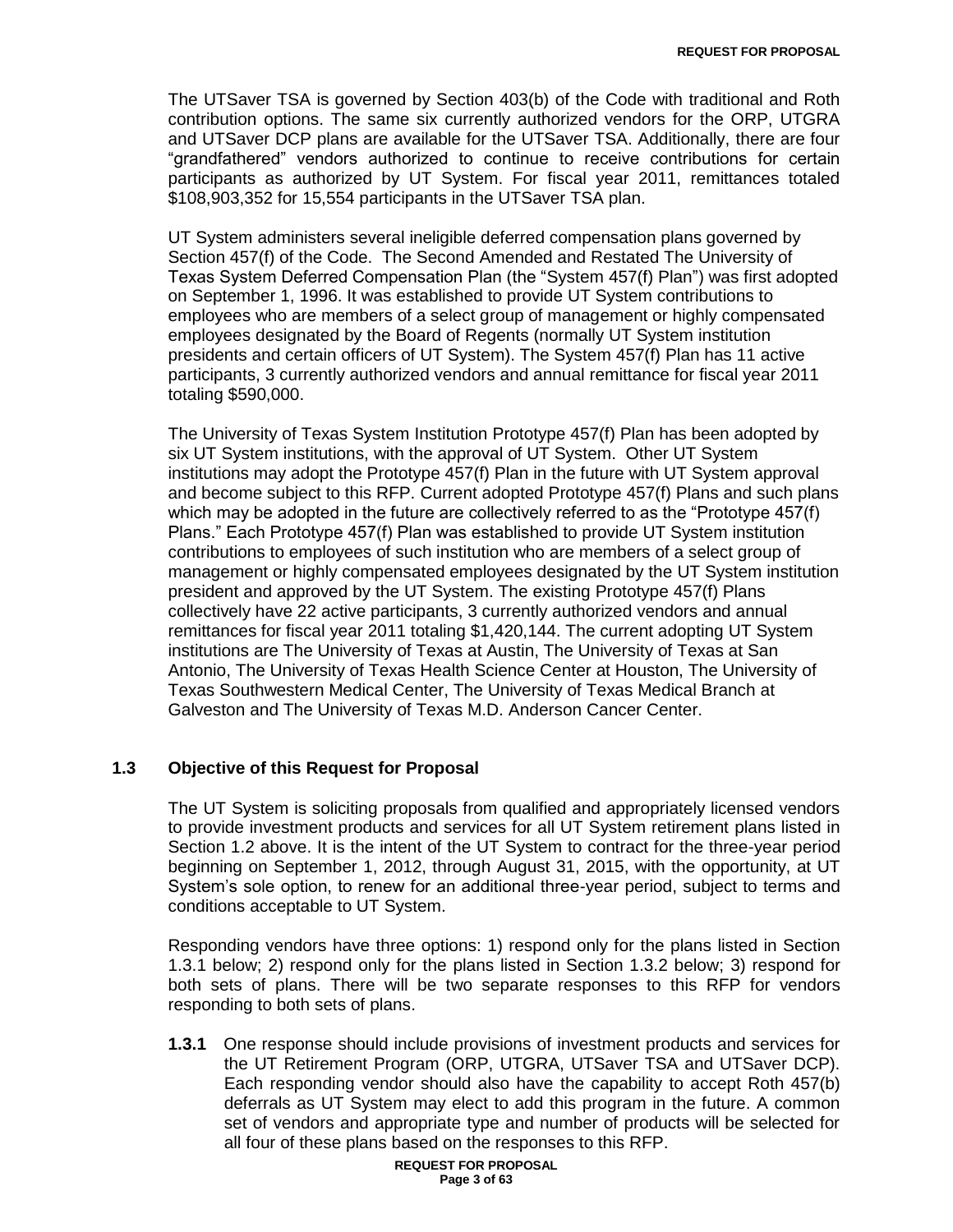- **1.3.2** One response should include provisions of investment products and services for the 457(f) Plans. These plans are not part of the UT Retirement Program. A common set of vendors and appropriate type and number of products will be selected for all of the 457(f) Plans based on the responses to this RFP.
- **1.3.3** Responding vendors are encouraged to issue responses to both sets of plans listed in Sections 1.3.1 and 1.3.2, or they may issue a response for either set of plans listed in Section 1.3.1 or 1.3.2. If a responding vendor issues responses for both sets of plans, the responses will be evaluated separately with the possible result that only one or both of the responses may be selected or rejected.

#### **1.4 Group Purchase Authority**

Texas law authorizes institutions of higher education (defined by Section 61.003, *Education Code*) to use the group purchasing procurement method (ref. Sections 51.9335, 73.115, and 74.008, *Education Code*). Additional Texas institutions of higher education may therefore elect to enter into a contract with the successful responding vendor under this RFP.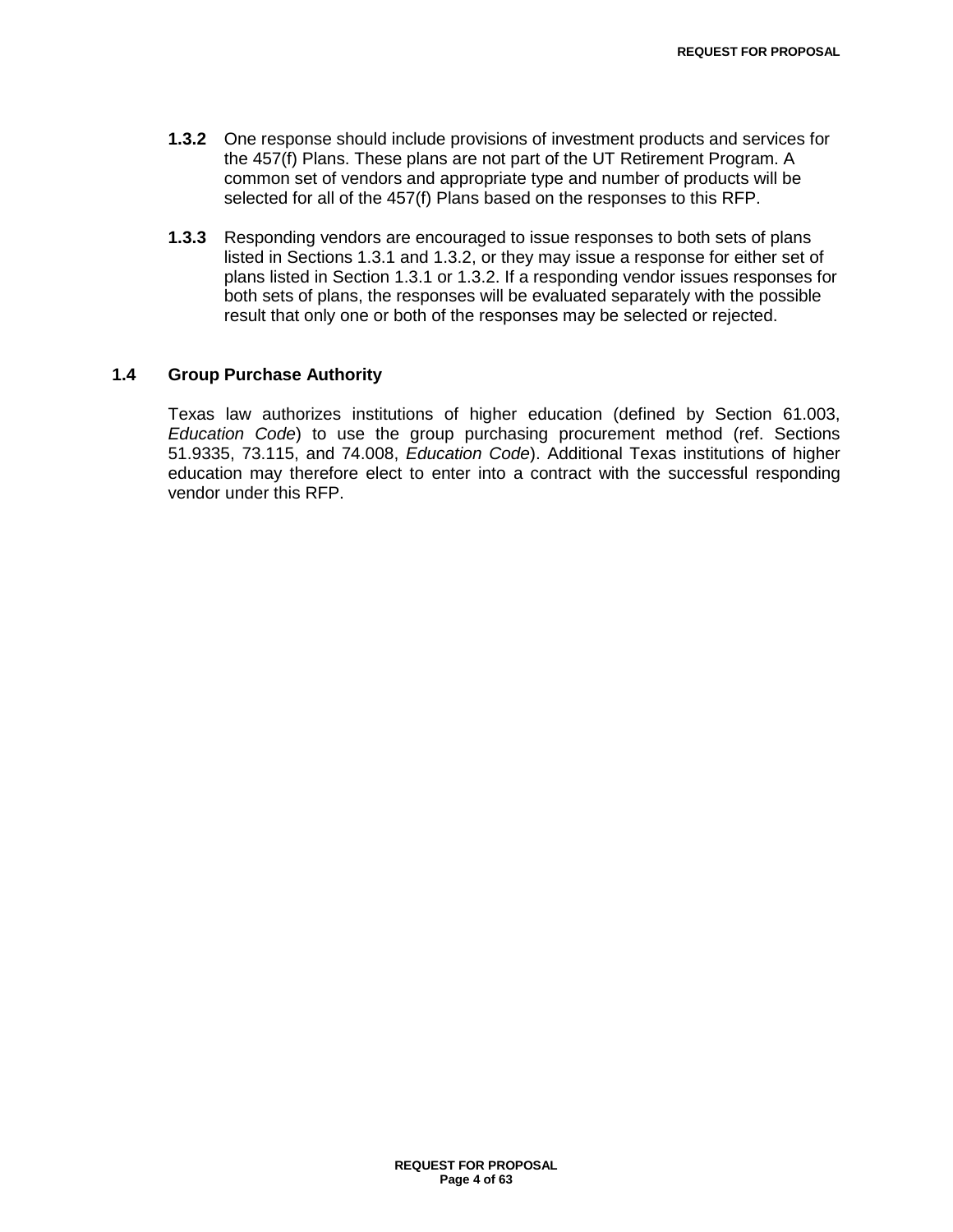# **SECTION 2**

## **NOTICE TO RESPONDING VENDOR**

#### **2.1 Submittal Deadline**

UT SYSTEM will accept proposals submitted in response to this RFP until 3 p.m. Central Prevailing Time on February 3, 2012 (the "**Submittal Deadline**").

## **2.2 Addenda to RFP, Inquiries Regarding Specifications**

All questions and comments related to the RFP must be sent via e-mail by using the appropriate e-mail link on the RFP website. Any response by UT System that alters an existing interpretation of this RFP will be posted as addenda on the RFP website.

The RFP website address is: <http://utdirect.utexas.edu/rfp/>

All addenda issued by the UT System prior to the receipt of a proposal shall be considered part of the RFP. All responding vendors are required to acknowledge all of the addenda issued on the space provided on the Signature Page of the proposal.

To ensure that all replies can be provided to all prospective responding vendors prior to the deadline for submission of proposals, no questions received after 3:00 PM (CST) on January 20, 2012 will be considered or responded to by the UT System. The UT System reserves the right to decline to respond to any question or concern.

**2.3 Key Events Schedule** The timetable for implementing this RFP is approximate. Although the UT System intends to conform to these dates as closely as possible, it reserves the right to unilaterally amend these dates at its sole discretion.

| Timetable                                                                   |                  |  |  |
|-----------------------------------------------------------------------------|------------------|--|--|
| Distribution of RFP                                                         | 12/21/2011       |  |  |
| Pre-Bid Teleconference                                                      | 1/13/2012        |  |  |
| Deadline to submit Questions                                                | 01/20/2012       |  |  |
| <b>Receipt Date of RFPs</b>                                                 | 02/03/2012       |  |  |
| Evaluation of Proposals and Determination of Approved Vendors               | 03/30/2012       |  |  |
| Recommendation for Approval of Vendors to Board of Regents                  | 05/02-05/03/2012 |  |  |
| <b>Notify Vendors of Selection</b>                                          | 05/04/2012       |  |  |
| Provide List of Vendor Contacts to UT System                                | 05/14/2012       |  |  |
| Deadline to Execute the Agreement                                           | 06/29/2012       |  |  |
| Deadline to Complete Employee Education Materials and Website               | 07/15/2012       |  |  |
| Deadline to Have All Products in Place and Ready to Receive<br>Remittances* | 08/01/2012       |  |  |
| Implementation of New Retirement Program Products and Services              | 09/01/2012       |  |  |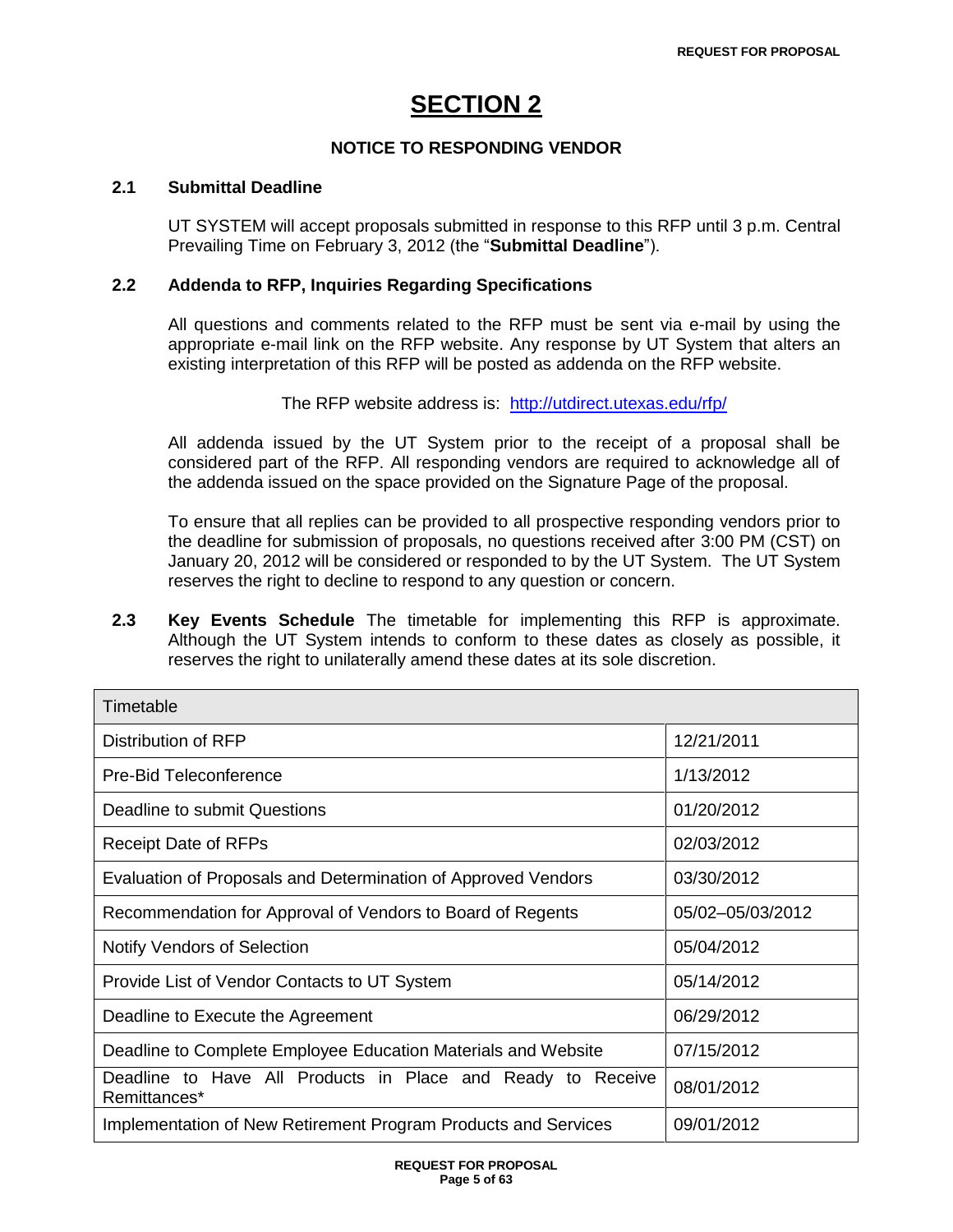\*An exception may be provided to Contracting Vendors who have requested approval to offer a product with the Texas Department of Insurance and are awaiting approval as long as the Contracting Vendor requests approval in a timely manner after notification of selection.

#### **2.4 Pre-Proposal Conference**

UT System will hold a pre-proposal teleconference at 2:00 p.m., Central Prevailing Time on January 13th, 2012. The pre-proposal conference will allow all responding vendors an opportunity to ask UT System representatives relevant questions and clarify provisions of this RFP. Details regarding the pre-proposal conference will be posted on the RFP website. Interested vendors should register for the call on the RFP website.

#### **2.5 Historically Underutilized Businesses**

- 2.5.1 All agencies of the State of Texas are required to make a good faith effort to assist historically underutilized businesses (each a "**HUB**") in receiving contract awards. The goal of the HUB program is to promote full and equal business opportunity for all businesses in contracting with state agencies. Pursuant to the HUB program, if under the terms of any agreement or contractual arrangement resulting from this RFP, Contracting Vendor subcontracts any of the services, then Contracting Vendor must make a good faith effort to utilize HUBs certified by the Procurement and Support Services Division of the Texas Comptroller of Public Accounts. Proposals that fail to comply with the requirements contained in this Section 2.5 will constitute a material failure to comply with advertised specifications and will be rejected by UT System as non-responsive. Additionally, compliance with good faith effort guidelines is a condition precedent to awarding any agreement or contractual arrangement resulting from this RFP. Responding vendor acknowledges that, if selected by UT System, its obligation to make a good faith effort to utilize HUBs when subcontracting any of the services will continue throughout the term of all agreements and contractual arrangements resulting from this RFP. Furthermore, any subcontracting of the services by the responding vendor is subject to review by UT System to ensure compliance with the HUB program.
- 2.5.2 UT System has reviewed this RFP in accordance with Title 34, *Texas Administrative Code*, Section 20.13 (a), and has determined that subcontracting opportunities are probable under this RFP.
- 2.5.3 A HUB Subcontracting Plan ("**HSP**") is required as part of responding vendor's proposal. The HSP will be developed and administered in accordance with UT System Policy on Utilization of Historically Underutilized Businesses attached as **Appendix C** and incorporated for all purposes.

*Each responding vendor must complete and return the HSP in accordance with the terms and conditions of this RFP, including Appendix C. Responding vendors that fail to do so will be considered non-responsive to this RFP in accordance with Section 2161.252, Government Code.*

Contracting Vendor will not be permitted to change its HSP unless: (1) Contracting Vendor completes a newly modified version of the HSP in accordance with the terms of **Appendix C** that sets forth all changes requested by Contracting Vendor, (2) Contracting Vendor provides UT System with such a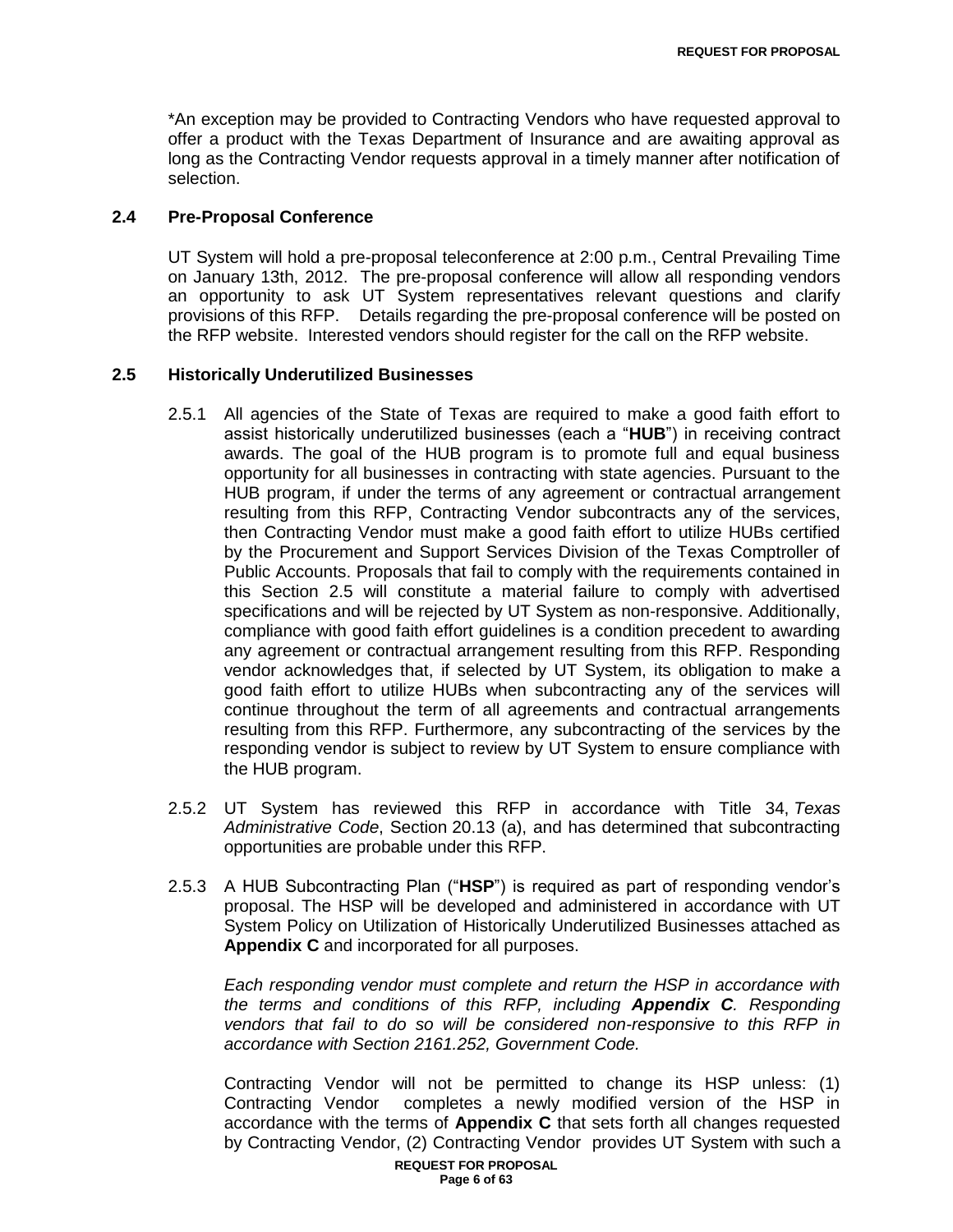modified version of the HSP, (3) UT System approves the modified HSP in writing, and (4) all agreements or contractual arrangements resulting from this RFP are amended in writing by UT System and Contracting Vendor to conform to the modified HSP.

- 2.5.4 Responding vendor must submit for each RFP response three (3) originals of the HSP to UT System at the same time it submits its proposal to UT System (ref. **Section 3** of this RFP.) The three (3) originals of the HSP must be submitted under separate cover and in a separate envelope (the "HSP Envelope"). Responding vendor must ensure that the top outside surface of its HSP Envelope clearly shows and makes visible:
	- 2.5.4.1 the title of the RFP and the Submittal Deadline (ref. **Section 2.1** of this RFP), both located in the lower left hand corner of the top surface of the envelope,
	- 2.5.4.2 the name and the return address of the responding vendor, and
	- 2.5.4.3 the phrase "HUB Subcontracting Plan".

Any proposal(s) submitted in response to this RFP that is/are not accompanied by a separate HSP Envelope meeting the above requirements will be rejected by UT System and returned to the responding vendor unopened as that proposal will be considered non-responsive due to material failure to comply with advertised specifications. Furthermore, UT System will open a responding vendor"s HSP Envelope prior to opening the proposal submitted by the responding vendor, in order to ensure that the responding vendor has submitted the number of completed and signed originals of the responding vendor"s HUB Subcontracting Plan ("HSP") that are required by this RFP. A responding vendor"s failure to submit the number of completed and signed originals of the HSP that are required by this RFP will result in UT System"s rejection of the proposal submitted by that responding vendor as non-responsive due to material failure to comply with advertised specifications; such a proposal will be returned to the responding vendor unopened. **Note**: The requirement that responding vendor, for each RFP response, provide three originals of the HSP under this **Section 2.5.4** is separate from and does not affect responding vendor's obligation to provide UT System with the number of copies of its proposal as specified in **Section 3** of this RFP.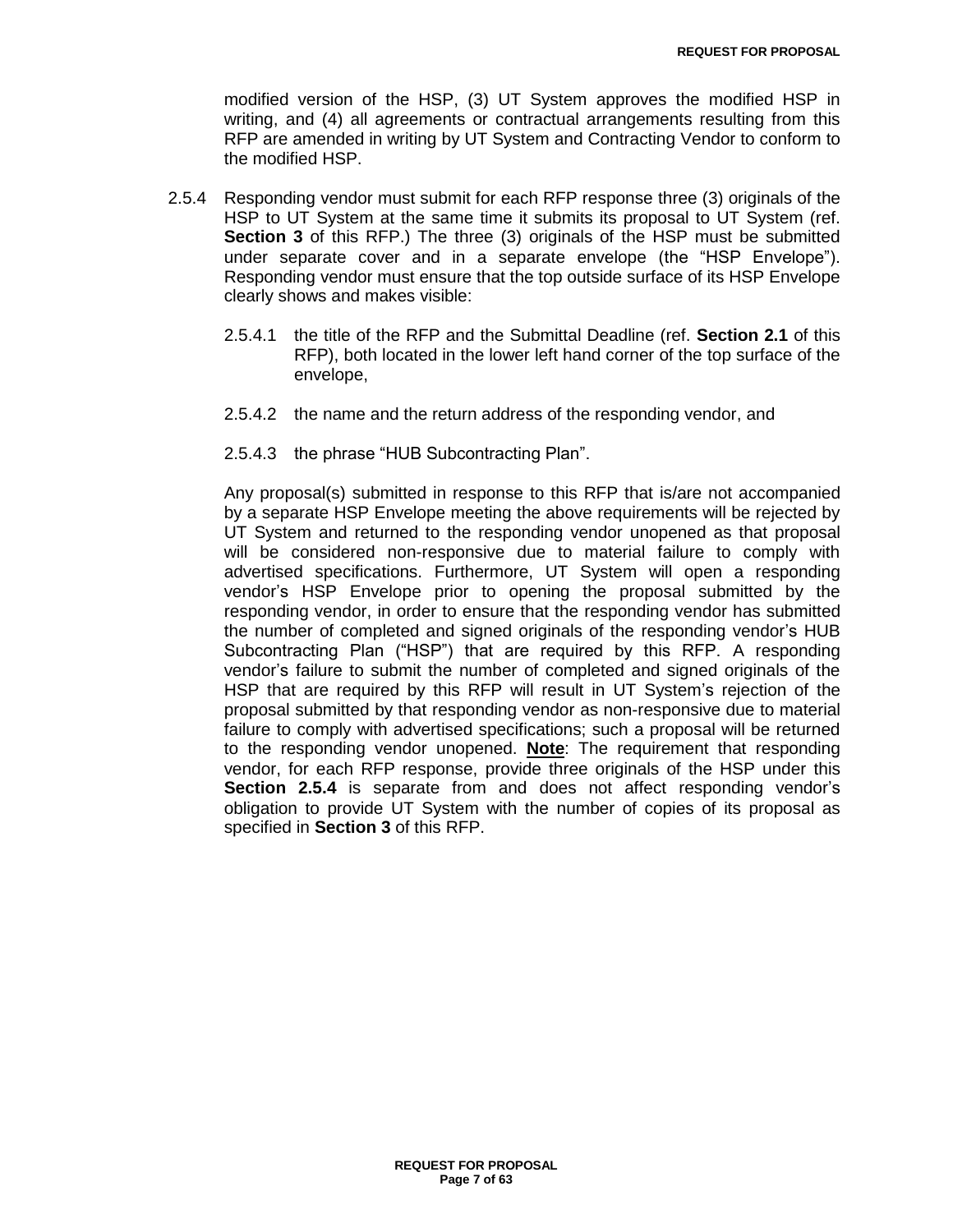## **SECTION 3**

## **SUBMISSION OF PROPOSAL FOR THE UT RETIREMENT PROGRAM AND 457(f) PLANS**

## **3.1 Number of Copies**

**3.1.1** The following applies to the submission of proposals:

One (1) original signed in blue ink, and four (4) hard copies of the proposal must be received by the UT System on or before 3:00 p.m. (central time), January 27, 2012. Copies of the proposal should be delivered to:

Laura Chambers, Director Office of Employee Benefits The University of Texas System 702 Colorado Street, Suite 2.100 Austin, Texas 78701

- **3.1.2** The responding vendor is required to submit two (2) electronic versions of the proposal on CD or USB flash drive using Microsoft Word, Excel, Access, or Adobe Acrobat.
- **3.1.3** Proposals must be valid for one hundred eighty (180) days following the proposal receipt date.
- **3.1.4** Proposals and any other information submitted by responding vendors in response to this RFP shall become the property of the UT System.
- **3.1.5** The UT System will not provide compensation to responding vendors for any expenses incurred by the responding vendors for proposal preparation or for any demonstrations, unless otherwise expressly stated in writing by the UT System. The responding vendors shall submit proposals at their own risk and expense.
- **3.1.6** Proposals that are qualified with conditional clauses, or alterations, or items not called for in the RFP documents, or irregularities of any kind are subject to disqualification by the UT System, at its option.
- **3.1.7** Each proposal should provide a succinct and concise description of the responding vendor"s ability to meet the requirements of the RFP. Emphasis should be on completeness, clarity of content, responsiveness to the requirements, and an understanding of the UT System's needs.
- **3.1.8** Representations made within the proposal will be binding on the responding vendor. UT System will not be bound to act by any other previous communication or proposal submitted by the responding vendor.
- **3.1.9** A Table of Contents with page number references must be included. The Table of Contents should include sufficient detail to facilitate easy reference to the sections of the proposal, as well as separate attachments. Any voluntary information and attachments not requested in the RFP, but included in the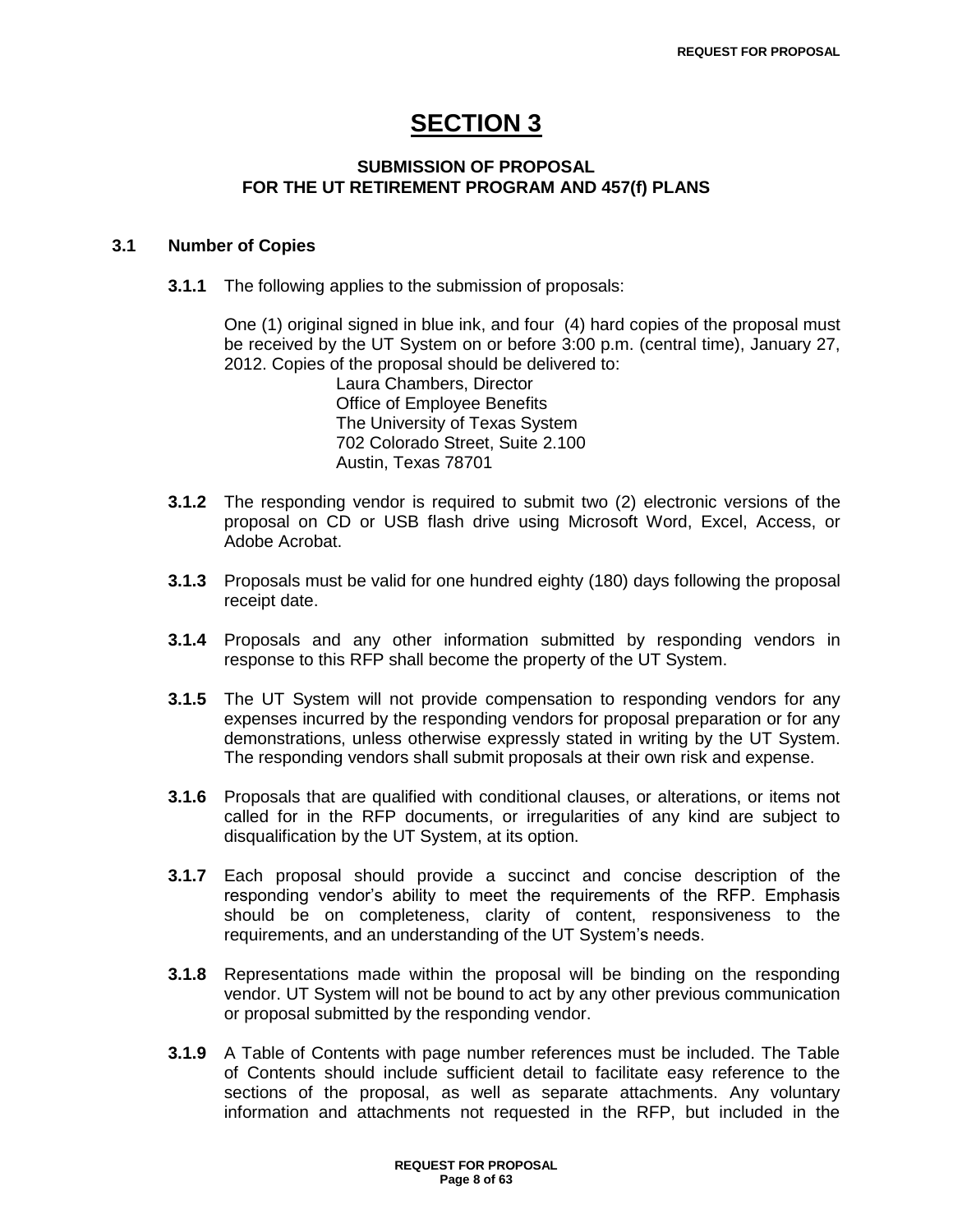proposal, should be clearly identified in the Table of Contents and provided as a separate section in the proposal.

- **3.1.10** The materials submitted must be enclosed in a sealed envelope, box or container. The package must show clearly the submittal deadline, the responding vendor"s name, and the responding vendor"s return address.
- **3.1.11** Late proposals properly identified will be returned to the responding vendor unopened at the responding vendor"s expense. Other late proposals will be held at the Office of Employee Benefits for 30 days and then discarded. Late proposals will not be considered under any circumstances.
- **3.1.12** Telephone proposals or proposals transmitted electronically are not acceptable responses to this RFP.

## **3.2 Modification**

No proposal may be changed, amended, or modified after submission to the UT System except for inadvertent error or upon specific request of the UT System.

#### **3.3 Addenda to RFP, Inquiries Regarding Specifications**

All questions and comments related to the RFP must be sent via email by using the appropriate email link on the RFP website.

Any response by UT System that alters an existing interpretation of this RFP will be posted as addenda on the RFP website. The RFP website address is: <http://utdirect.utexas.edu/rfp/>

All addenda issued by the UT System prior to the receipt of a proposal shall be considered part of the RFP. All responding vendors are required to acknowledge all of the addenda issued on the space provided on the Signature Page of the proposal.

To ensure that all replies can be provided to all prospective responding vendors prior to the deadline for submission of proposals, no questions received after 3:00 p.m. (central time) on January  $20<sup>th</sup>$ , 2012, will be considered or responded to by the UT System. The UT System reserves the right to decline to respond to any question or concern.

## **3.4 Submittal Checklist**

Responding vendor is instructed to complete, sign, and return the following documents as a part of its proposal. If responding vendor fails to return each of the following items with its proposal, then UT System may reject the proposal:

- **3.4.1** Signed and Completed Signature Page(s) (ref. **Section 11**)
- **3.4.2** Responses to Interrogatories (ref. **Section 10**)
- **3.4.3** Signed and completed originals of the HUB Subcontracting Plan or other applicable documents for each RFP response (ref. **Section 2.5** of this RFP and **APPENDIX C**).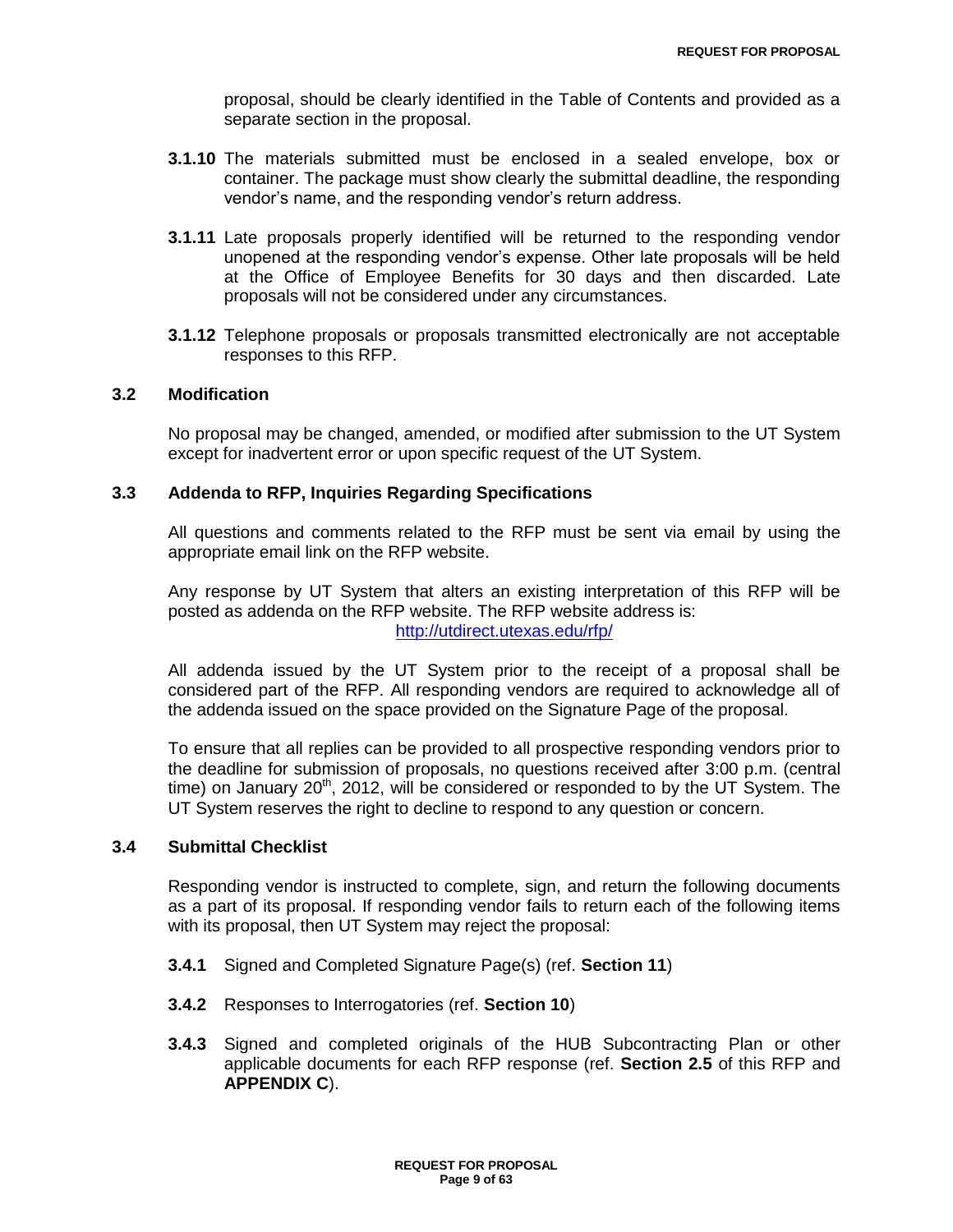## **SECTION 4A**

## **CRITERIA FOR SELECTION FOR THE UNIVERSITY OF TEXAS RETIREMENT PROGRAMS**

#### **4A.1 Criteria for Selection**

Proposals submitted in response to this RFP will be competitively and comparatively evaluated on the basis of the criteria included in this section. The criteria are not necessarily listed in order of importance. The criteria will provide the basis for an objective evaluation of each proposal and will apply to all retirement plans listed in Section 1.3.1, except as noted.. To attract the best possible proposals, the UT System may limit the number of selected vendors to as few as four (4).

#### **4A1.1. Compliance with the RFP**

Proposals containing deviations are strongly discouraged and deviations must be specifically identified and described in detail to be considered. Although a proposal with minor deviations from the RFP will not be disqualified, preference will be shown to those responding vendors with the fewest, least significant deviations. Information about proposed unique or value-added benefits and programs that would enhance or supplement the current UT Retirement Program are welcome when presented in conjunction with confirmation that the responding vendor agrees to the requirements as presented in this RFP.

A proposal purporting to add conditional vendor criteria to which UT System must agree in order to obtain products or services from the responding vendor will be rejected as noncompliant. UT System will interpret a response wherever possible to match the specifications herein except for deviations specifically noted and described in response to this item. Deviations will not become a part of the final agreement unless expressly accepted and agreed to by UT System in writing and accepted by the Board of Regents. In all cases, the RFP, the RFP response, and agreement terms shall control.

## **4A1.2. Required Experience**

The responding vendor must demonstrate experience in providing investment products and services to at least five (5) large institutions of higher education and at least one (1) large institution of higher education in Texas. The responding vendor must have proven experience administering ORP, voluntary 403(b) and 457(b) plans, and 415(m) plans in a multi-vendor environment. The responding vendor must also have proven experience serving the diverse needs of employees similar to UT System employees with meaningful investment products, financial education and targeted communication.

#### **4A1.3. Timetable**

The responding vendor"s ability to meet the required due dates as specified in the timetable in Section 2.3 of this RFP will be an important consideration in the evaluation of the vendor proposals.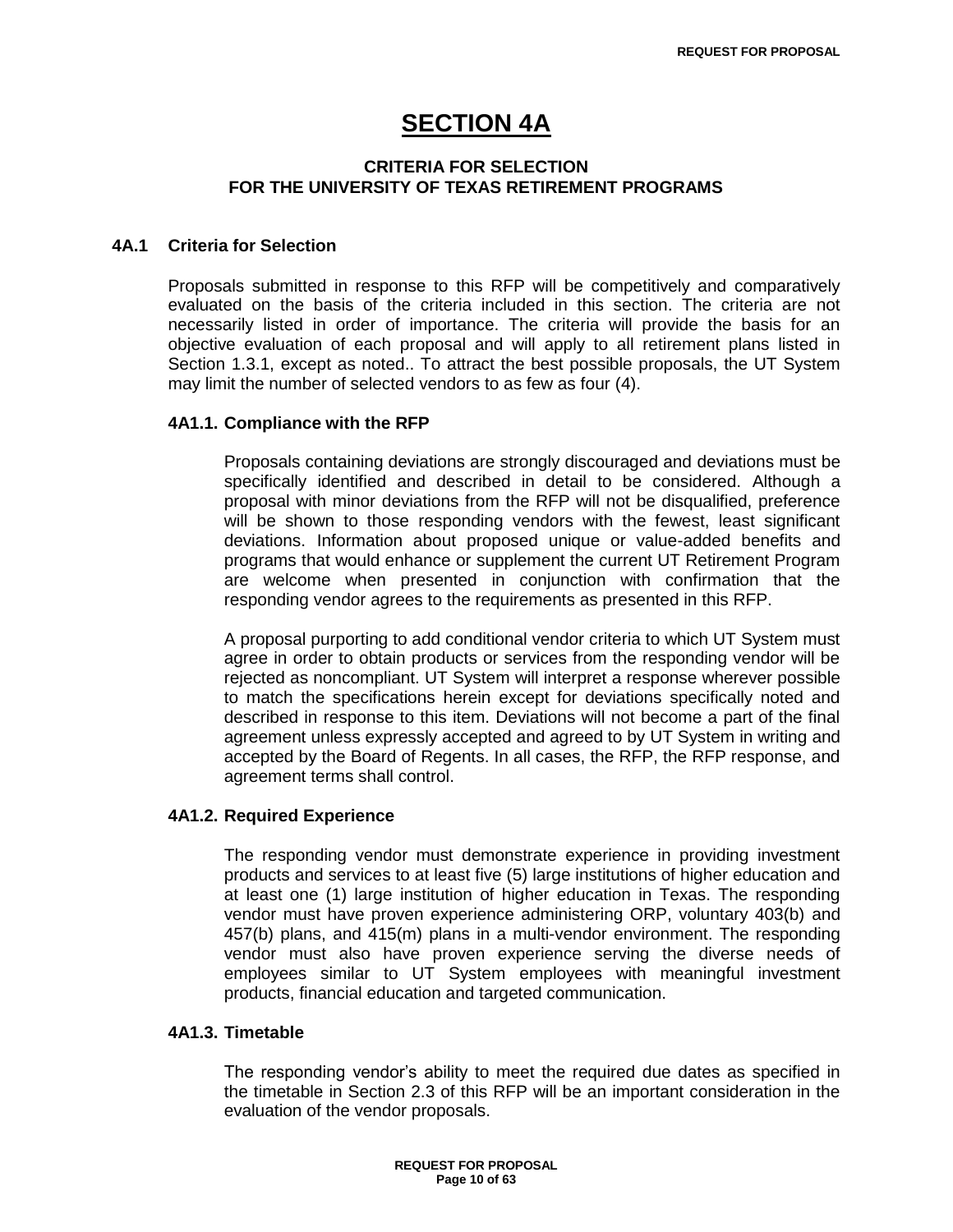#### **4A1.4. Key Factors**

This RFP will address three key factors:

- **Products: The responding vendor's ability to provide superior investment** options with a focus on quality of funds versus quantity of funds, serving employee retirement income needs during both the accumulation and payout stages of retirement financial planning.
- Education and Communication: The responding vendor"s ability to provide superior customer service and to partner with the UT System to develop and offer effective communication campaigns and financial literacy and educational opportunities that address different learning styles and objectives and lead to greater employee engagement.
- Administration: The responding vendor"s ability to administer all retirement plans efficiently and in accordance with applicable law; Internal Revenue Code, regulations and guidance; plan documents and amendments; Board of Regents" *Rules and Regulations*; and UT System policy.

#### **4A1.5. The Agreement**

An important factor in the selection criteria includes the responding vendor"s willingness to accept the provisions of the UT System agreement (see Sample Agreement in Appendix A) and to sign the agreement before June 29, 2012.

#### **4A.1.6 Other Factors**

In addition to responses provided to the interrogatories in Section 10.0, other factors are considered, including the following:

- References
- Account Team
- **Recordkeeping and Administration**
- Regulatory and Legal Services
- Support of Loan Administration (UTSaver TSA and UTSaver DCP only)
- Support of Emergency Withdrawal Administration (UTSaver TSA, UTSaver DCP only)
- Reporting
- Systems Capabilities and Hardware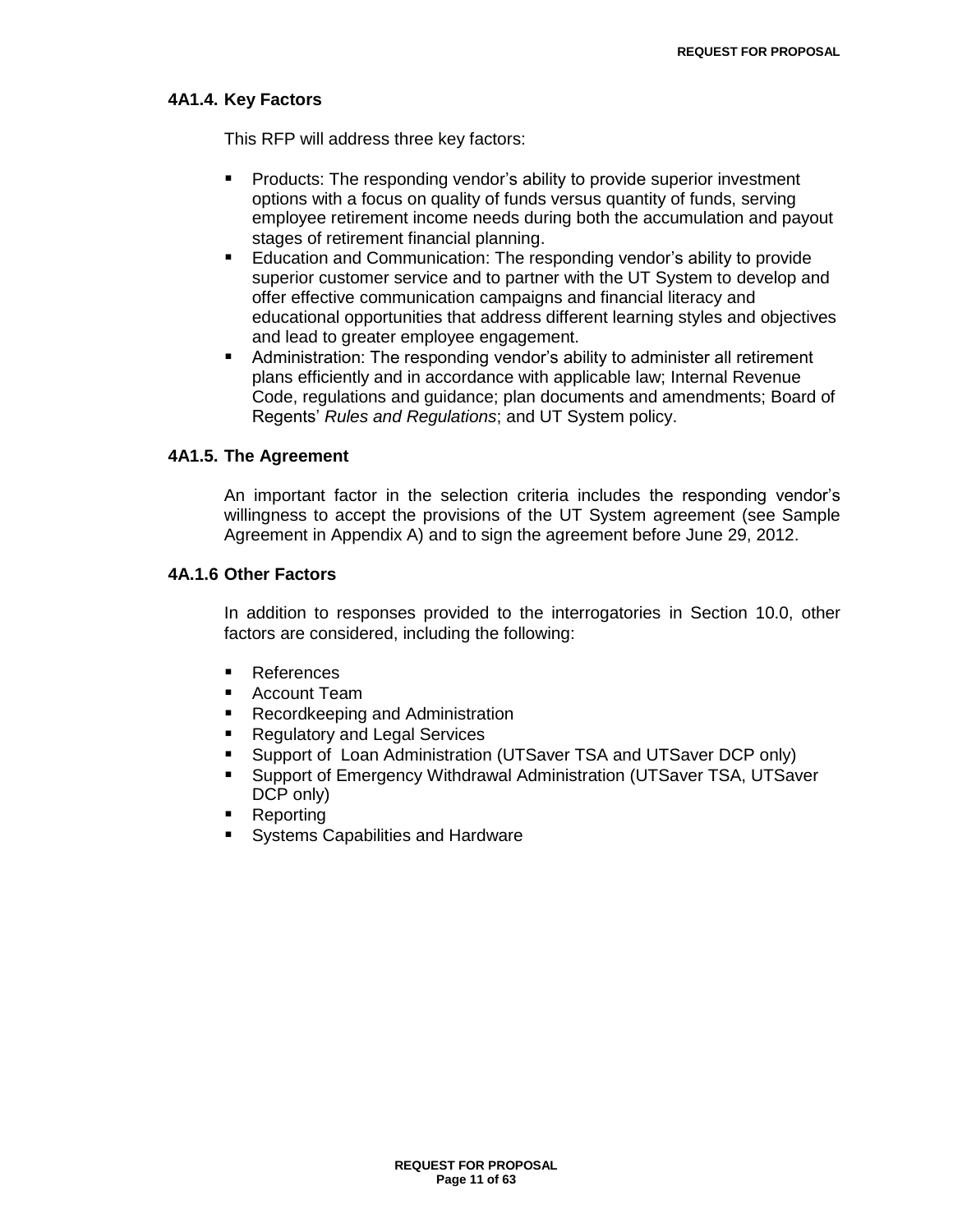## **SECTION 5A**

## **GENERAL TERMS AND CONDITIONS FOR THE UNIVERSITY OF TEXAS RETIREMENT PROGRAMS**

The following sections apply to all retirement plans listed in Section 1.3.1.

### **5A.1 "Grandfathering" of Vendors**

UT System intends to allow all deferral elections for all retirement programs to be made only to the newly selected vendors effective September 1, 2012. However, it is the intent to allow all monies in vendor accounts established prior to September 1, 2012 to remain on deposit with the prior vendor(s).

## **5A.2 News Releases**

Written approval by UT System will be required prior to any issuance of any news releases or other public communication regarding an agreement awarded to a responding vendor.

## **5A.3 Order of Responses**

Responses contained in a proposal should appear in the same order in which the corresponding specification appears in the RFP. Unless a deviation is specifically noted in the response, it will be assumed that the responding vendor agrees to meet all specifications stated in this RFP.

#### **5A.4 Acceptance of Proposals**

UT System retains the right to reject any or all proposals submitted. UT System reserves the right to enter into discussions and negotiations with one or more responding vendor(s) selected at its sole discretion to determine the best and final terms. UT System is not under obligation to hold these discussions or negotiations with each responding vendor that submits a proposal.

It is the intention of UT System at this time to enter into a three-year agreement for the UT Retirement Program and a separate three-year agreement for the 457(f) Plans. At UT System"s option, these agreements may be extended for an additional period of time up to an additional three years.

## **5A.5 Signature Page**

An authorized officer of any responding vendor submitting a proposal must certify that the responding vendor complies with the RFP specifications by signing and returning the applicable Signature Page(s) included in this RFP. If proposals are submitted for both the UT Retirement Program and the 457(f) Plans, separate Signature Pages should be signed for each.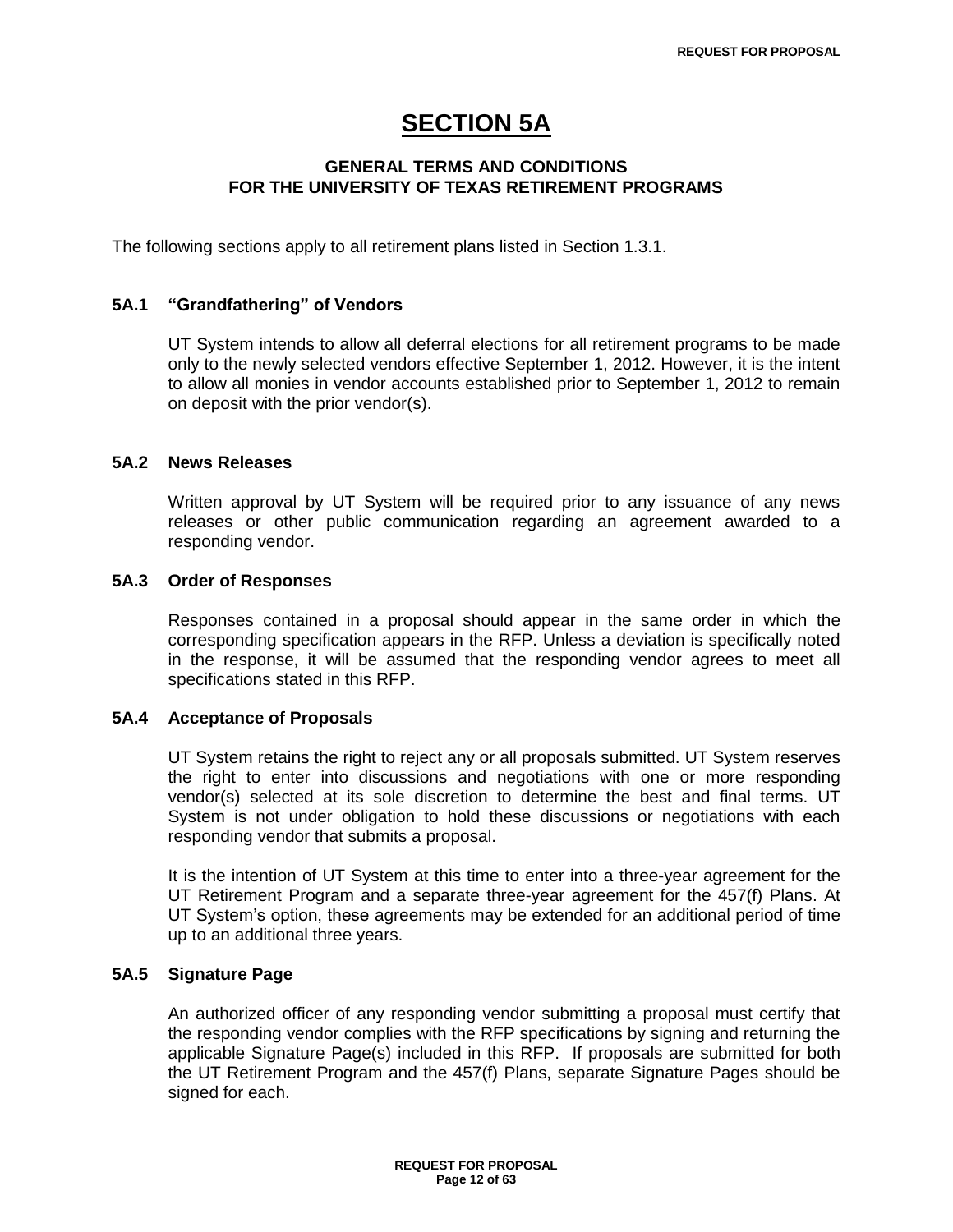## **5A.6 Additional Information from Organizations**

The UT System reserves the right to request additional documentation or information from responding vendors.

#### **5A.7 Nonresponsive Proposals**

UT System will not accept for consideration any proposals that do not comply with the criteria set forth herein.

#### **5A.8 Confidential Status**

Unless required to release such information by applicable statute or court order, proposals submitted by responding vendors will be deemed confidential until an announcement regarding the selection or rejection of a proposal has been made.

## **5A.9 Disclosure of Information**

UT System is required to provide access to certain records in accordance with the provisions of Chapter 552 of the *Texas Government Code* (The Public Information Act, "the Act"). To permit a responding vendor to protect confidential information submitted by the responding vendor in support of a proposal, the responding vendor must designate any information it believes is exempt from disclosure and provide legal authority in each instance. The responding vendor acknowledges and agrees that UT System shall have no liability to the responding vendor or any other person or entity for disclosing information in accordance with the Act. UT System shall not have any obligation or duty to advocate the confidentiality of the responding vendor"s material to the Texas Attorney General or to any other person or entity. It is the responding vendor"s sole obligation to advocate the confidential or proprietary nature of any information it provides in its proposal, and the responding vendor understands that the Texas Attorney General may determine that all or part of the claimed confidential or proprietary information should be disclosed. In addition, the responding vendor must specifically agree that UT System may release the responding vendor"s entire proposal, including alleged confidential or proprietary information, upon request from a member of the legislature where needed for legislative purposes.

### **5A.10 Compliance with Applicable Law, Changes Required by Statute or Regulation**

All proposals must comply with all applicable state and federal laws and regulations including the following:

- *[Texas Government Code](http://www.statutes.legis.state.tx.us/Docs/GV/htm/GV.609.htm)* Chapter 609 Deferred Compensation Plans
- *[Texas Government Code](http://www.statutes.legis.state.tx.us/Docs/GV/htm/GV.830.htm)* Chapter 830 Optional Retirement Program
- *[Texas Revised Civil Statutes](http://www.statutes.legis.state.tx.us/Docs/CV/htm/CV.109.0.htm#6228a-5) Annotated* Article 6228a-5 Annuities or Investments for Certain Public Employees
- Code Section 403(b)
- Code Section 415(m)
- Code Section 457(b)
- **[Texas Higher Education Coordinating Board Rules](http://info.sos.state.tx.us/pls/pub/readtac$ext.ViewTAC?tac_view=4&ti=19&pt=1&ch=25)**

UT System recognizes that the requirements of these laws and regulations may change. UT System requires a good faith effort on the part of the selected vendor to comply with additional responsibilities imposed by federal or state law. UT System reserves the right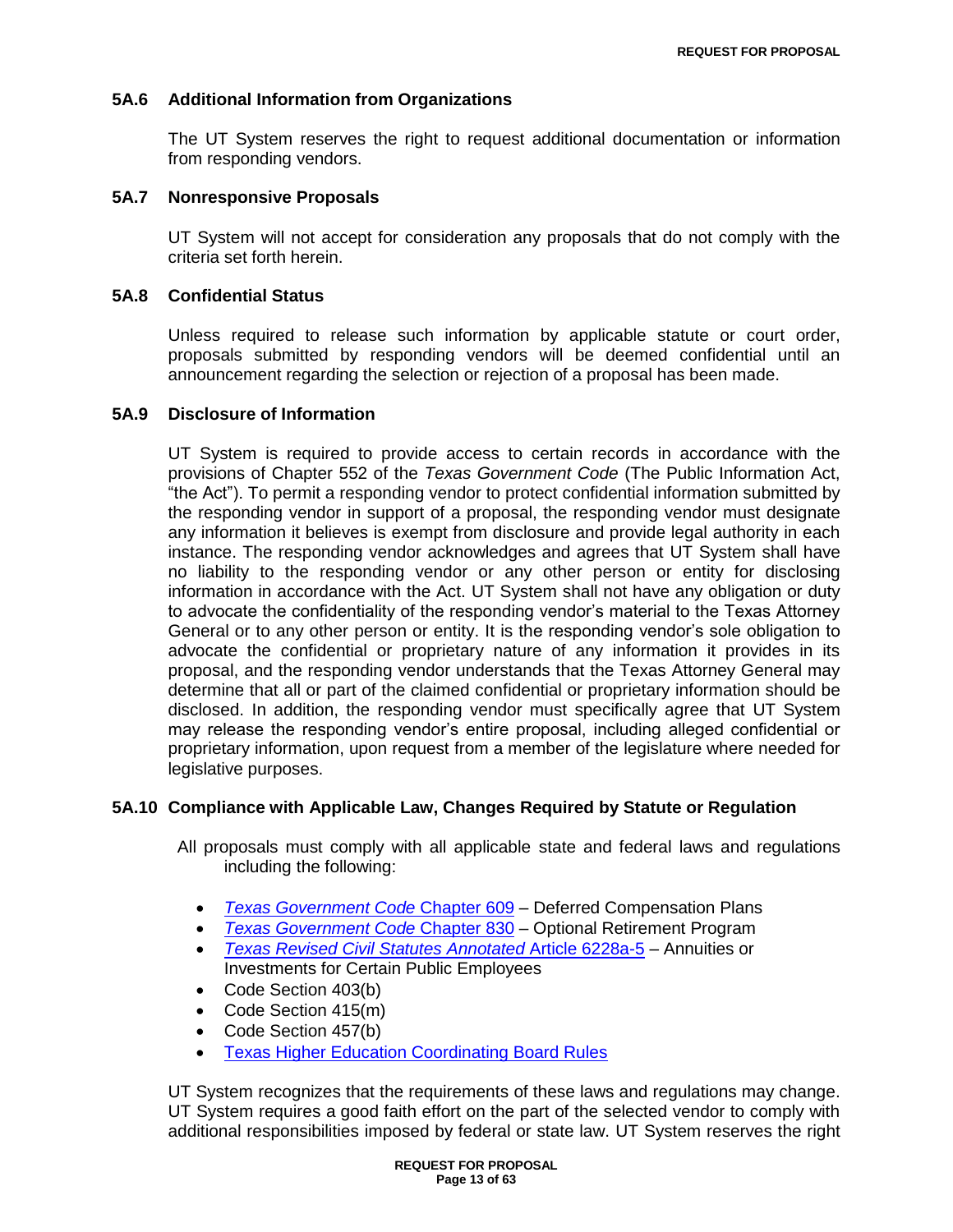to negotiate with the contracting vendor to comply with any changes required by state or federal law or regulation.

## **5A.11 Binding Arbitration Clause Exclusion**

No proposal containing a requirement that plan participants must agree to engage in binding arbitration will be accepted by the UT System. Each proposal must specify that the responding vendor will not impose such a requirement upon a plan participant.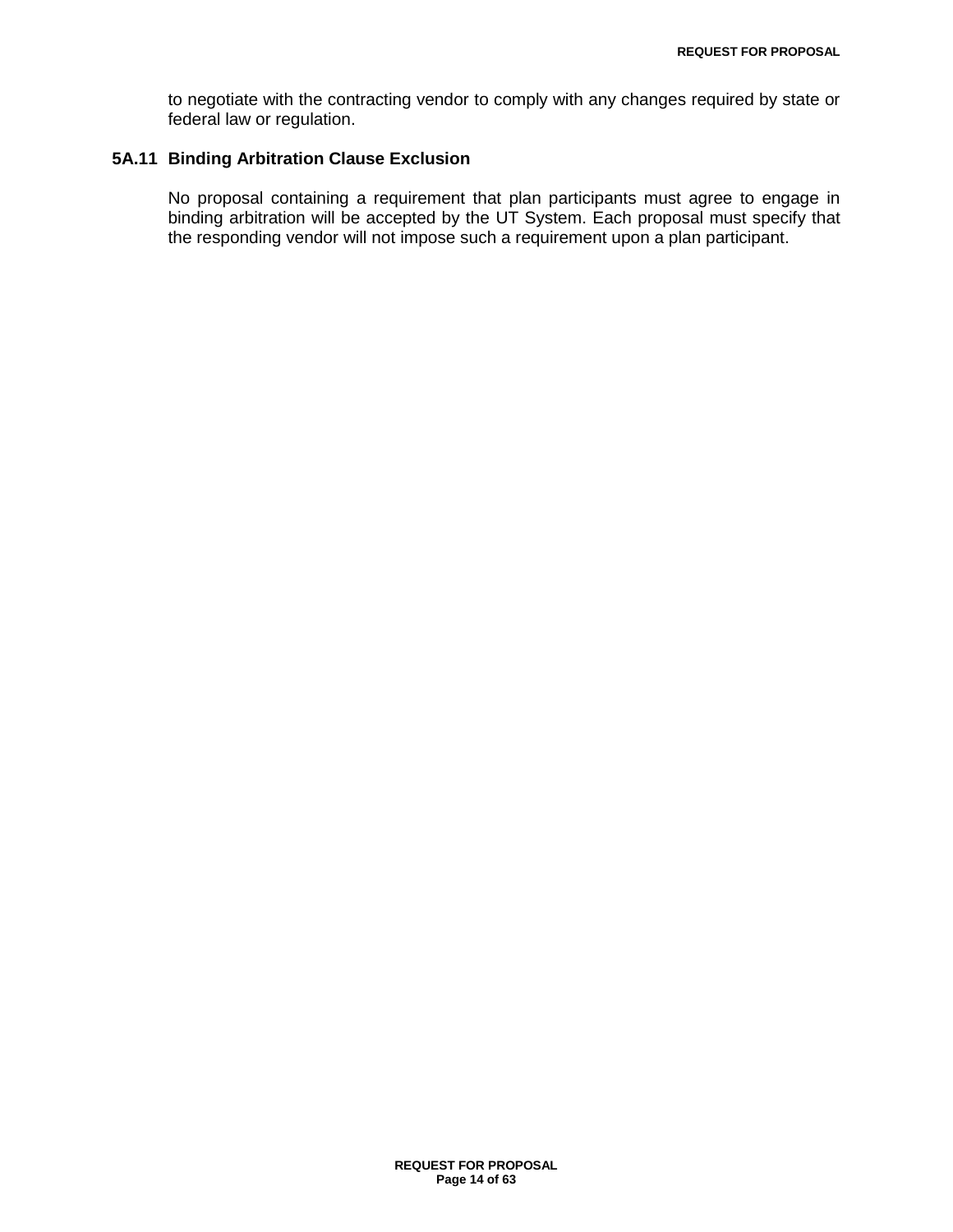# **SECTION 6A**

## **VENDOR REQUIREMENTS FOR THE UNIVERSITY OF TEXAS RETIREMENT PROGRAMS**

The following sections apply to all retirement plans listed in Section 1.3.1.

### **6A.1 Vendor Requirements**

#### **6A.1.1 Authorized in the State of Texas**

Each investment product must satisfy the applicable requirements of and meet Section 403(b), 457(b), and 415(m) of the Code and all applicable Treasury regulations. Each responding vendor must be qualified to do business in the State of Texas as determined by the Texas Department of Insurance, the Texas State Securities Board, and any other applicable state or federal agency. All insurance vendors must certify that they are in compliance with the rules and regulations of the Texas Department of Insurance.

#### **6A.1.2 Registered by the SEC and/or the NASD**

Every responding vendor must be registered with the Securities and Exchange Commission (SEC) or National Association of Securities Dealers (NASD) or other regulatory entity as required by law.

#### **6A.2 Negligence and Penalties**

Each responding vendor must either (a) affirm that neither it nor its affiliated companies, including any of its recommended investment managers, are under investigation, have been found negligent or otherwise in violation of any trading practices or other investment irregularities relating to its retirement plan administration which resulted in any monetary or nonmonetary penalty, censure, or any other resolution levied by the SEC or the NASD, or any other governmental or nongovernmental regulatory authority; or (b) fully disclose in its response to this RFP the circumstances and status of such regulatory activities. Responding vendors that are licensed as insurance carriers must also disclose the existence, status and circumstances of any complaint, investigation or compliance action taken relating to its retirement insurance products or services.

#### **6A.3 Internal Controls and Audit Findings**

Each responding vendor must affirm that it has internal controls in place that ensure that the handling of all retirement plan contributions, withdrawals, surrenders, inter-fund exchanges or transfers, or any other financial transaction relating to its administration of retirement plan assets are in accordance with all applicable laws and regulations. Each respondent must additionally warrant that an internal audit of those controls has been performed within the last 12 months, and that either (a) the audit found no violations of the Securities" Industry standard money management practices, and that no employee, consultant, or contractor was terminated, reassigned, or otherwise disciplined as a result of the internal audit; or (b) fully disclose in the responding vendor"s proposals to this RFP the circumstances and status of such violations.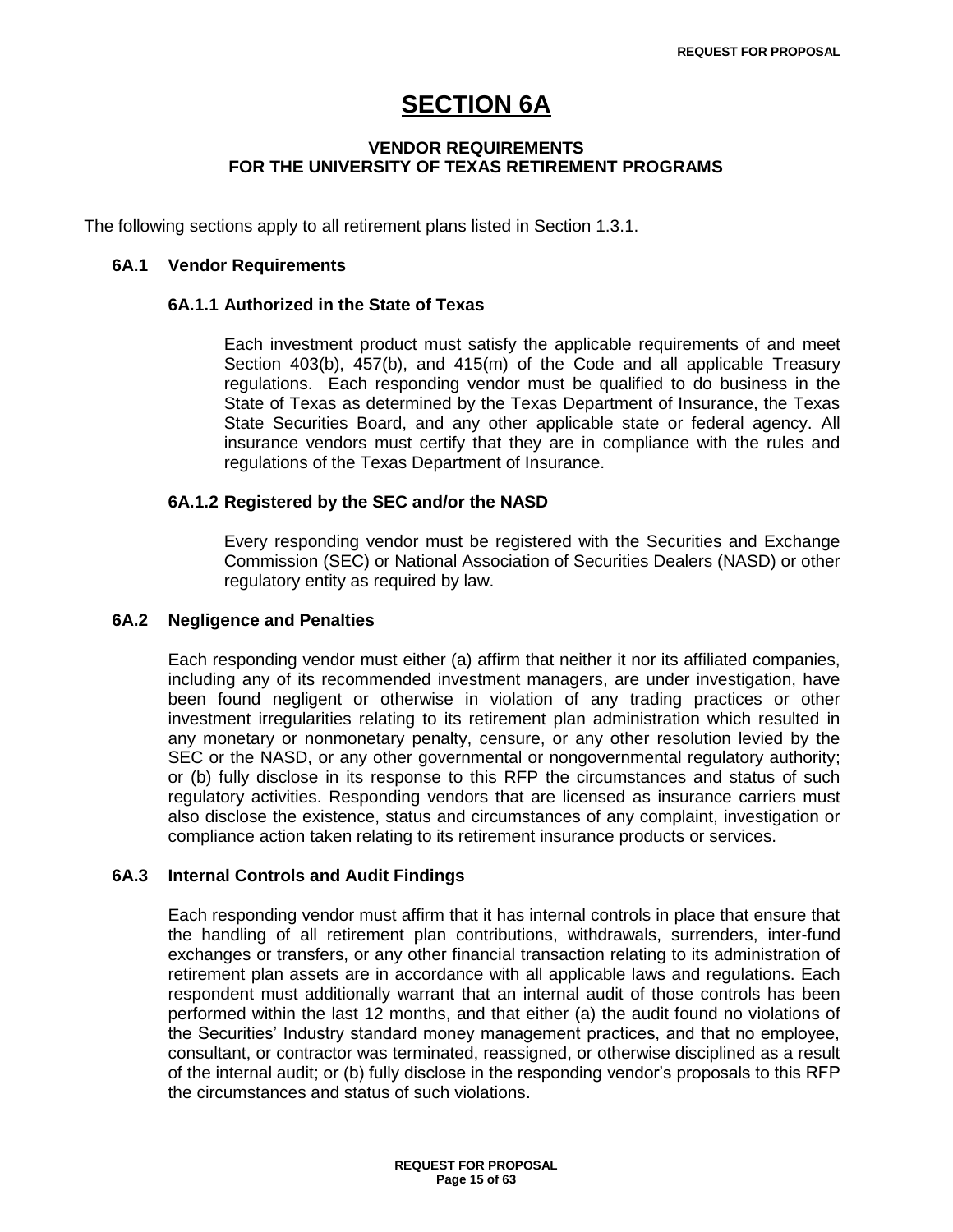## **6A.4 Emergency Preparedness Plan**

Each responding vendor must affirm that it has in place an emergency preparedness plan assuring the continuity of operations in the event of a local or national emergency and that the plan has been successfully tested within the preceding 12-month period.

## **6A.5 Privacy/Security Requirement**

Each responding vendor must confirm that it will comply with the following requirements with respect to all UT Retirement Program data and participant data:

- The applicable requirements of all federal programs concerning privacy and security;
- All applicable federal and state laws, rules, and regulations (including applicable provisions of the Gramm-Leach-Bliley Act);
- **The [UT System Administration Use and Security Policy;](http://www.utsystem.edu/bor/procedures/policy/policies/uts165.html) and**
- The Standards for Safekeeping Customer Information, 16 C.F.R. Part 314, keeping in mind the objectives of Section 314.3(b).

## **6A.6 Data Integrity, Confidentiality, Accessibility, and Security**

For the purpose of this RFP, UT System data are defined as any and all information owned by UT System - created, received from or on behalf of UT System institution, or accessed in the course of performing the services related to UT Retirement Programs or the System 457(f) Plans - of which collection, disclosure, protection, and disposition is governed by state law or regulation. This information includes, but is not limited to, any participant-specific information which may be provided by the UT System to vendors.

Each responding vendor must confirm that it shall, to the extent that it is commercially reasonable to do so, protect the integrity, confidentiality, appropriate accessibility, and security of UT System and participant data, and that the responding vendor shall establish, implement, and maintain all policies, procedures, safeguards, and measures necessary for the responding vendor to do so. Each responding vendor must also confirm that it will continually monitor its operations and take any commercially reasonable action necessary to protect UT System and participant data. At the request of the UT System or a participant, each responding vendor must agree to provide the UT System or the participant with a written summary of the policies, procedures, safeguards, and measures the responding vendor uses to safeguard confidential information.

## **6A.7 Transmitted Electronic Data**

Each responding vendor must confirm that it will use all reasonable practices, protective measures, and security procedures necessary to protect all electronic data that is transmitted between UT System and the responding vendor by (but not limited to) electronic transmission or the physical delivery of electronically recorded data. Such protective measures shall include, but not be limited to, use of up-to-date antivirus software to guard against viruses, worms, trojan horses or other malware that may permit unauthorized access to data or may compromise the confidentiality, integrity or authorized accessibility of data or associated information systems of the other party.

## **6A.8 Notification of Changes**

Each responding vendor must confirm that it will notify the UT System of any changes to products offered, including fees and features.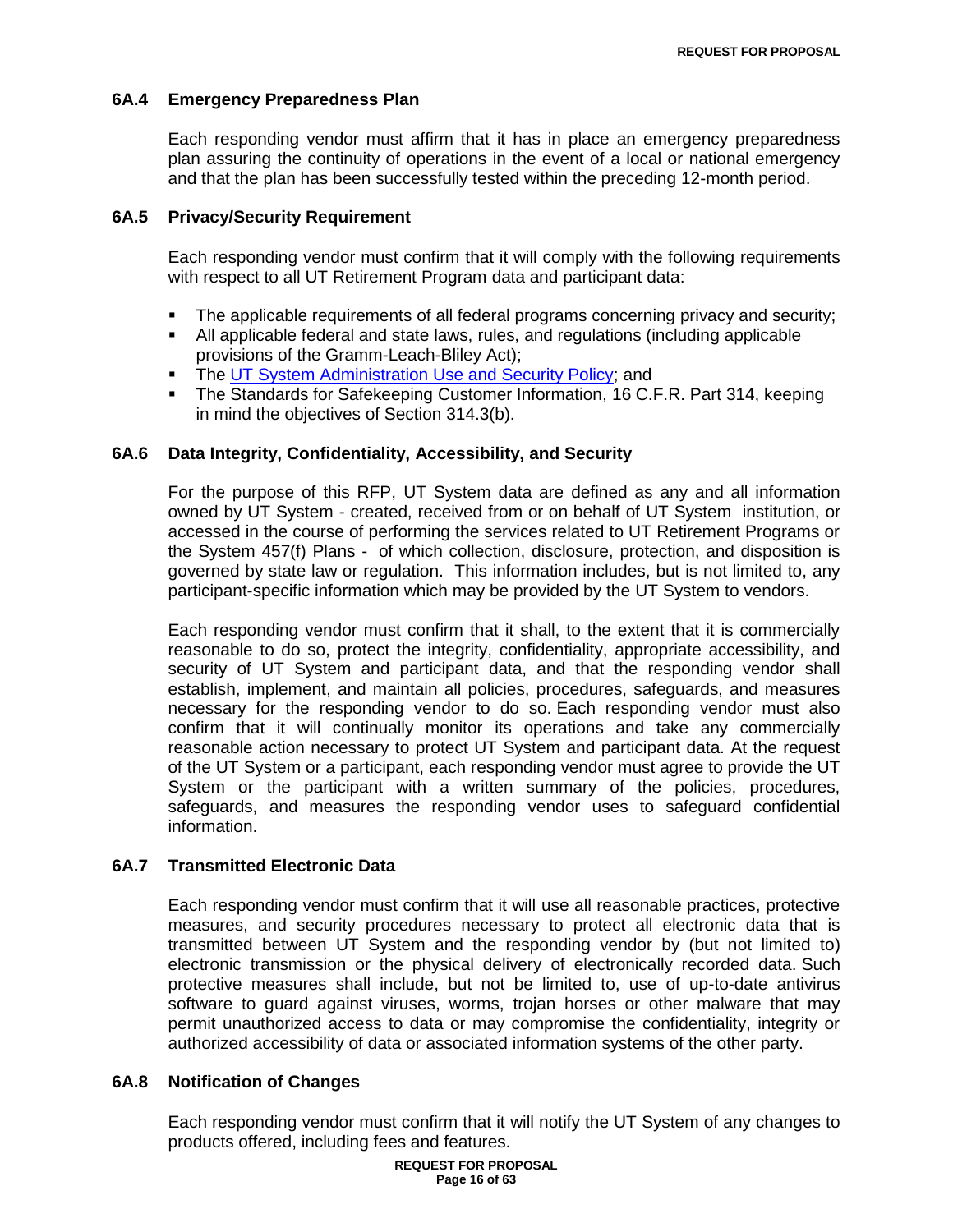# **SECTION 7A**

## **INVESTMENT PRODUCTS FOR THE UNIVERSITY OF TEXAS RETIREMENT PROGRAMS**

The following sections apply to all retirement plans listed in Section 1.3.1.

### **7A.1 Introduction**

If the UT System determines that it will select vendors as the result of this RFP, it will select, at a minimum, four vendors. Responding vendors may choose to respond with proposals to offer both mutual fund and annuity products, but this is not required. Proposals for one product should not be conditioned upon UT System"s agreement to award a contract for products offered by a responding vendor in another proposal submitted by the responding vendor. If a vendor responds with proposals for multiple product types, the UT System is in no way obligated to select all proposals, but may instead select one or more product proposals and reject others. The goal of the UT System is to implement retirement programs with the best possible investment options, while continuing to offer diverse, high-quality options appropriate for a wide range of employee retirement needs, goals and investment acumen. Responding vendors should focus on offering quality funds that service a diverse employee population rather than a large quantity of funds.

## **7A.2 Quarterly and Annual Report**

Each responding vendor must provide a report, on a quarterly and an annual basis, to the UT System that contains a comprehensive review of the investment options provided by that responding vendor in the UT Retirement Program. The report will assess each investment option"s compliance with the criteria in Section 7A (using data content and format specified by UT System) and identify any failure to meet the criteria, including a discussion of actions that will be taken to restore compliance or an explanation as to why compliance cannot be restored or should be delayed.

## **7A.3 Monthly Performance Report**

Each responding vendor must provide a monthly report of fund performance to the UT System for all investment options provided by that responding vendor in the UT Retirement Program. The specifications of the report are included in this RFP as Appendix D, and the responding vendor must agree to adhere to those specifications. If requested by UT System at a future date, information regarding investment options shall be provided in a manner consistent with data required by Department of Labor regulations under ERISA Section 408(b)(2) as applicable to individual account plans with employee-directed investments.

## **7A.4 Menu of Options**

Each mutual fund or variable annuity product proposal should include a menu of investment options from appropriate broad asset classes suitable for retirement portfolio construction and diversification.

Each responding vendor must assemble menu(s) that reflect the following objectives: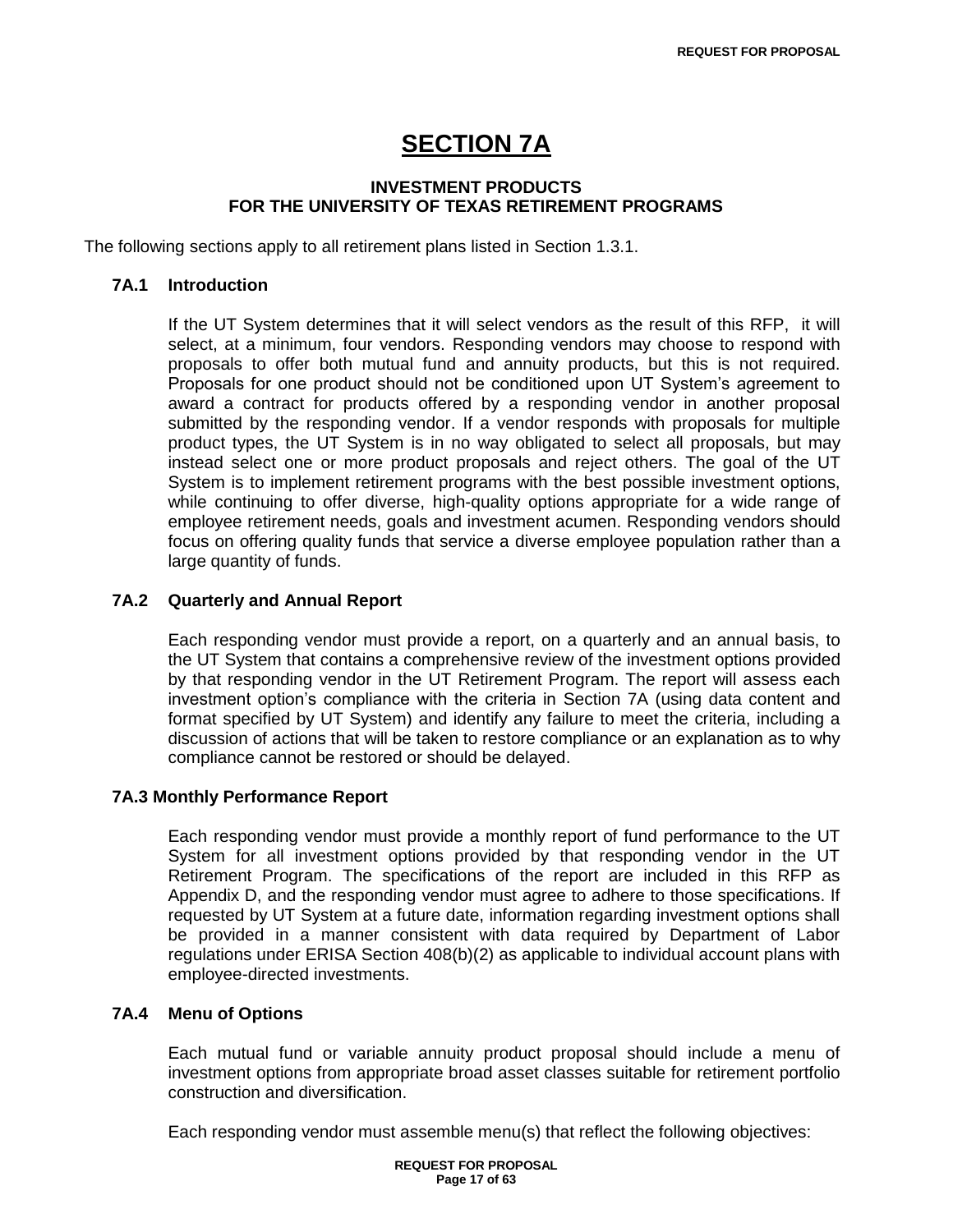- The menu(s) should reflect broad diversification opportunities to accommodate a reasonable range of employee investment style preference. An investment menu would typically include: (1) asset allocation or lifecycle options appropriate for the employee seeking diversification plus maximum investment simplification through the use of a single investment option selection and; (2) a reasonable number of options from asset classes appropriate for the employee seeking to construct a more tailored investment portfolio without excessive complexity.
- Each option within a given menu shall be offered based upon its overall value as an investment option within its asset class category. Such value determination is a fluid process as it is expected that investment options may be deleted or added as part of an ongoing evaluation process. The value of an offered investment option will be based upon (a) return performance (both relative and absolute) measured over appropriate time spans, (b) overall expense levels, (c) risk characteristics, (d) longevity, stability and experience of fund managers, (e) record of regulatory compliance, (f) consistency within asset style classification, and (g) any other appropriate consideration.
- A responding vendor"s offered menu should limit redundant options within an asset class.
- Any offered option shall be clearly and specifically identified such that its performance and characteristics can be measured and compared against other options within its asset class.
- If any offered option pays any type of fee or provides any type of service to the responding vendor offering such option within its menu, the responding vendor shall fully disclose the amounts and terms of such fees or services in the responding vendor"s proposal.
- **Each responding vendor must certify that the products offered in the responding** vendor"s proposal do not contain a life insurance feature.

## **7A.5 Impermissible Charges**

There shall be no front-end or back-end charges, annual, one-time or recurring fixed dollar fees, surrender or withdrawal charges, termination fees, market value adjustments, etc. associated with any mutual fund or variable annuity investment product prior to annuitization, offered by a responding vendor for any retirement program. No withdrawal restrictions or fees may be assessed on participant transfers within variable annuity options or within a family of funds (excluding short-term redemption fees designed to discourage inappropriate trading practices, which must terminate within 90 days of initial investment), including transfers to other retirement vendors.

#### **7A.6 Permissible Charges**

Certain recordkeeping, investment management, or administrative fees and mortality and expense risk charges, where appropriate, are permissible for investment options in the retirement programs. Surrender fees are permissible with fixed asset products. However, each responding vendor should take into consideration the competitive nature of this RFP before proposing products with associated fees that are not reasonable or competitive for the industry or for a plan the size of the UT System retirement programs.

#### **7A.7 Fixed Annuities**

Each fixed annuity investment product must provide for the protection of principal and a stated rate of return. The credited rate may vary on a monthly or quarterly basis. Ideally,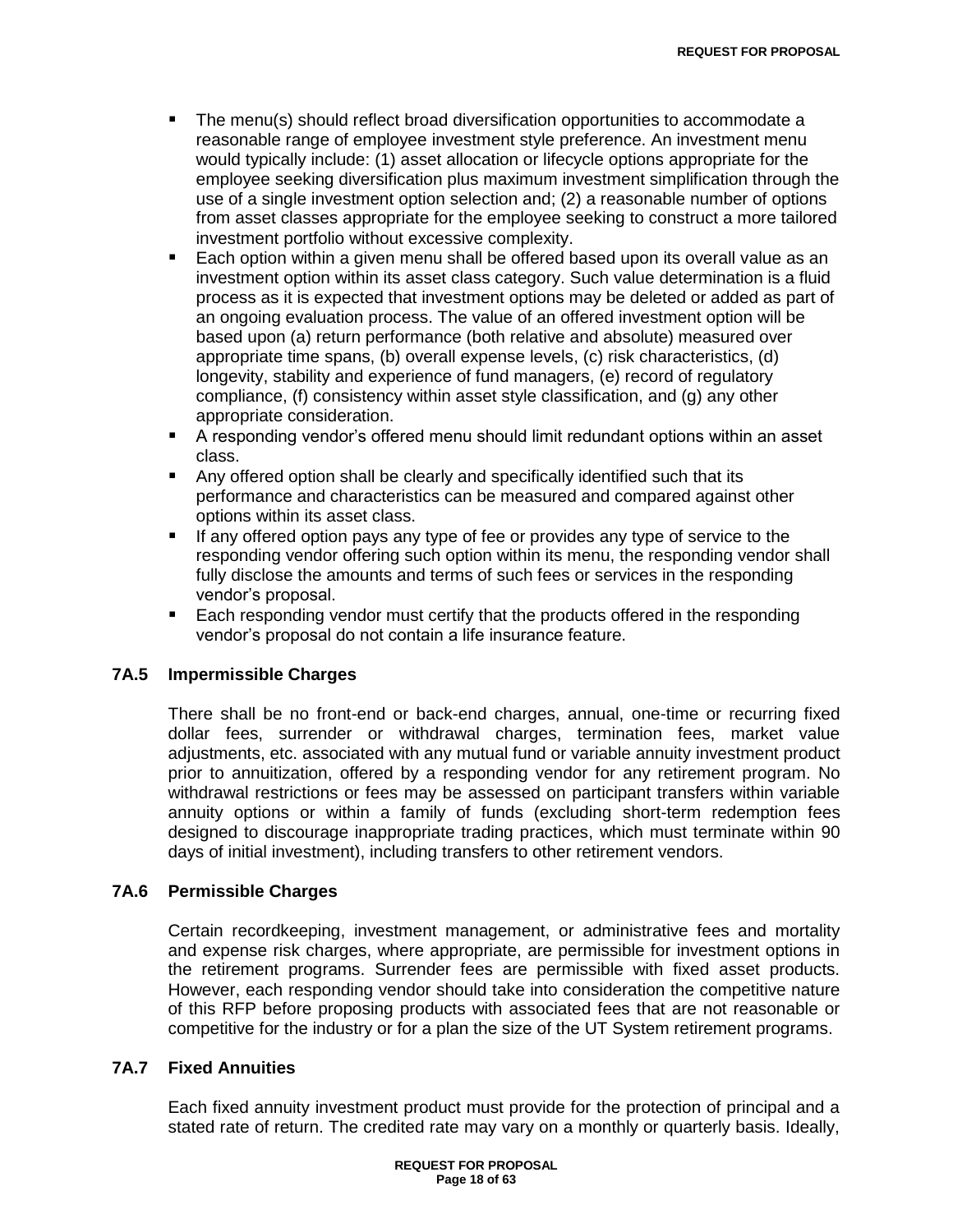a fixed annuity investment product will provide for a minimum rate of return for a specified period of time, e.g., duration of the contract, single calendar year, etc. The creditworthiness of the underlying investments in the fixed annuity product should be structured to minimize the possibility of loss of principal by participants.

## **7A.7.1 Interest Crediting Specifications**

Any responding vendor that offers a fixed–interest rate annuity investment product (whether via a fixed annuity or via a fixed–interest rate option within a variable annuity) shall describe the interest rate crediting procedures and shall also display such product"s net return during the five-year period ending September 30, 2011.

## **7A.7.2 Credit Ratings Specifications**

Each responding vendor that offers a fixed annuity investment product shall affirm its credit ratings specifications by providing copies of all claims-paying ratings which it has received, whether voluntarily or involuntarily. The responding vendor must have received a minimum of three ratings for the responding vendor to be considered for selection by the UT System, and one of those ratings must be from A.M. Best. The UT System requires that the ratings from an insurance fixed annuity vendor must equal or exceed the following ratings:

- A from Standard and Poor's (S&P); or
- A from Fitch; or
- A2 from Moody's and
- A from A.M. Best.

The UT System may at its discretion choose to allow the fixed annuity products of a vendor whose ratings do not equal or exceed the above criteria.

## **7A.8 Stable Value Products**

Responding vendors proposing to provide mutual funds or variable annuities may offer a Stable Value product. The underlying investments of a Stable Value product should provide for the safety of participants" contributions. Responding vendors proposing a Stable Value product should fully describe the method for crediting earnings to a participant"s account in the responding vendor"s proposal and shall describe such product"s net return during the five-year period ending September 30, 2011. Responding vendors shall also describe the credit and duration characteristics of the underlying securities used in a Stable Value investment.

## **7A.9 Mutual Funds and Variable Annuity Separate Accounts**

Investment options may consist of mutual funds and variable annuity separate accounts or a combination of both mutual funds and variable annuity separate accounts. Each responding vendor may offer its proprietary variable annuity separate accounts or mutual funds and nonproprietary investment options provided that the options offered comply with all state and federal laws and regulations regarding the applicable retirement program and are appropriate for retirement programs of this type.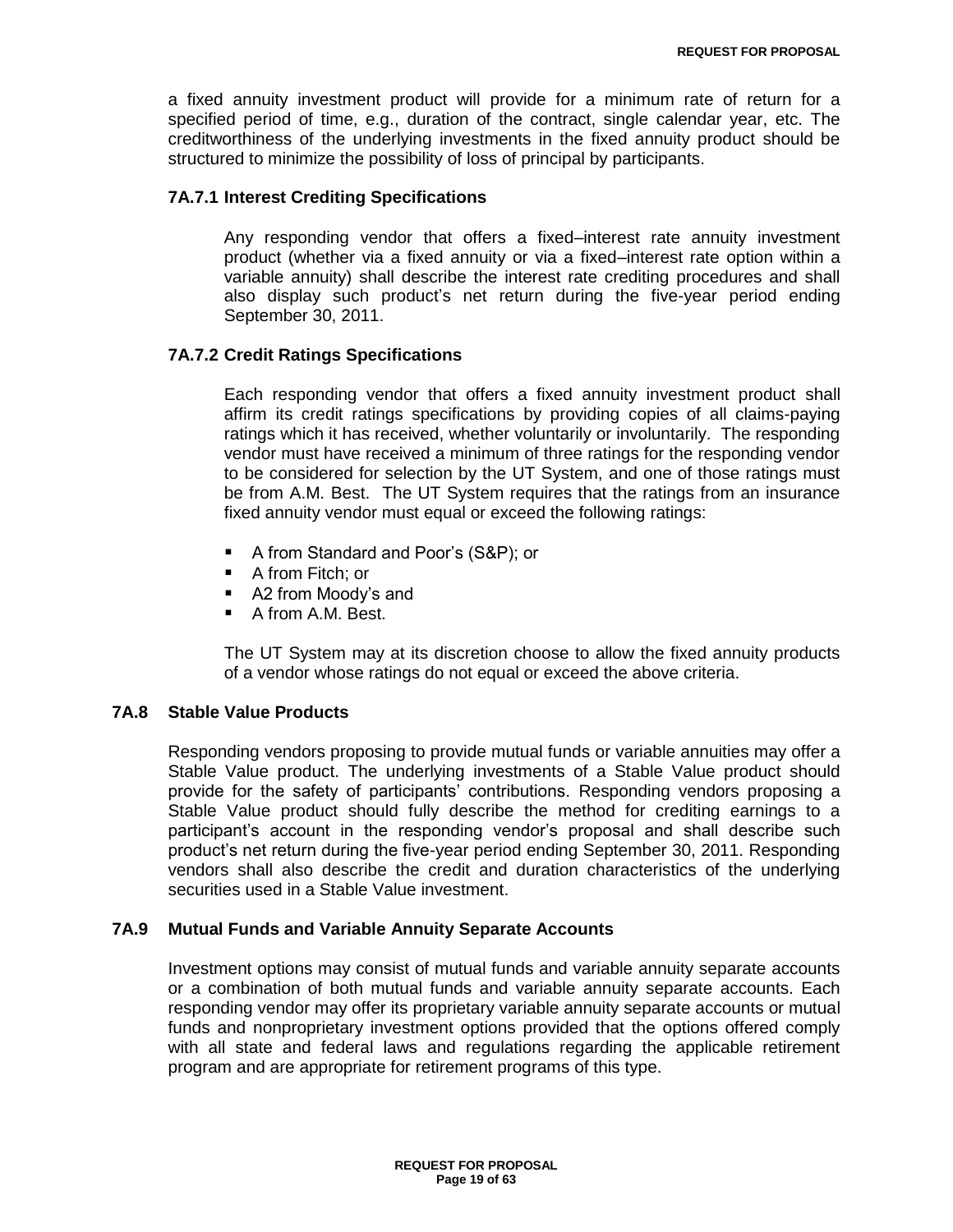## **7A.9.1 Quality Criteria**

Each investment option under this section is expected to meet the following criteria:

- Have at least three years of investment experience as of September 30, 2011, or present other comparable indications of appropriate experience;
- Have a performance rank in the top first or second performance quartile of the asset class to which it is allocated as defined by Morningstar for either the five or the three year period ending on September 30, 2011; and
- Have a total expense ratio, (i.e., the total of fund management fees, 12b-1 fees, annuity contract M&I fees and other expenses, less expense waivers) that is equal to or less than the asset category average as reported by Morningstar.
- **The Morningstar asset class information used for investment option** comparisons for option expenses and performance review shall assign options to either mutual fund or variable annuity subaccount data peer groupings (i.e., mutual fund options will be compared to other mutual fund options and variable annuity subaccounts will be compared to other variable annuity subaccounts).

#### **7A.10 Self-Directed Brokerage Accounts**

Responding vendors may include in the responding vendor"s proposal a Self-Directed Brokerage Account (SDBA) for one or all of the retirement plans.

## **7A.10.1 Participant Access Criteria**

Each responding vendor who offers a SDBA must affirm that it will secure from each participant who utilizes the SDBA a signed agreement that certifies that the participant understands that investment decisions within the SDBA are solely the participant"s responsibility and that the participant holds the UT System and the UT System"s institutions, employees, and contractors harmless for any investment made within the SDBA. A copy of the proposed hold-harmless agreement should be included with this response.

#### **7A.10.2 Permissible Investment Options**

**E** Mutual Funds and Variable Annuity Investment Options

Each responding vendor affirms that it will make available to participants who utilize the SDBA, mutual funds or variable annuity investment options that are not available through other investment options. Participants are not restricted from purchasing back-loaded mutual funds, but each qualifying vendor shall provide a list of no-load, no–transaction fee mutual fund options available through the SDBA. A list of all mutual fund and variable annuity investment options available should be included with the response. The listing should clearly indicate those options that are no-load, no–transaction fee options. Investment options purchased through the SDBA are not subject to the investment product standards set forth above.

**Individual Securities**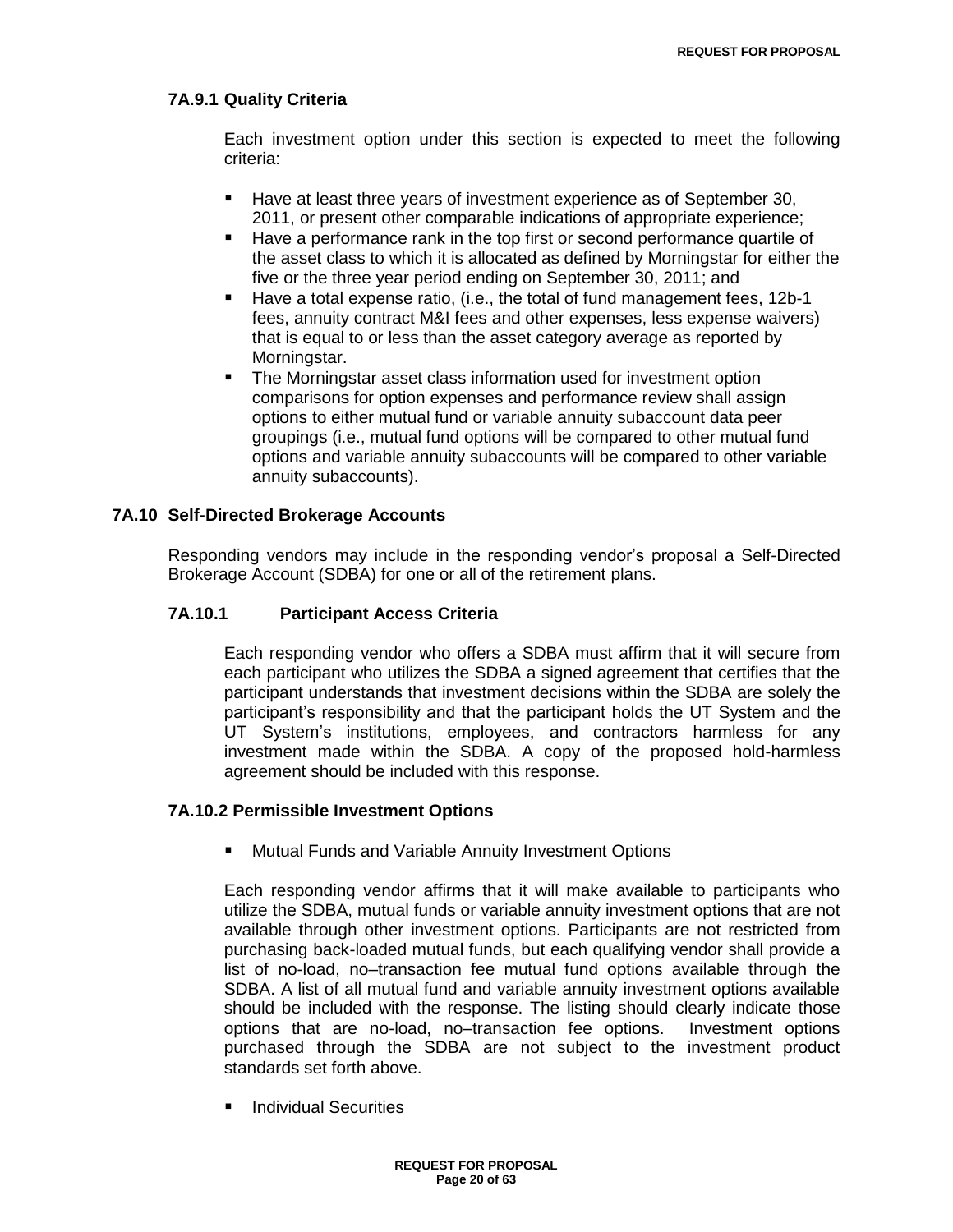Each responding vendor affirms that it will make available to participants that utilize the SDBA in the UTSaver DCP, a variety of investment vehicles including stocks, bonds, and exchange-traded funds (ETFs). Individual securities are not permitted by law to be offered in the ORP, UTGRA or UTSaver TSA

## **7A.10.3 Expense Criteria**

A responding vendor may charge an annual account fee and transaction fees to participants who utilize the SDBA. However, responding vendors should take into consideration the competitive nature of this RFP in setting the level, if any, for these fees.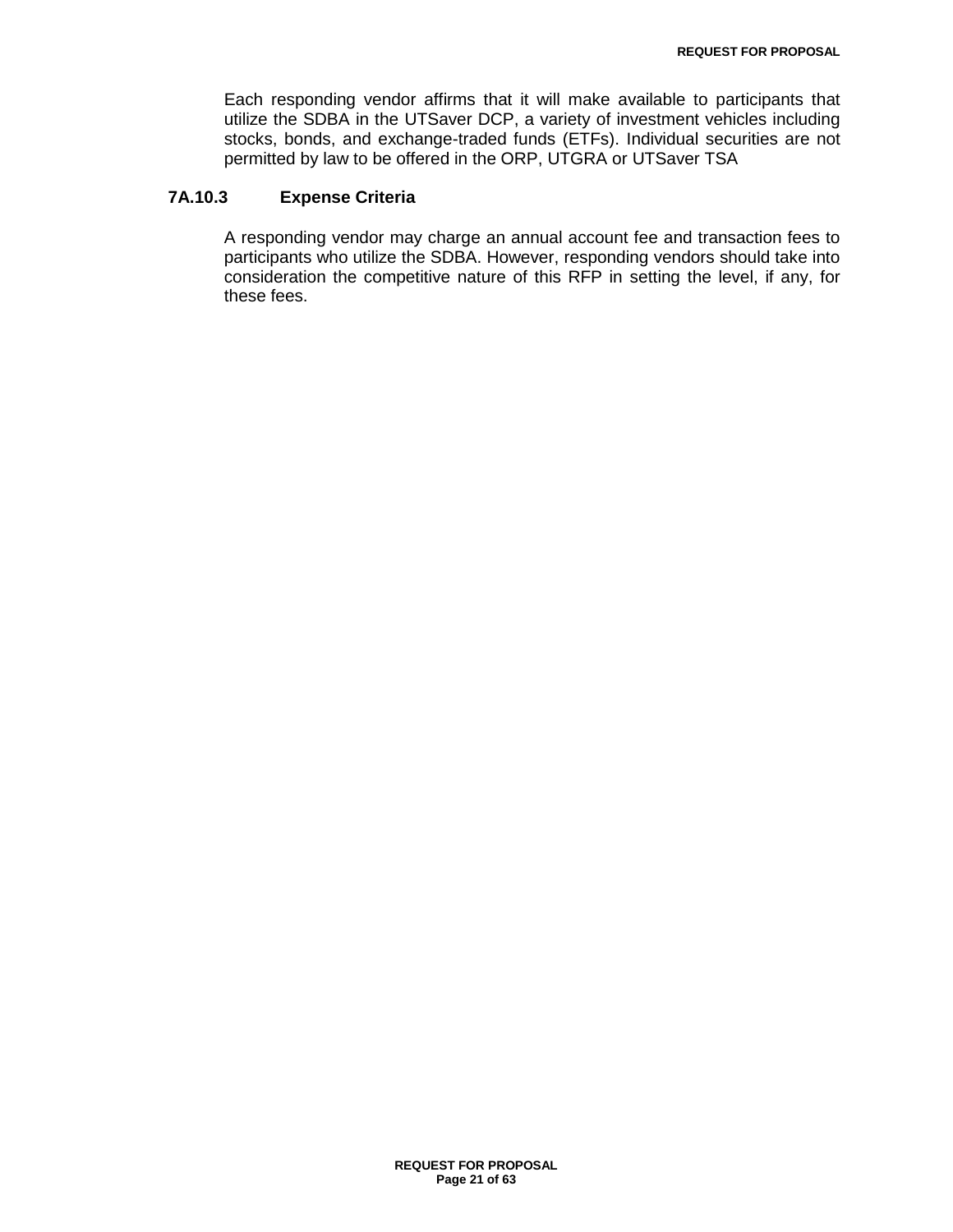# **SECTION 8A**

## **COMMUNICATION AND EDUCATION FOR THE UNIVERSITY OF TEXAS RETIREMENT PROGRAMS**

The following sections apply to all retirement plans listed in Section 1.3.1.

#### **8A.1 Introduction**

The UT System will select only vendors whose responses to this section of the RFP demonstrate a commitment to assist in the achievement of the following goals (listed in no particular order):

- **IMPROVE the financial literacy of employees;**
- **IMPROVE 20.** Improve awareness of and engagement in the voluntary retirement savings programs;
- Coordinate and brand with the UT Retirement Program logo all communication and education campaigns as a part of an overall plan with the UT System;
- Provide communication and education products that accommodate different learning styles in a program-centric manner;
- Provide segmented communication and education products that address the various stages of a person"s employment cycle, in a program-centric manner;
- Provide vendor representatives that are available to deliver basic financial education, basic retirement program education, and complex financial planning and wealth management; and
- Provide presentations, both group and one-on-one, to UT System employees that are service- and education-focused, not sales-focused.

## **8A.2 Participant Service Models Desired**

The following participant service models are desired to address the diverse investment advisory needs of UT System participants.

## **8A.2.1 UT System Certification of Representatives**

All representatives must be properly licensed in the State of Texas to sell the investment products approved by the UT System. Before any representative (salaried, independent, or commissioned) described in Section 8A.2 is permitted to provide financial assistance to an employee of any UT System institution, the representative must complete UT System Certification, which will include the following training elements:

- Overview of the Teacher Retirement System and the UT Retirement Programs including an understanding of the ORP statutory distribution restrictions;
- **Basic functionality of UT Retirement Manager, UT System's remittance** processing and online transaction system;
- Appropriate use of UT System retirement forms;
- **Overall plan design;**
- UT System retirement policies and procedures, including the Board of Regents" *Rules and Regulations* and Texas Higher Education Coordinating Board Rules regarding sales solicitation; and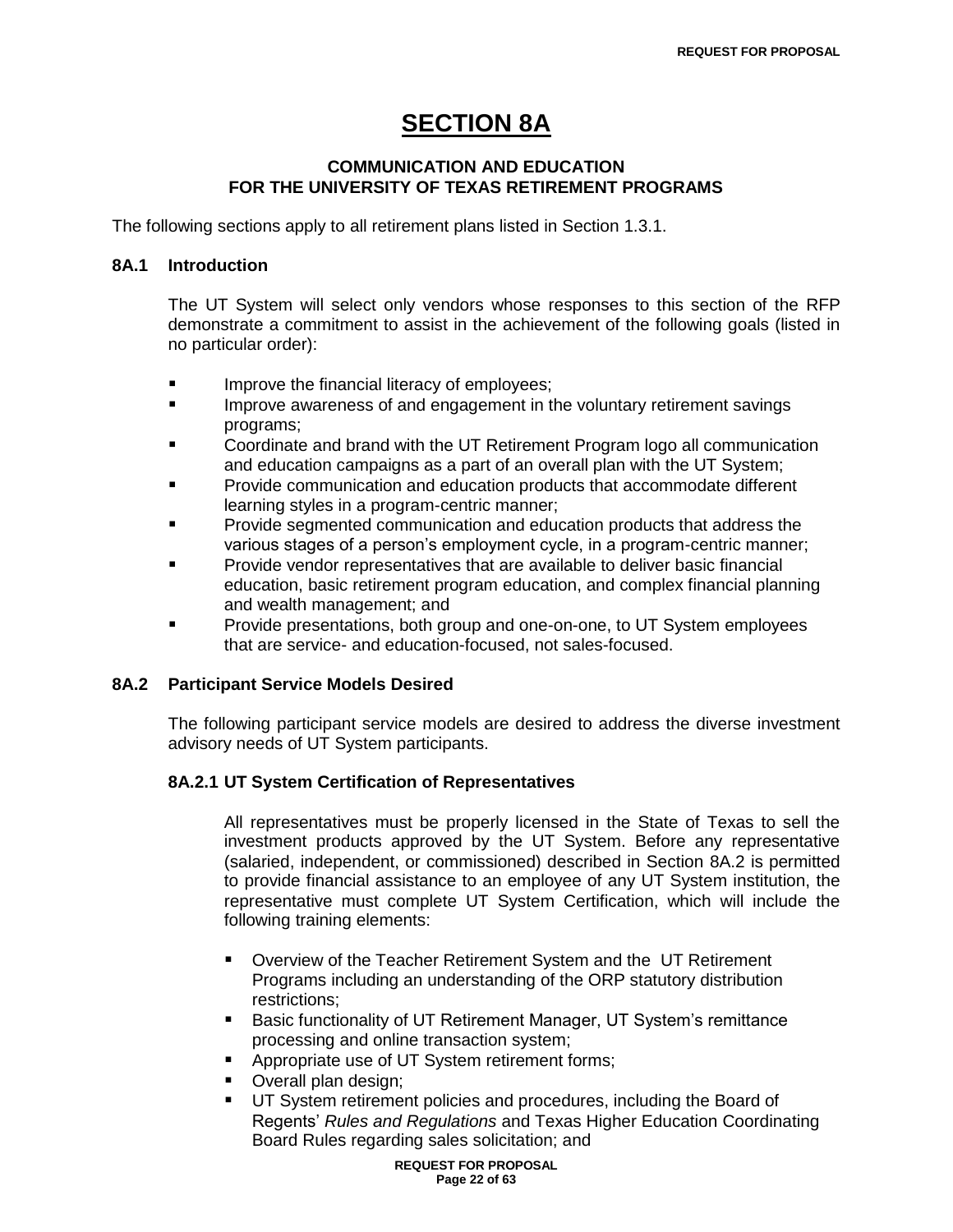Other requirements that may be added in the future.

#### **8A.2.2 Sales Solicitation**

Each responding vendor must certify that it will provide notification, education, and enrollment into the retirement plans to each representative in compliance with the UT System"s Board of Regents" *Rules and Regulations* and Coordinating Board Rules relative to sales solicitation. Each responding vendor must additionally affirm and agree that violations of these Regents" *Rules and Regulations* and Coordinating Board Rules may result in sanctions by the UT System up to and including revocation of selection as a contracting vendor. The sales solicitation agreement is attached to this RFP as Appendix N .

#### **8A.2.2.1Salaried Representatives**

Each responding vendor is required to provide a sufficient number of salaried representatives that are dedicated to providing service to UT System employees. These representatives must be identified and available to provide assistance to the UT System benefits offices as well as employees at every institution in the following ways:

- One-on-one meetings with employees to educate and advise them on the retirement programs and investment options on a vendorneutral basis;
- **Seminars and financial workshops as permitted by the UT System** institution benefits office; and
- Financial fairs and other special events as organized by the UT System or a UT System institution"s benefits office.

Every UT System institution must be assigned a representative that is identified as being a salaried representative, but a representative may be assigned to more than one institution. These representatives must be properly licensed to provide investment consultation and must be managed and supervised by the responding vendor.

This requirement is a key concept of the UT Retirement Program and an essential element of this RFP. A vendor must be willing and able to provide these salaried representatives.

The following two sections describe two additional service models that are acceptable by the UT System. Although the UT System will include these service models in the overall plan design, a responding vendor"s inability or unwillingness to provide this type of service model will not necessarily disqualify them from selection.

#### **8A.2.3 Registered Investment Advisors**

Each responding vendor who permits the deduction of an investment advisory fee must have the capability to keep up-to-date contact information on independent registered investment advisors. Before deducting the investment advisory fee from participants' accounts, responding vendors must verify that the investment advisor to whom the fees are paid is registered with the Securities and Exchange Commission and any other applicable federal or state agencies,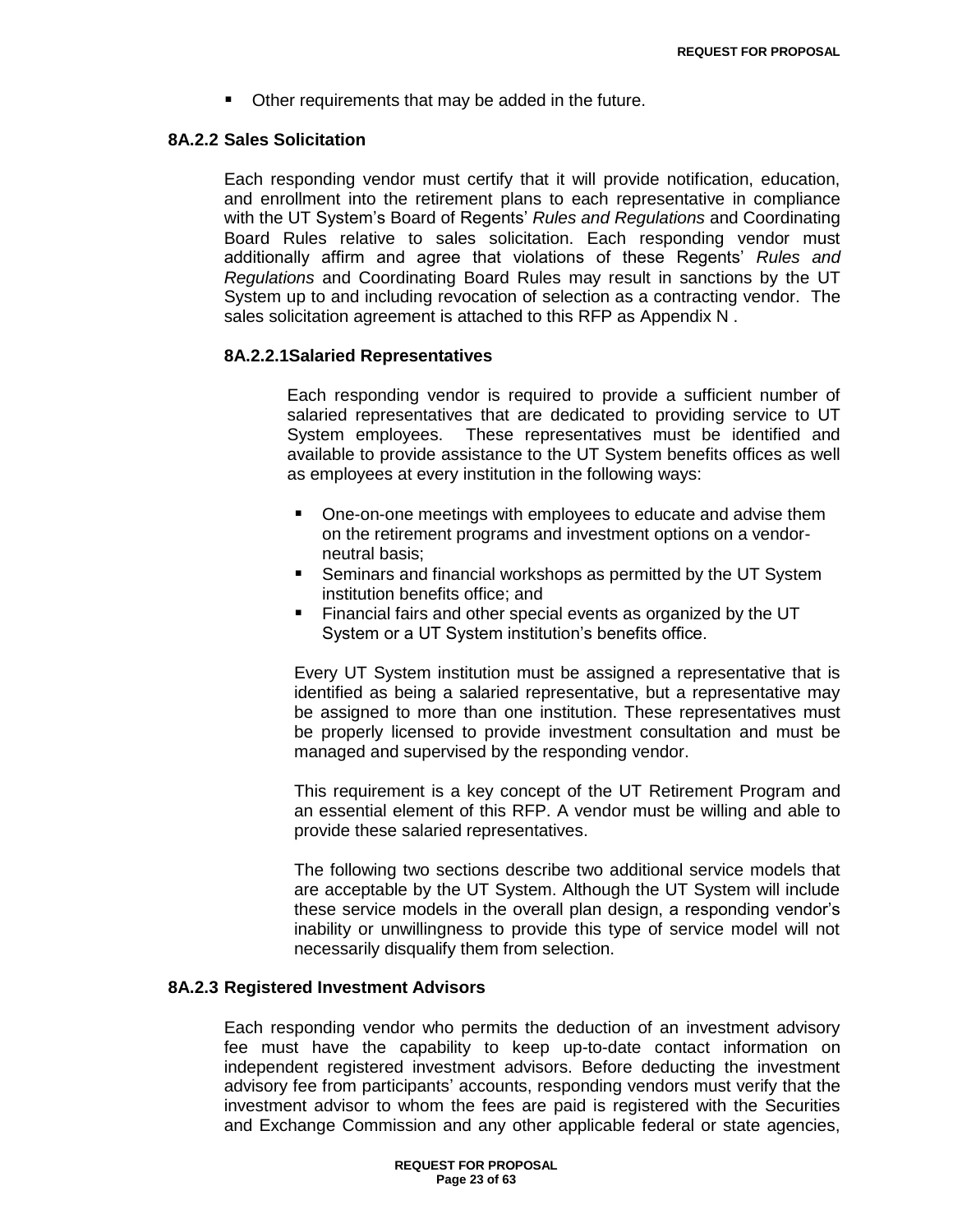and is engaged full-time in the business of providing investment advice. In addition, the investment advisory service must comply with the following:

- The contract for such services shall be in writing and will be a contract between the participant and the investment advisor and shall not exceed one year in length. A contract that automatically renews each year shall be considered acceptable as long as both parties have the right to sever the relationship, with reasonable notification, at any time.
- The cost of the investment advisory fees for each fiscal year shall not exceed 2% of the annual value of the participant"s account as of the last day of that fiscal year.
- The provider of such investment advisory services shall state in writing to the participant that the decision to utilize investment advisory services is a personal investment decision of the participant and that the UT System neither encourages nor discourages such arrangements.
- An independent investment advisor receiving investment advisory fees is prohibited from receiving commissions for the same UT System retirement account.
- All agreements between the investment advisor and the participant for ORP accounts must comply with Coordinating Board Rules.

## **8A.2.4 Commissioned Sales Representatives**

Commissioned sales representatives are permitted to assist in the distribution of a bundled variable annuity product. All representatives should be managed and supervised by the responding vendor.

#### **8A.2.5 Internet-Based/Direct Service**

Internet-based asset allocation tools must be provided by each responding vendor at no cost to the UT System or to participating employees who become clients of the responding vendor. These must include a tool that provides an independent portfolio analysis, along with unbiased recommendations on the various investment options offered by the responding vendor.

## **8A.3 Employee Communication and Education Strategy**

An important objective of the UT System is to provide financial literacy and promote increased awareness and, where appropriate, participation in the voluntary retirement savings programs. Preference will be given to responding vendors who demonstrate that their marketing plan has a financial literacy and education component and has increased participation and overall retirement program awareness in other plans similar in size and nature to the UT System retirement program operating in a multi-vendor environment.

The UT System will market and communicate the retirement program as UT System plans. The UT System will share demographic data on all eligible employees with Contracting Vendors (subject to the confidentiality clause set forth in the Agreement) for the sole purpose of sending UT Retirement Program branded educational materials on behalf of the UT System.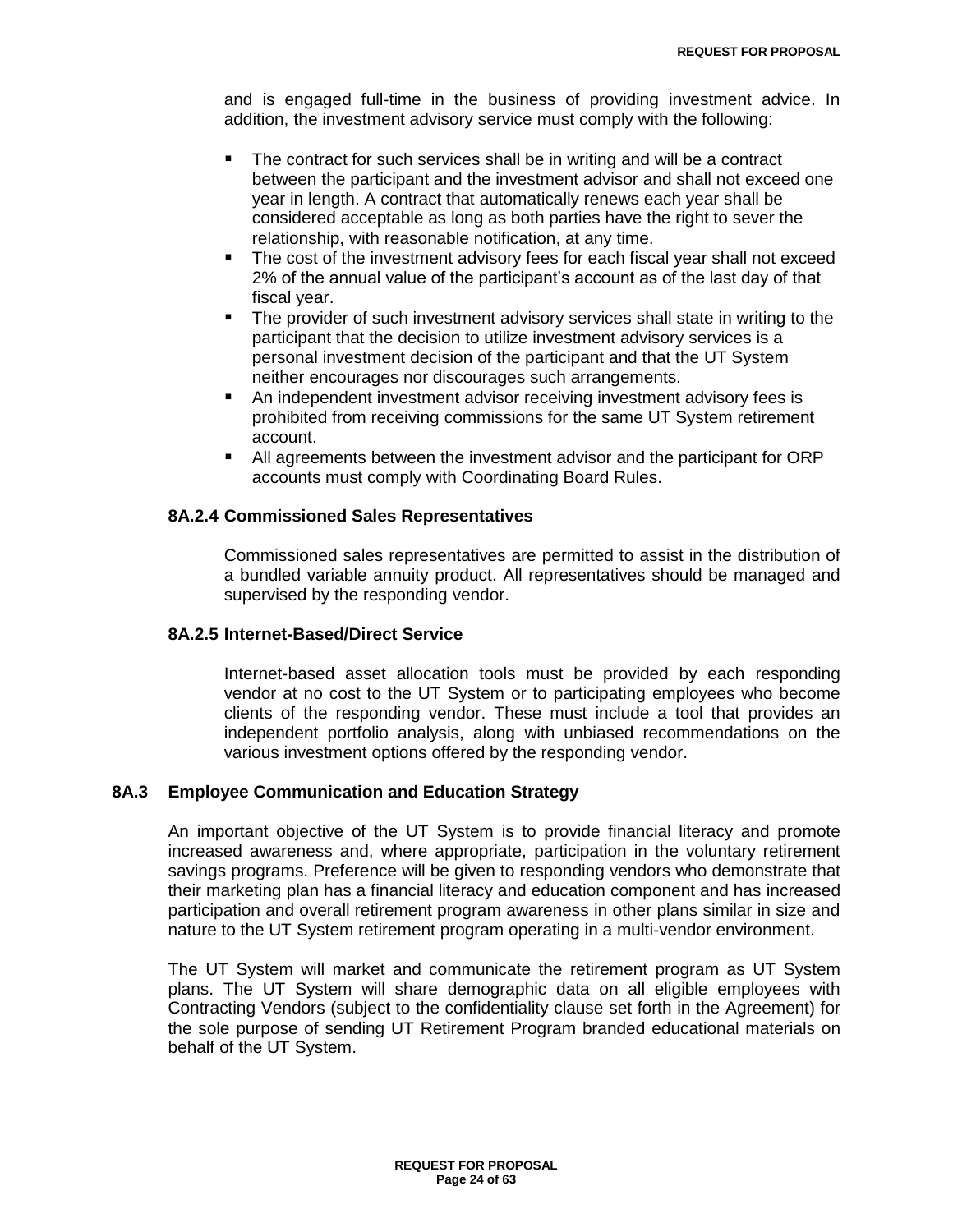#### **8A.4 Marketing and Communication Team**

Each responding vendor must agree to contribute a team of marketing professionals with at least one representative who will meet with the UT System and collaborate with all contracted retirement vendors on a regular basis to discuss marketing and communication initiatives. These employee communications will address various stages of an employee's retirement planning process, including:

- **Financial literacy**
- **•** Overall plan awareness
- **Enrollment process**
- Asset allocation
- **Maximizing deferrals**
- Planning for retirement
- **Distribution options**
- **Major life changes**

This requirement is a key concept of the UT Retirement Program and an essential element of this RFP. A vendor must be willing and able to collaborate to build retirement program awareness and engagement in a vendor-neutral manner.

#### **8A.5 Cost of Communication Materials**

Each responding vendor must agree to pay a proportionate amount of the cost of UT System"s marketing and education materials for its retirement programs. This includes printing, mailing, and other costs associated with the distribution of these materials.

#### **8A.6 Other Communication Objectives**

Each responding vendor must agree to collaborate with the UT System in building and maintaining educational tools and resources located on the UT Retirement Program website and social media. In addition, the UT System conducts an annual Benefits and Human Resource Conference, usually in June. Each responding vendor agrees to provide a representative to attend and participate in this event. UT System institutions conduct benefit and retirement fairs throughout the year. Each responding vendor agrees to provide support for these institution events by providing representatives to attend and educational materials for distribution.

#### **8A.7 UT System-Specific Website**

The vendor must establish a System-specific website with the primary goal of allowing employees to easily access plan information, investment fund information, representative contact information, access to enrollment, and customer service toll-free numbers. The website must meet all requirements as detailed in this section.

The vendor"s System-specific website must be available to the UT System for testing no later than July 1, 2012. The final UT System-approved website for plan year 2012–2013 must be completed by July 15, 2012. The UT System must approve new website additions or redesigns at least two weeks prior to any scheduled launch date.

## **8A.7.1 Technical Specifications**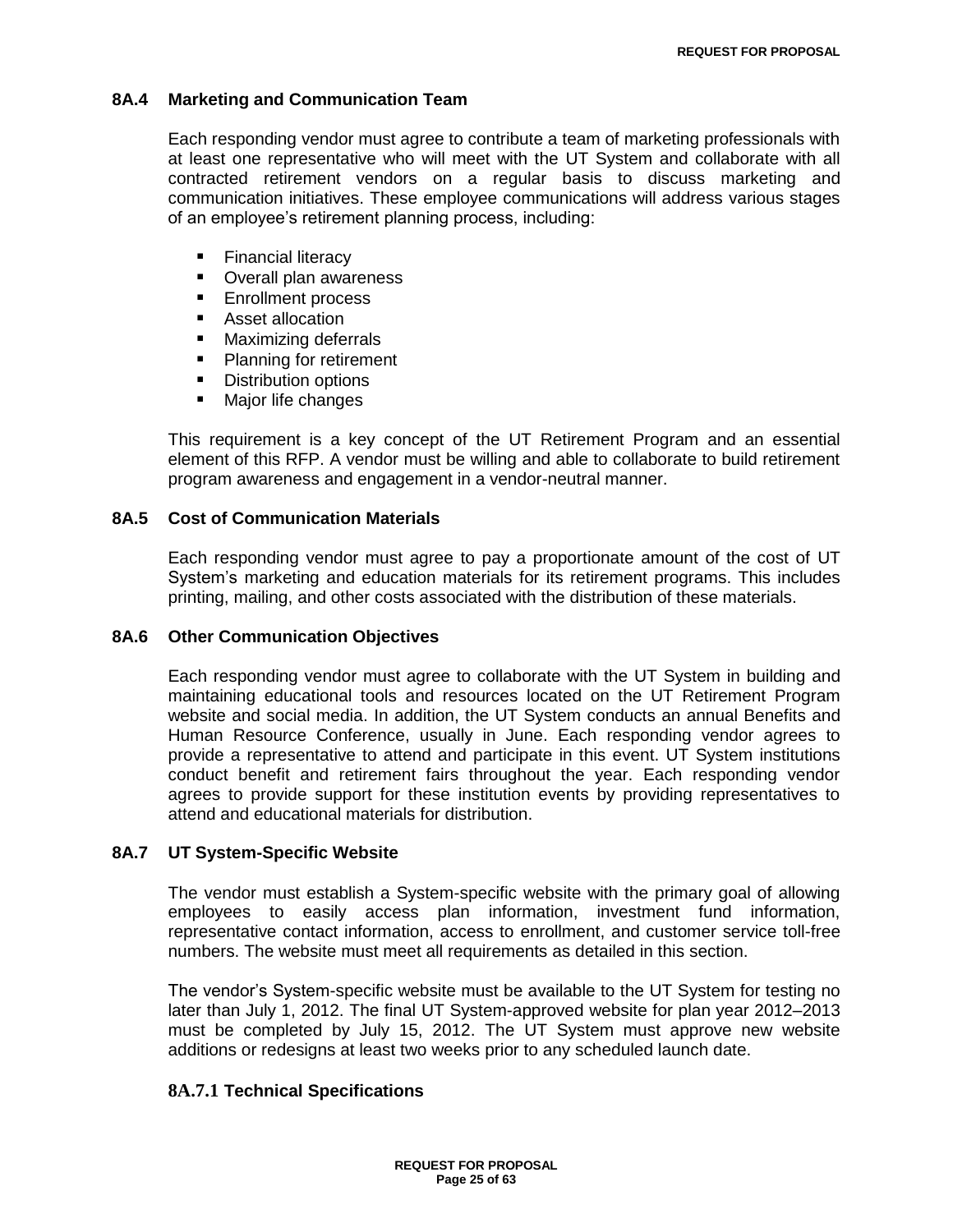The vendor"s UT System-specific website must be accessible to as many participants as possible. Therefore, the following specifications must be met:

- All website content must be clearly visible and functional in Internet Explorer, Safari and Firefox browsers;
- Entering a Social Security Number should not be required at any time to access information on the website;
- The login page must not allow the browser to store the information entered in the cache. The auto-complete feature must be turned off for every form;
- The font must be easy to read, no smaller than 10px; and
- All forms and Adobe Portable Document Format (PDF) files must be accessible.

## **8A.8 Electronic and Information Resources (EIR) Warranty**

UT System is required to acquire all EIRs in compliance with the legal requirements governing access to such EIRs by individuals with disabilities (EIR Accessibility Requirements). The EIR Accessibility Requirements applicable to the System are set forth in Chapter 2054, Subchapter M of the Texas Government Code, Title 1, Section 206.70 of the Texas Administrative Code, and Title 1, Chapter 213, Subchapter C of the Texas Administrative Code. In order for UT System to ensure that the EIRs offered by each vendor responding to this RFP are in compliance with the EIR Accessibility Requirements, vendor must include all of the following in its proposal:

Compliance with this statute and these rules is not optional and their applicability cannot be waived.

- **8A.8.1** The vendor must warrant that the website complies with the requirements set forth in Title 1, Rules §§ 206, 213.30 and 213.36 of the Texas Administrative Code (as authorized by Chapter 2054, Subchapter M of the Texas Government Code). The proposal must provide that to the extent vendor becomes aware that the website does not satisfy the EIR Category Warranty, vendor will, at no cost to UT System, perform all necessary remediation to make the website satisfy the EIR Category Warranty.
- **8A.8.2** Vendor is required to submit a completed Electronic and Information Resources (EIR) Accessibility Checklist Apendix G along with proposals. Proposals or bids without a completed checklist will be disqualified.
- **8A.8.3** Vendor must provide a written explanation for each of its responses to the requirements in the Checklist with respect to the website:
	- If vendor determines that the website complies with an applicable accessibility requirement in the Checklist, Vendor"s written response to that requirement must identify how vendor made such a determination (merely responding with "Complies" or similar non-explanatory language is not acceptable).
	- If the vendor determines that the website does not or will not comply with an applicable accessibility requirement in the Checklist, vendor"s written response to that requirement must identify the cause of such noncompliance and the specific efforts and costs that vendor would need to assume to remedy such noncompliance (merely stating "Does not comply" or similar non-explanatory language is not acceptable).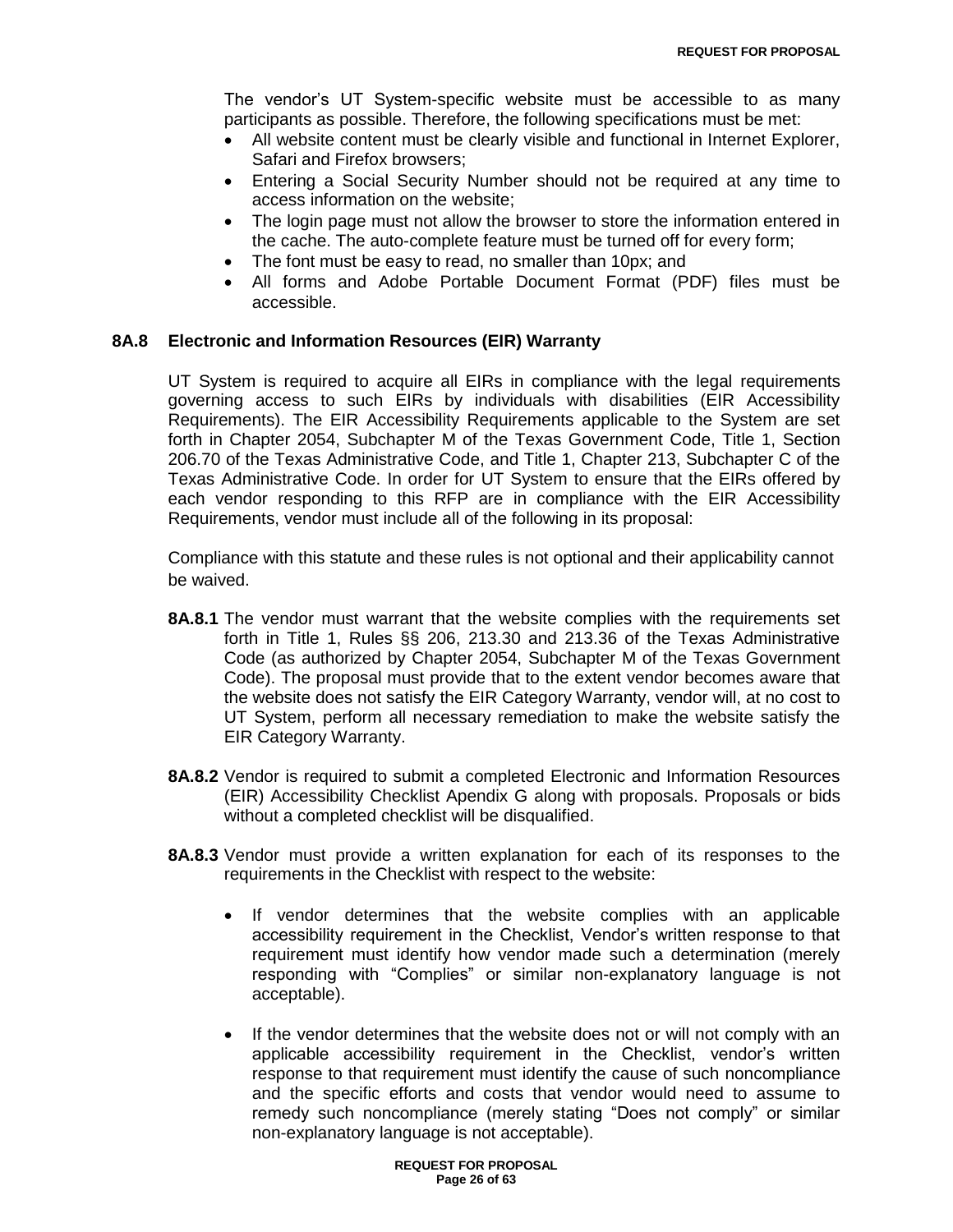• If vendor determines that an accessibility requirement in the Checklist is not applicable to the website, then vendor"s written response to that requirement must identify the reason for such inapplicability (merely stating "N/A" or similar non-explanatory language is not acceptable).

**8A.8.4** All vendor proposals must:

- Agree to authorize UT System to engage in product accessibility conformance testing prior to and after completion of purchase.
- Provide the name of a person and contact information for addressing accessibility questions and issues with the product must be provided.
- Describe the vendor"s capacity to respond to and resolve any complaint regarding accessibility of products or services provided pursuant to this RFP.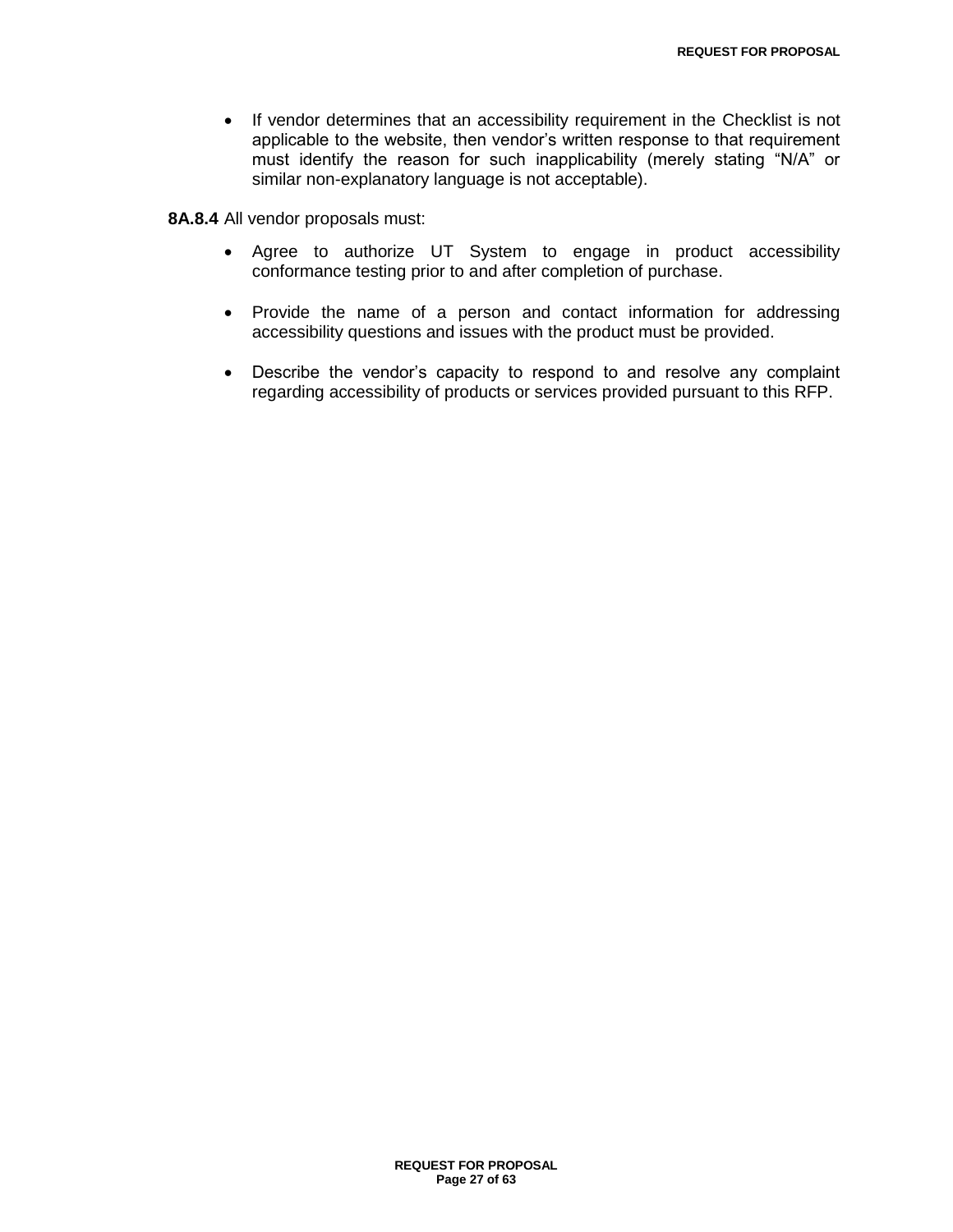# **SECTION 9A**

## **ADMINISTRATION FOR THE UNIVERSITY OF TEXAS RETIREMENT PROGRAMS**

This section describes additional requirements for all retirement plans listed in Section 1.3.1.

## **9A.1 List of Vendor Contacts**

By no later than May 14, 2012, a Contracting Vendor must submit to the UT System a list of the Contracting Vendor's implementation team. In addition, the responding vendor must submit a list of their service representatives to be dedicated to the UT System account. This list should include a primary and a secondary contact. Service representative responsibilities will include, but are not limited to, answering questions from the UT System and institutional benefits offices, scheduling vendor attendance at institution information meetings, and coordinating the distribution of various plan materials.

#### **9A.2 Same-Day Credit**

Each responding vendor must certify that they will deposit each participant's retirement program contributions into the accounts or funds designated by the participant effective on the same day that the contributions are received by the vendor.

#### **9A.3 Return of Non-Vested ORP Contributions**

Each responding vendor must certify that the entire amount of the State's first-year matching contribution will be refunded to the UT System institution, upon request by the UT System or the UT System institution, in the event the participant does not meet the ORP vesting requirement. Within 30 days of receiving the request from the UT System institution, the unvested employer contributions must be returned and the participant must be notified of the transaction, indicating the reason for the reduction in the account balances.

## **9A.4 Confirmation of Contributions**

Each responding vendor must certify that it will provide at least quarterly a statement to participants that includes a confirmation of receipt of UT Retirement Program contributions. A sample of the participant statement must be enclosed in the responding vendor"s proposal.

## **9A.5 Confirmation of Funds Transfer**

Each responding vendor must certify that it will provide confirmation of each transaction, including transfers from one fund or investment or account to another fund or investment or account, immediately upon execution of such transaction. This confirmation must be submitted directly to the participant unless the participant specifically waives the provision of this confirmation in writing. The confirmation shall include all transfer information, including a statement of any applicable charges.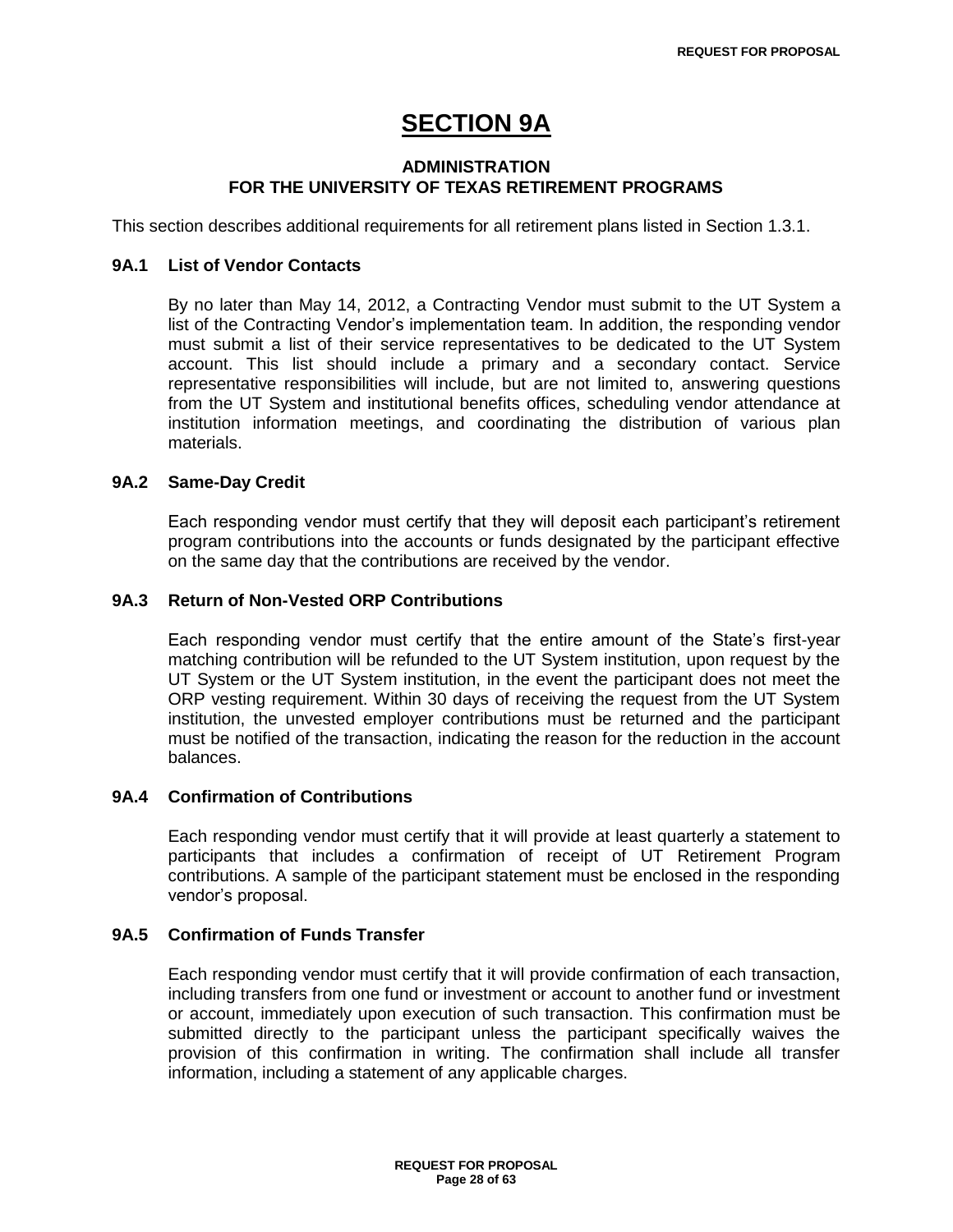#### **9A.6 Documentation of Restrictions of ORP Distributions**

Each responding vendor must agree to include the statutory ORP distribution restriction provisions in all ORP contracts with participants.

#### **9A.7 Required Reports**

Each Contracting Vendor must provide a quarterly and an annual report to each participant having a UT System retirement account(s) with the Contracting Vendor, including accounts that are no longer receiving current contributions, containing the following information:

- Name and address of the participant:
- **I** Identifying number;
- **Total payments received during the reporting period;**
- **Expense charges during the reporting period;**
- Net payments during the reporting period;
- Total value of account at the end of the reporting period; and
- Net cash surrender value of account at the end of the reporting period reflecting all potential charges against the account if it were surrendered for cash as of the last day of the reporting period.

The annual report for fixed and variable annuity accounts must contain the following additional information:

- **Interest rate or rates paid on the account from the previous reporting period to the** end of the current reporting period; and
- Where multilevel rates of interest were paid on an account, a breakdown showing the amount in the participant"s account at each interest level, the amount of interest earned at each interest level, and the rates of interest. A Contracting Vendor may exclude the information required by this subparagraph concerning multilevel rates of interest from the annual report, but if this information is not provided on at least an annual basis, the Contracting Vendor must provide it at any time upon the participant"s request.

The annual report for variable annuity and custodial accounts must contain the following additional information:

- Units of each fund or investment or account purchased during the reporting period;
- Total units of each fund or investment in the account at the end of the reporting period; and
- Value of unit of each fund or investment or account at the end of the reporting period.

#### **9A.8 Qualified Domestic Relations Orders (QDROs)**

Each responding vendor must agree to be solely responsible for determining whether a domestic relations order is qualified and payable for all retirement plans, both qualified and nonqualified, and, where applicable, as provided by federal law and Texas Government Code, Chapter 804. The QDRO requirements for any retirement plan not directly required by federal or state law should meet the requirements of federal law as close as possible.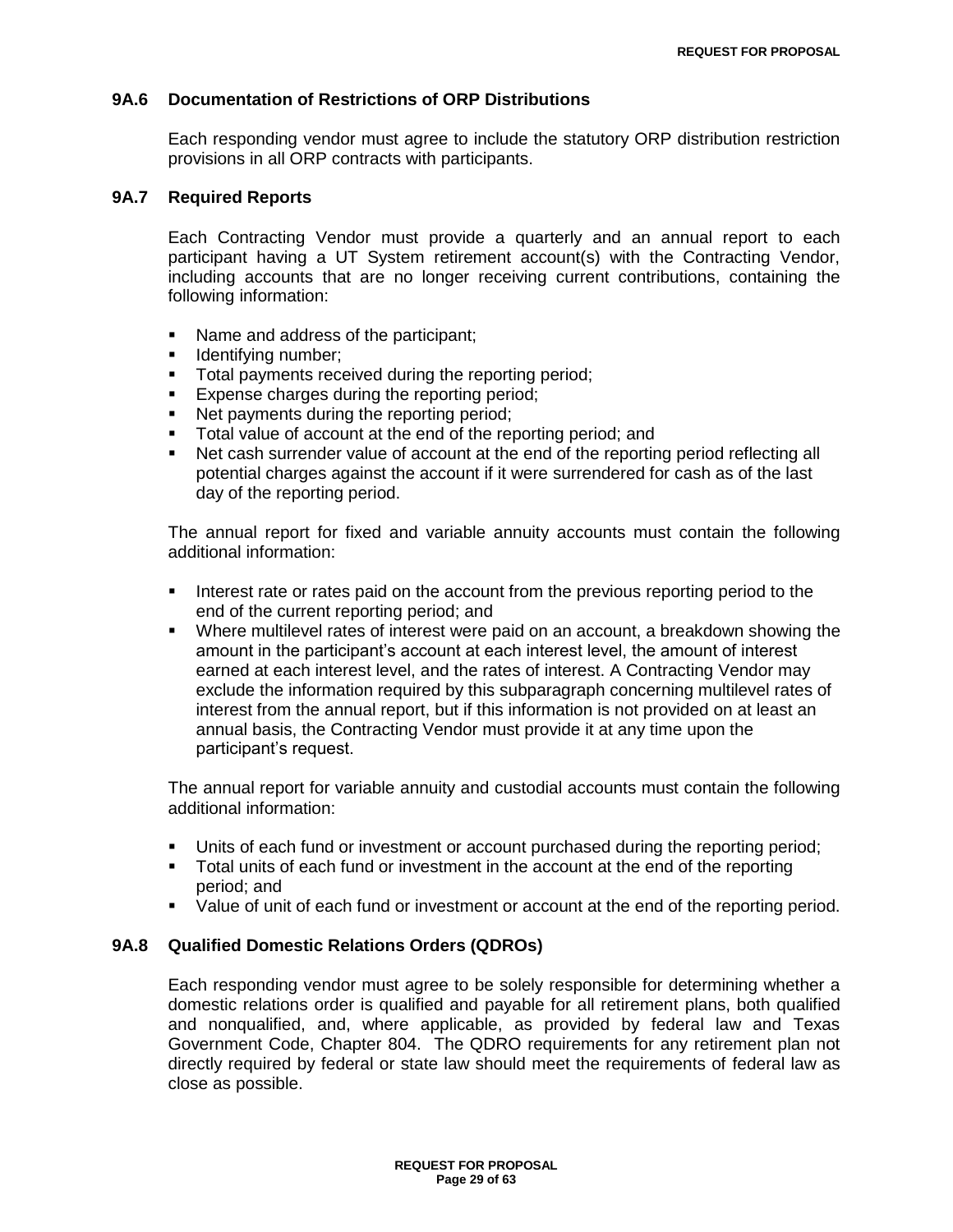## **9A.9 No Commingling of ORP and Non-ORP Funds**

Each responding vendor must certify the following:

- Non-Texas ORP funds will not be rolled over or transferred to an ORP account prior to the participant"s termination of ORP participation;
- Amounts that have been contributed by the participant through the UTSaver TSA or another tax-sheltered annuity program will not be rolled over or transferred to an ORP account prior to the participant"s termination of participation; and
- ORP contributions will only be made to a contract that is authorized by the UT System for Texas ORP contributions, even if the participant already has a contract with the Contracting Vendor from a period of prior employment with another employer, whether a Texas ORP employer or not.

#### **9A.10 Remittance Processing Requirements**

The UT System has contracted with a third party to provide UT Retirement Manager, a web-based common remitter and online enrollment system. Each responding vendor must agree to accept and comply with all common remitter requirements now established and defined in Appendix E, Common Remitter Requirements, or to be established by the UT System. In addition, each responding vendor must have the administrative capability to accept the electronic transfer of retirement contributions and must agree to accept this information through the Internet via a secured transmission process.

#### **9A.11 Administrative Performance Requirements and Penalties**

Each responding vendor must agree to comply with the UT System requirements listed below and to report the required information to the UT System in an Administrative Requirements Report on a quarterly basis. The reporting format will be developed by UT System and will be provided to the selected vendors. In addition, the UT System retains the option of using an audit firm of its choice to conduct periodic audits of any Contracting Vendor on behalf of the UT System to determine compliance with these and other standards. Representatives of the State Auditor"s Office and the UT System Audit Office may also examine and audit the Contracting Vendor"s books, records, and documents related to work performed or contributions received, as described in the Sample Agreement. The results of any audit conducted by or on behalf of the UT System shall be used by the UT System to determine whether to reauthorize or recertify the Contracting Vendor as a currently authorized vendor in addition to any other criteria adopted by the UT System for assessing vendor performance.

## **9A.11.1 Complaints**

UT System requirement: The average time for a Contracting Vendor to resolve UT System participants" complaints should not exceed 30 calendar days.

Quarterly Administrative Requirements Report: Each Contracting Vendor must report its total number of written and emailed complaints received from UT System participants and the average length of time to resolve those complaints.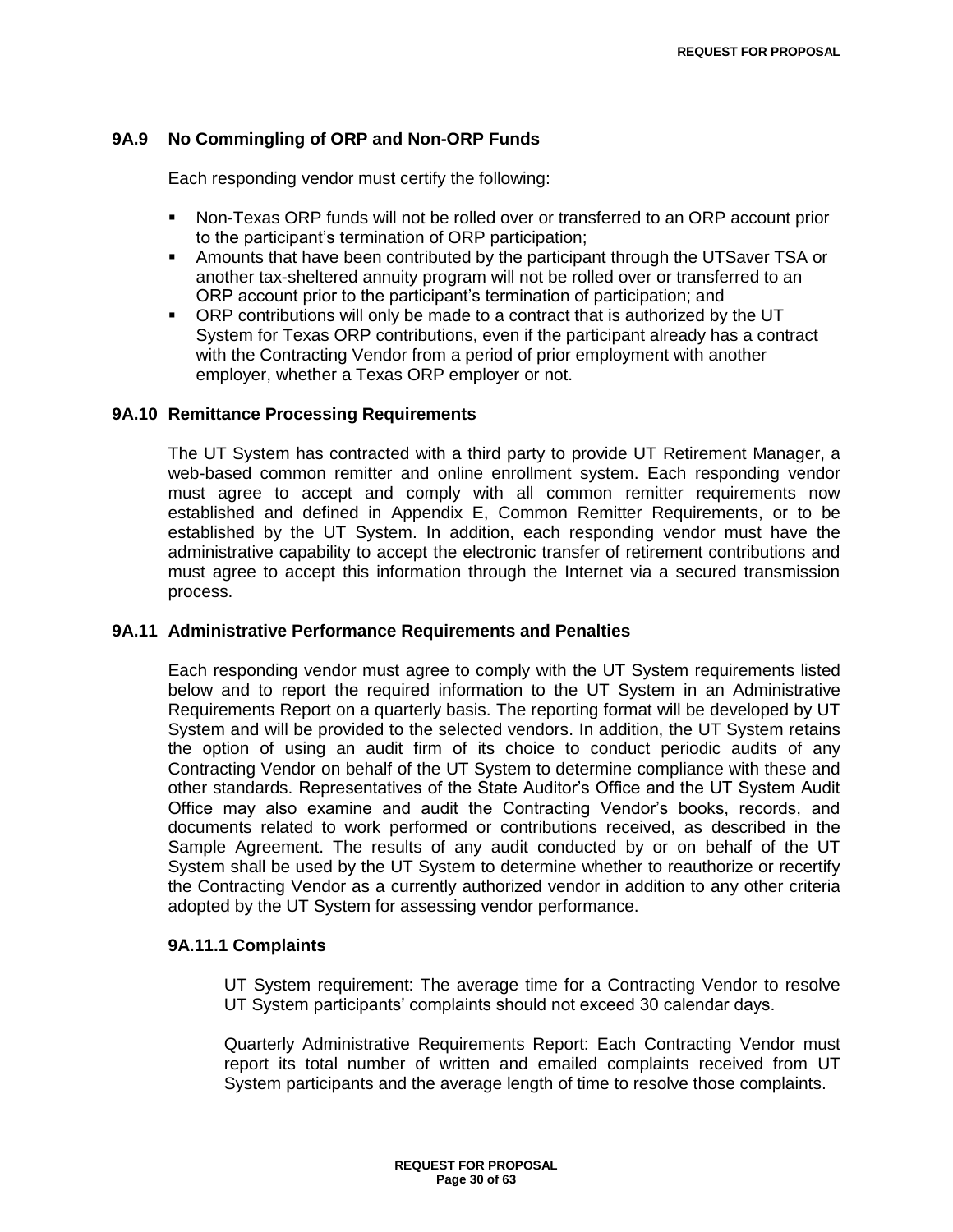#### **9A.11.2 Processing of Financial Transactions**

UT System Requirement: Each Contracting Vendor must process financial transactions, including loans and hardship withdrawals, with 100% accuracy and within three (3) days after receipt of the request. Financial transactions do not include remittance processing.

#### **9A.11.3 Quarterly Administrative Requirements Report**

Each Contracting Vendor must report inaccurately processed financial transactions or transactions that took longer than three (3) days from the date of receipt to process.

#### **9A.11.4 Remittance Processing**

UT System Requirement: Each Contracting Vendor must process remittances within 24 hours after receipt in good order, as defined in the Sample Agreement(s).

Quarterly Administrative Requirements Report: Each Contracting Vendor must report any delay in remittance processing, including an explanation for the delay.

## **9A.12 Performance Penalties**

Each vendor approved to administer the UT Retirement Program will be subject to the following financial penalties, as noted below, if certain performance requirements are not met, as described in this section. The assessment or payment of a performance penalty however, does not affect, alter, or restrict the UT System's right to cancel or terminate the Agreement in accordance with the provisions of the Agreement.

#### **9A.12.1 Telephone Calls**

A financial penalty of \$2,000 may be assessed by the UT System against a Contracting Vendor for each quarter that the Contracting Vendor"s average abandonment rate exceeds 5%.

A financial penalty of \$2,000 may be assessed by the UT System against a Contracting Vendor for each quarter that the participant"s average time in queue (waiting time) exceeds 30 seconds.

### **9A.12.2 Submission of Account Balance Files**

Each Contracting Vendor must confirm that it will submit an account balance file as of the end of the prior month no later than the 15th of every month to UT Retirement Manager. The file layout of the account balance file is included in Appendix E, Common Remitter Requirements.

The UT System may assess a financial penalty of \$2,000 against a Contracting Vendor for each month in which the account balance file is not received or is not received in the proper format by the 15th of the month by UT Retirement Manager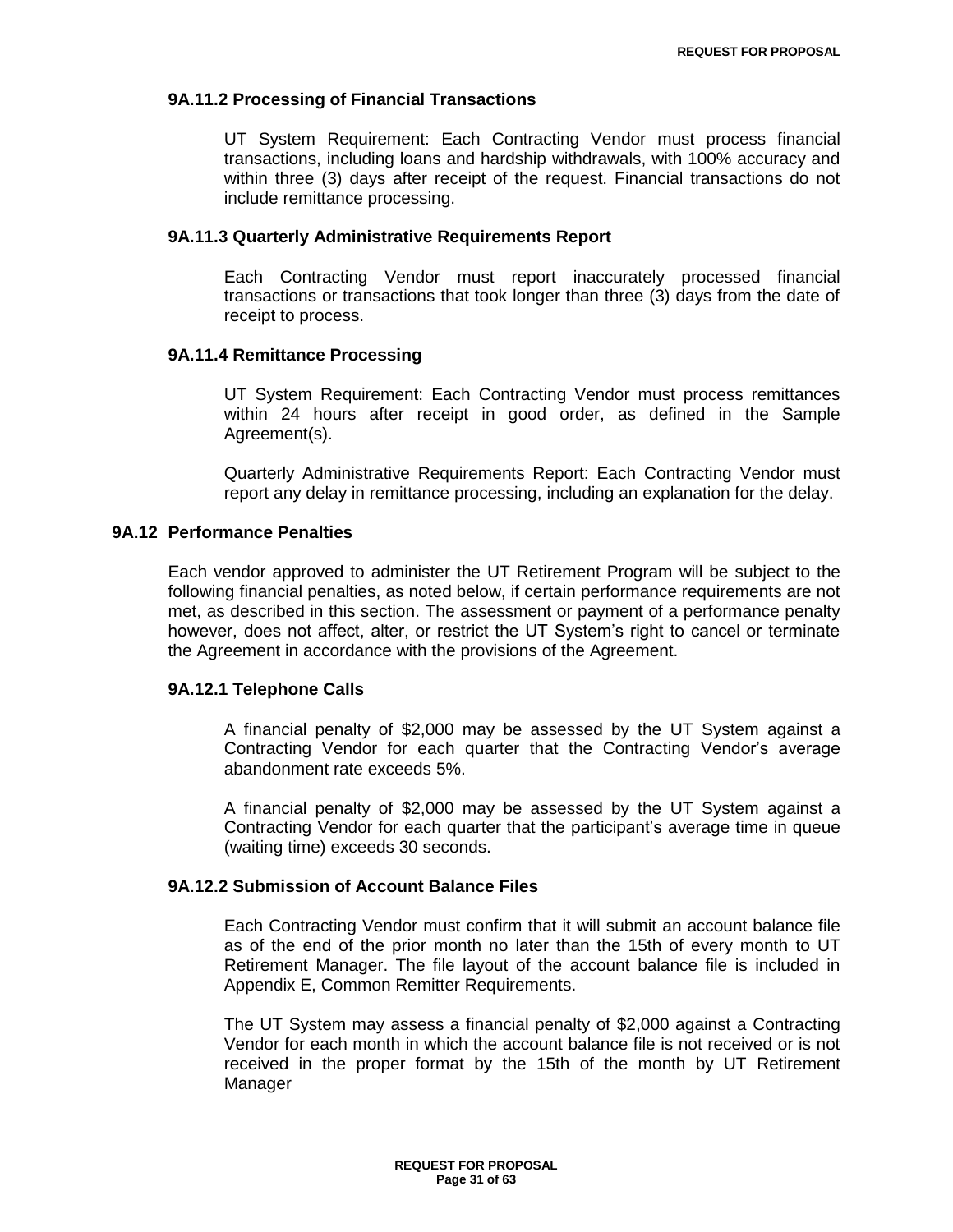#### **9A.12.3 Utilization of New Participant Report**

Each Contracting Vendor must confirm that it will utilize the UT System"s "New Participant Report," available for download on UT Retirement Manager, and notify employees who appear on this report who do not have existing accounts prior to the Contracting Vendor"s receipt of the first remittance.

The "New Participant Report" is a report available for download from UT Retirement Manager that includes those new participants that have selected the Contracting Vendor through an online salary reduction agreement and who have indicated that they have not completed a new account application. A sample of this report is provided in Appendix E.

If a Contracting Vendor fails to notify the new participant and make every reasonable attempt to establish an account for that new participant, the UT System may assess a financial penalty of \$250 against the Contracting Vendor for each new participant whose name has appeared on the report for greater than 30 days.

### **9A.12.4 Responsibility to Correct Mistakes**

Each Contracting Vendor must confirm that if the Contracting Vendor"s designated representative delivers incorrect information or makes errors that result in any financial loss, the Contracting Vendor shall rectify the error at the Contracting Vendor"s cost.

#### **9A.12.5 Prohibited Distributions**

Each Contracting Vendor must confirm that if the Contracting Vendor provides a participant with access to ORP funds prior to the earlier of the participant"s termination of employment with all ORP employers or attainment of age 70  $\frac{1}{2}$ , the Contracting Vendor shall have made a prohibited distribution and the Contracting Vendor shall redeposit the funds to the participant"s ORP account as if no withdrawal had been made and provide written verification to the UT System that the account has been fully restored with no adverse impact to the employee.

Additionally, the Contracting Vendor may be suspended by the UT System from doing further business with the UT System"s participants at any time a company fails to comply with these provisions.

A prohibited distribution, such as a loan that is not authorized under the Chapter 830 of the *Texas Government Code* is not related to ORP and shall be treated as a separate transaction between the Contracting Vendor and the individual, for example, as an unsecured loan.

### **9A.13 Reporting Requirements**

The UT System may, from time to time, require a Contracting Vendor to provide information specific to the UT System for analysis. A Contracting Vendor must cooperate with and act in good faith in working with the UT System staff and must be prepared to respond to these requests within the requested time period.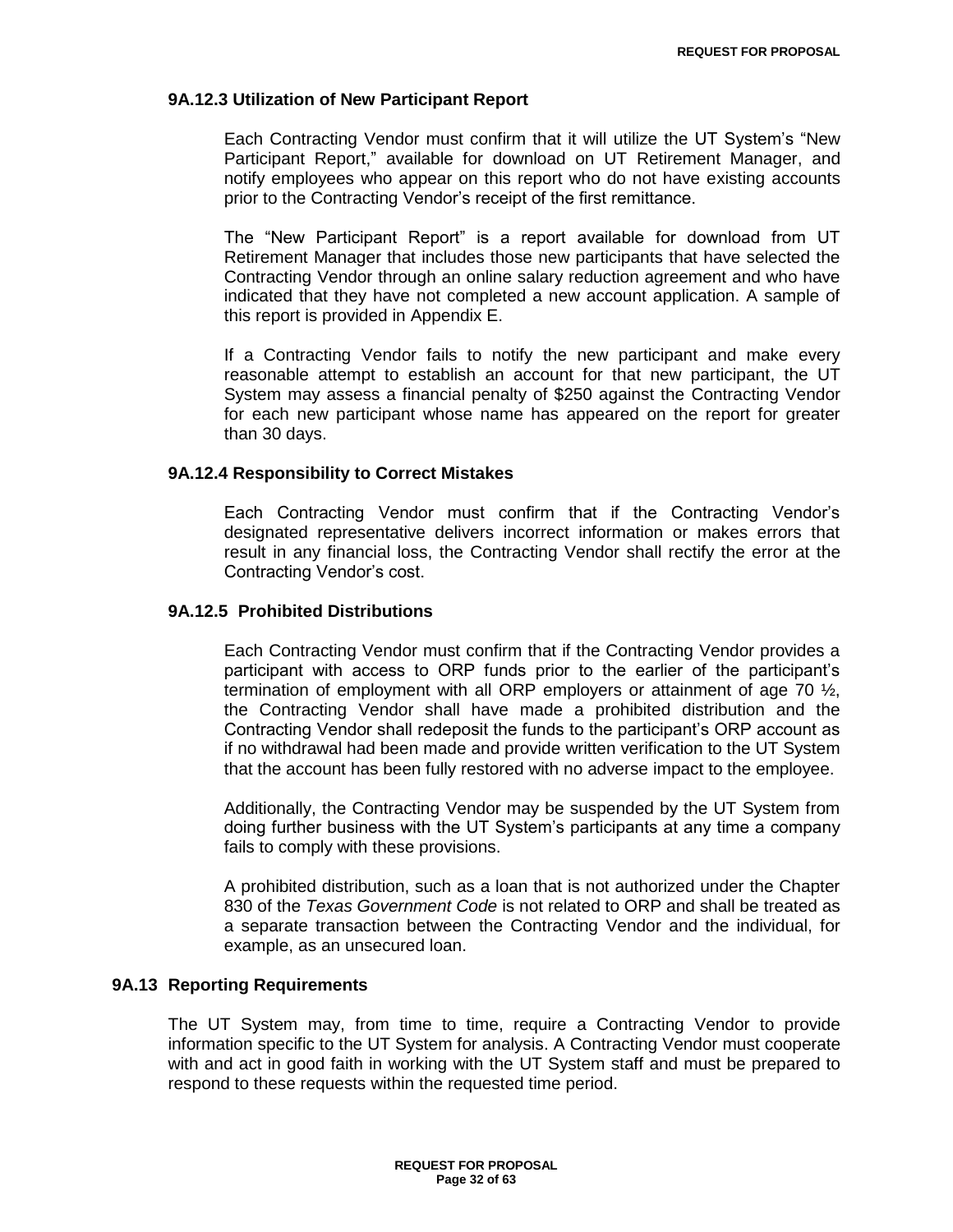## **SECTION 4B**

## **CRITERIA FOR SELECTION FOR THE UNIVERSITY OF TEXAS 457(f) PLANS**

### **4B.1 Criteria for Selection for the 457(f) Plans**

Proposals submitted in response to this RFP will be competitively and comparatively evaluated on the basis of the criteria included in this section. The criteria are not necessarily listed in order of importance. The criteria will provide the basis for an objective evaluation of each proposal and will apply to the retirement plans listed in Section 1.3.2, except as noted.. To attract the best possible proposals, the UT System may limit the number of selected vendors.

#### **4B.1.1 Compliance with the RFP**

Proposals containing deviations are strongly discouraged and deviations must be specifically identified and described in detail to be considered. Although a proposal with minor deviations from the RFP will not be disqualified, preference will be shown to those responding vendors with the fewest, least significant deviations. Information about proposed unique or value-added benefits and programs that would enhance or supplement the current 457(f) Plans are welcome when presented in conjunction with confirmation that the responding vendor agrees to the requirements as presented in this RFP.

A proposal purporting to add conditional vendor criteria to which UT System must agree in order to obtain products or services from the responding vendor will be rejected as noncompliant. UT System will interpret a response wherever possible to match the specifications herein except for deviations specifically noted and described in response to this item. Deviations will not become a part of the final agreement unless expressly accepted and agreed to by UT System in writing and accepted by the Board of Regents. In all cases, the RFP, the RFP response, and Agreement terms shall control.

#### **4B.1.2 Required Experience**

The responding vendor must have experience administering 457(f) plans in a multi-vendor environment.

#### **4B.1.3 Timetable**

The responding vendor"s ability to meet the required due dates as specified in the timetable in Section 2.3 of this RFP will be an important consideration in the evaluation of the vendor proposals.

#### **4B.1.4 Key Factors**

This RFP will address three key factors:

**Products: The responding vendor's ability to provide superior investment** options with a focus on quality of funds versus quantity of funds, serving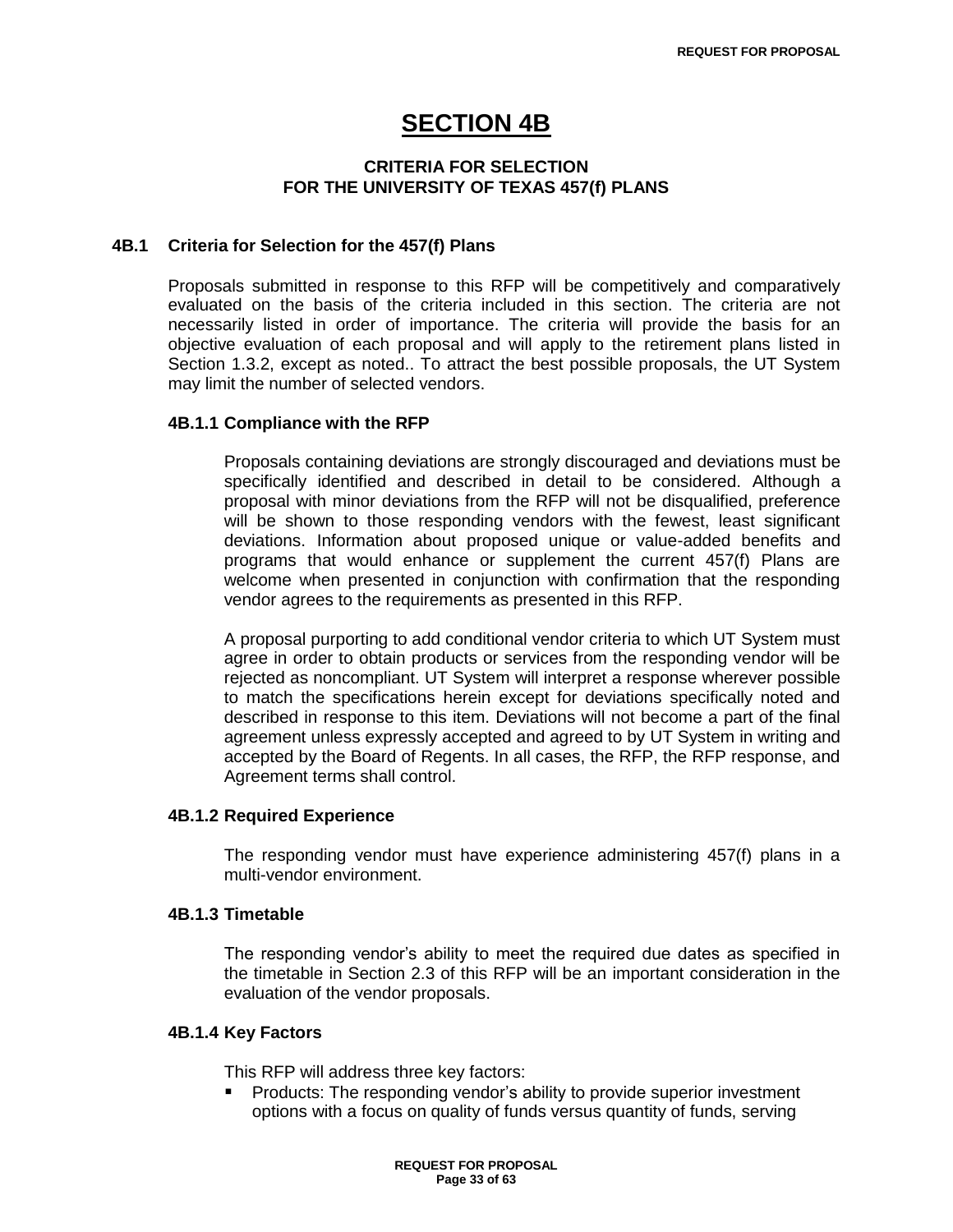employee retirement income needs during both the accumulation and payout stages of retirement financial planning.

- Education and Communication: The responding vendor"s ability to provide superior customer service.
- Administration: The responding vendor"s ability to administer all retirement plans efficiently and in accordance with applicable law; Internal Revenue Code, regulations and guidance; plan documents and amendments; Board of Regents" *Rules and Regulations*; and UT System policy.

#### **4B.1.5 The Agreement**

An important factor in the selection criteria includes the responding vendor"s willingness to accept the provisions of the UT System agreement (see Sample Agreement in Appendix B) and to sign the agreement before June 29, 2012.

## **4B.1.6 Other Factors**

In addition to responses provided to the interrogatories in Section 10.0, other factors are considered for the 457(f) Plans, including the following:

- **References**
- Recordkeeping and Administration
- Regulatory and Legal Services
- **Support of Emergency Withdrawal Administration**
- Reporting
- **Systems Capabilities and Hardware**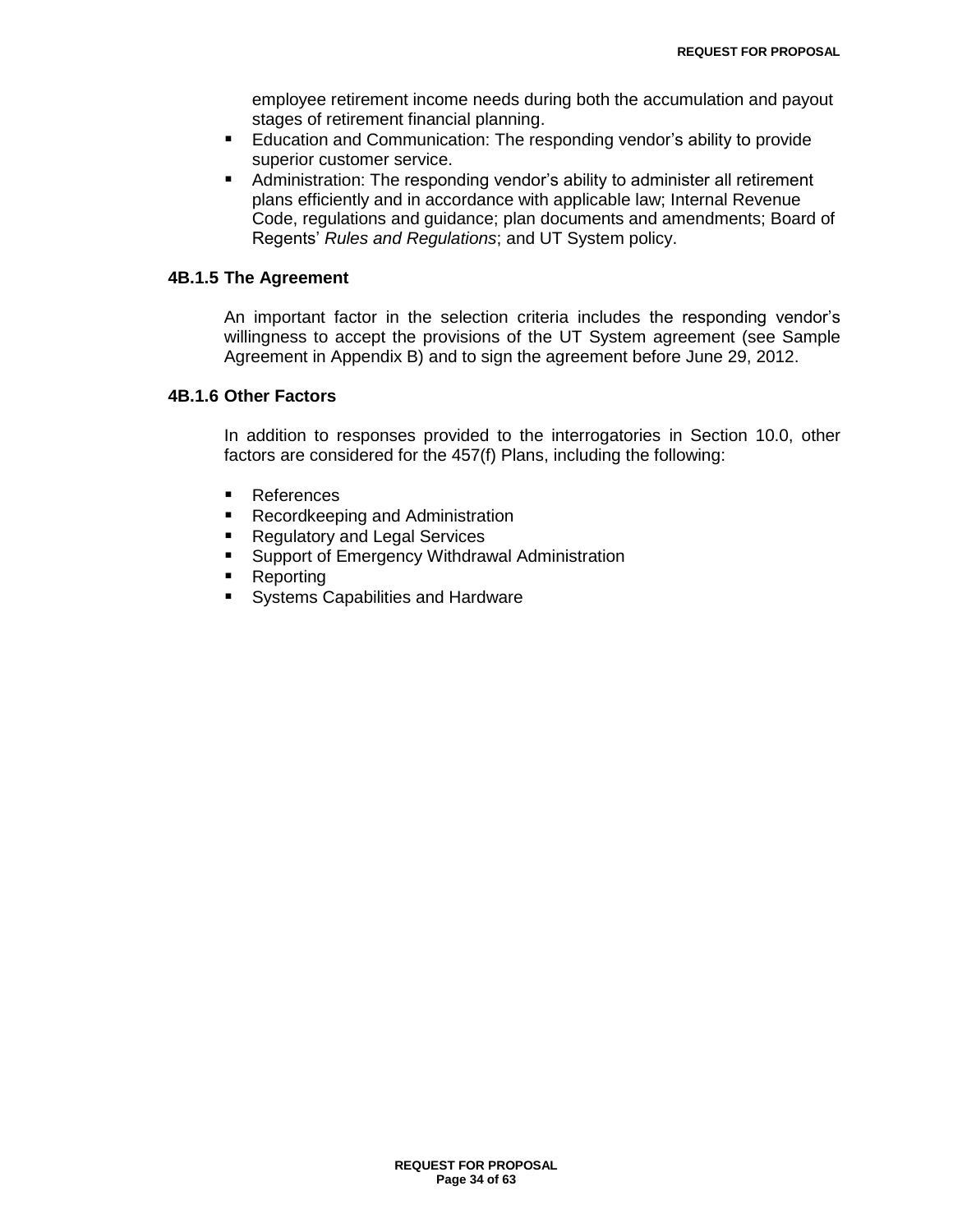# **SECTION 5B**

## **GENERAL TERMS AND CONDITIONS FOR THE UNIVERSITY OF TEXAS 457(f) PLANS**

The following sections apply to all retirement plans listed in Section 1.3.2.

### **5B.1 "Grandfathering" of Vendors**

The accounts of vendors which are not the newly selected vendors as of September 1, 2012 shall remain on deposit with the prior vendors and contributions shall continue to be made to such accounts until termination upon vesting of the involved deferred compensation agreement with the participant. UT System intends that all contributions for the System 457(f) Plan (except as grandfathered in the previous sentence) be made only to newly selected vendors after September 1, 2012. However, contributions and transfers for Prototype 457(f) Plans are not exclusive and participants are able to transfer accounts, or have future contributions made, to another newly selected vendor or any other vendor selected through the procurement rules approved by the UT System institution.

## **5B.2 News Releases**

Written approval by UT System will be required prior to any issuance of any news releases or other public communication regarding an agreement awarded to a responding vendor.

#### **5B.3 Order of Responses**

Responses contained in a proposal should appear in the same order in which the corresponding specification appears in the RFP. Unless a deviation is specifically noted in the response, it will be assumed that the responding vendor agrees to meet all specifications stated in this RFP.

#### **5B.4 Acceptance of Proposals**

UT System retains the right to reject any or all proposals submitted. UT System reserves the right to enter into discussions and negotiations with one or more responding vendor(s) selected at its sole discretion to determine the best and final terms. UT System is not under obligation to hold these discussions or negotiations with each responding vendor that submits a proposal.

It is the intention of UT System at this time to enter into a three-year agreement for the UT Retirement Program and a separate three-year agreement for the 457(f) Plans. At UT System"s option, these agreements may be extended for an additional period of time up to an additional three years.

## **5B.5 Signature Page**

An authorized officer of any responding vendor submitting a proposal must certify that the responding vendor complies with the RFP specifications by signing and returning the applicable Signature Page(s) included in this RFP.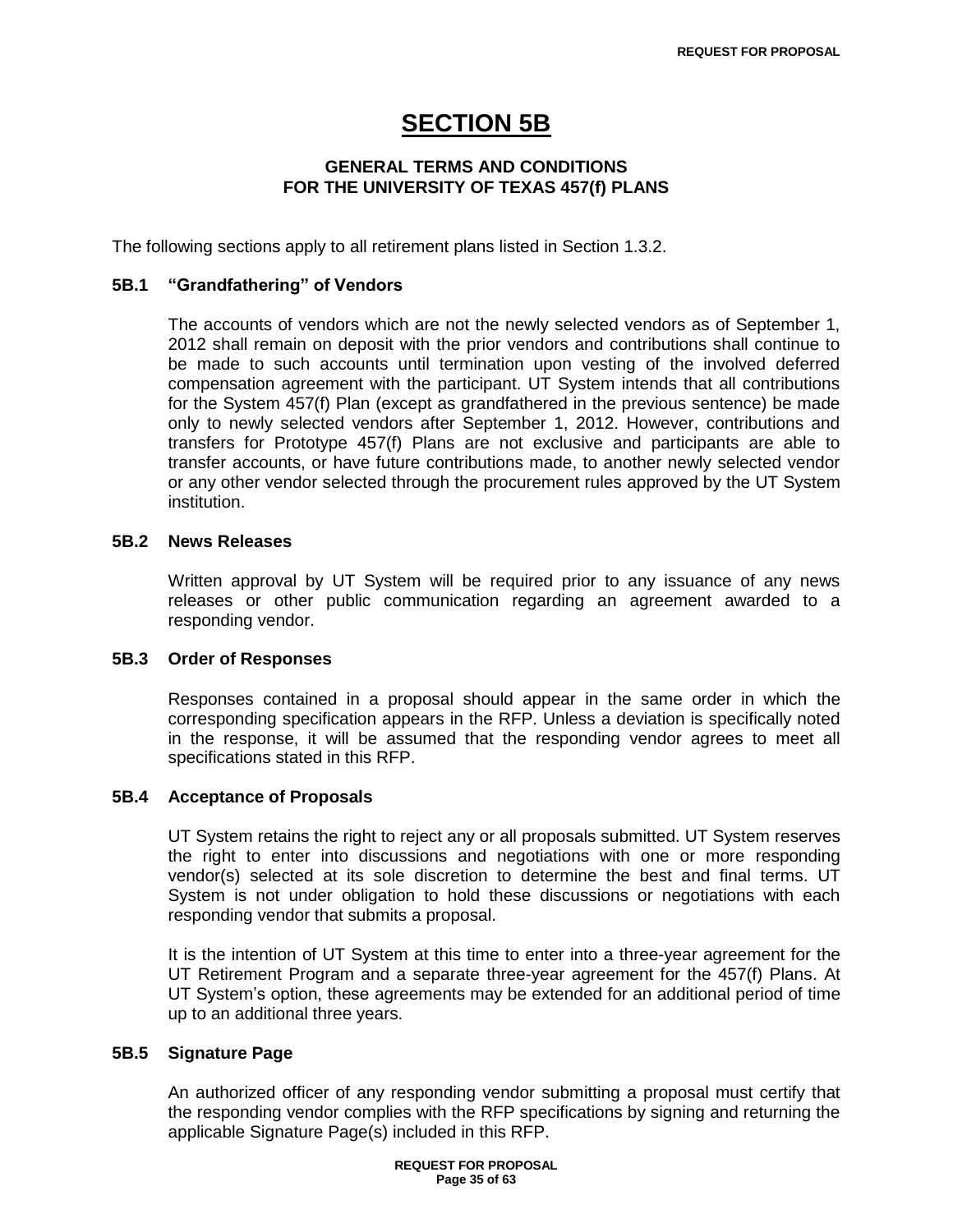#### **5B.6 Additional Information from Organizations**

The UT System reserves the right to request additional documentation or information from responding vendors.

#### **5B.7 Nonresponsive Proposals**

UT System will not accept for consideration any proposals that do not comply with the criteria set forth herein.

## **5B.8 Confidential Status**

Unless required to release such information by applicable statute or court order, proposals submitted by responding vendors will be deemed confidential until an announcement regarding the selection or rejection of a proposal has been made.

#### **5B.9 Disclosure of Information**

UT System is required to provide access to certain records in accordance with the provisions of Chapter 552 of the *Texas Government Code* (The Public Information Act, "the Act"). To permit a responding vendor to protect confidential information submitted by the responding vendor in support of a proposal, the responding vendor must designate any information it believes is exempt from disclosure and provide legal authority in each instance. The responding vendor acknowledges and agrees that UT System shall have no liability to the responding vendor or any other person or entity for disclosing information in accordance with the Act. UT System shall not have any obligation or duty to advocate the confidentiality of the responding vendor"s material to the Texas Attorney General or to any other person or entity. It is the responding vendor"s sole obligation to advocate the confidential or proprietary nature of any information it provides in its Proposal, and the responding vendor understands that the Texas Attorney General may determine that all or part of the claimed confidential or proprietary information should be disclosed. In addition, the responding vendor must specifically agree that UT System may release the responding vendor"s entire proposal, including alleged confidential or proprietary information, upon request from a member of the legislature where needed for legislative purposes.

#### **5B.10 Compliance with Applicable Law, Changes Required by Statute or Regulation**

All proposals must comply with all applicable state and federal laws and regulations including the following:

- *[Texas Revised Civil Statutes](http://www.statutes.legis.state.tx.us/Docs/CV/htm/CV.109.0.htm#6228a-5) Annotated* Article 6228a-5 Annuities or Investments for Certain Public Employees
- Code Section 457(f)
- Code Section 409A

UT System recognizes that the requirements of these laws and regulations may change. UT System requires a good faith effort on the part of the selected vendor to comply with additional responsibilities imposed by federal or state law. UT System reserves the right to negotiate with the contracting vendor to comply with any changes required by state or federal law or regulation.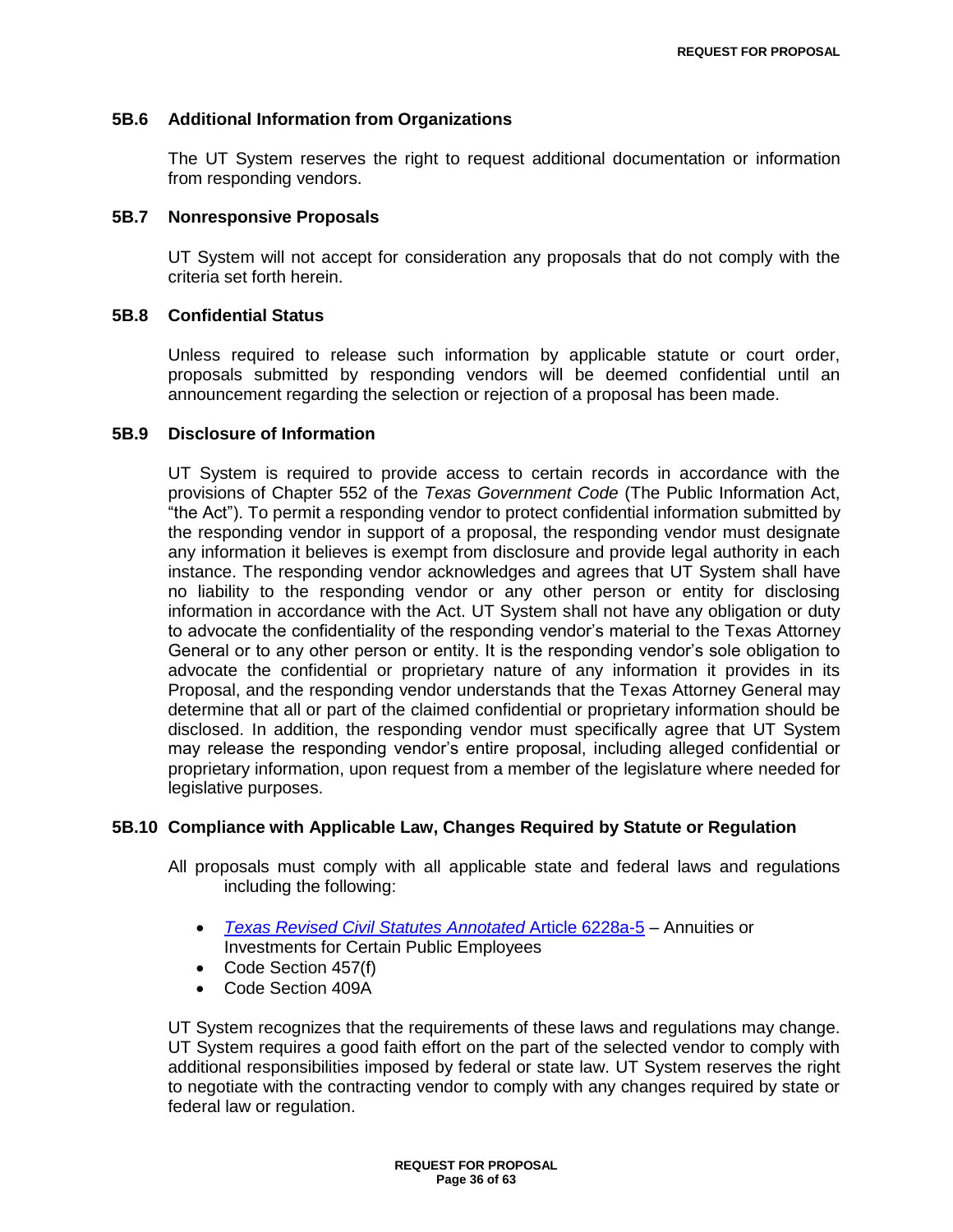## **5B.11 Binding Arbitration Clause Exclusion**

No proposal containing a requirement that plan participants must agree to engage in binding arbitration will be accepted by the UT System. Each proposal must specify that the responding vendor will not impose such a requirement upon a plan participant.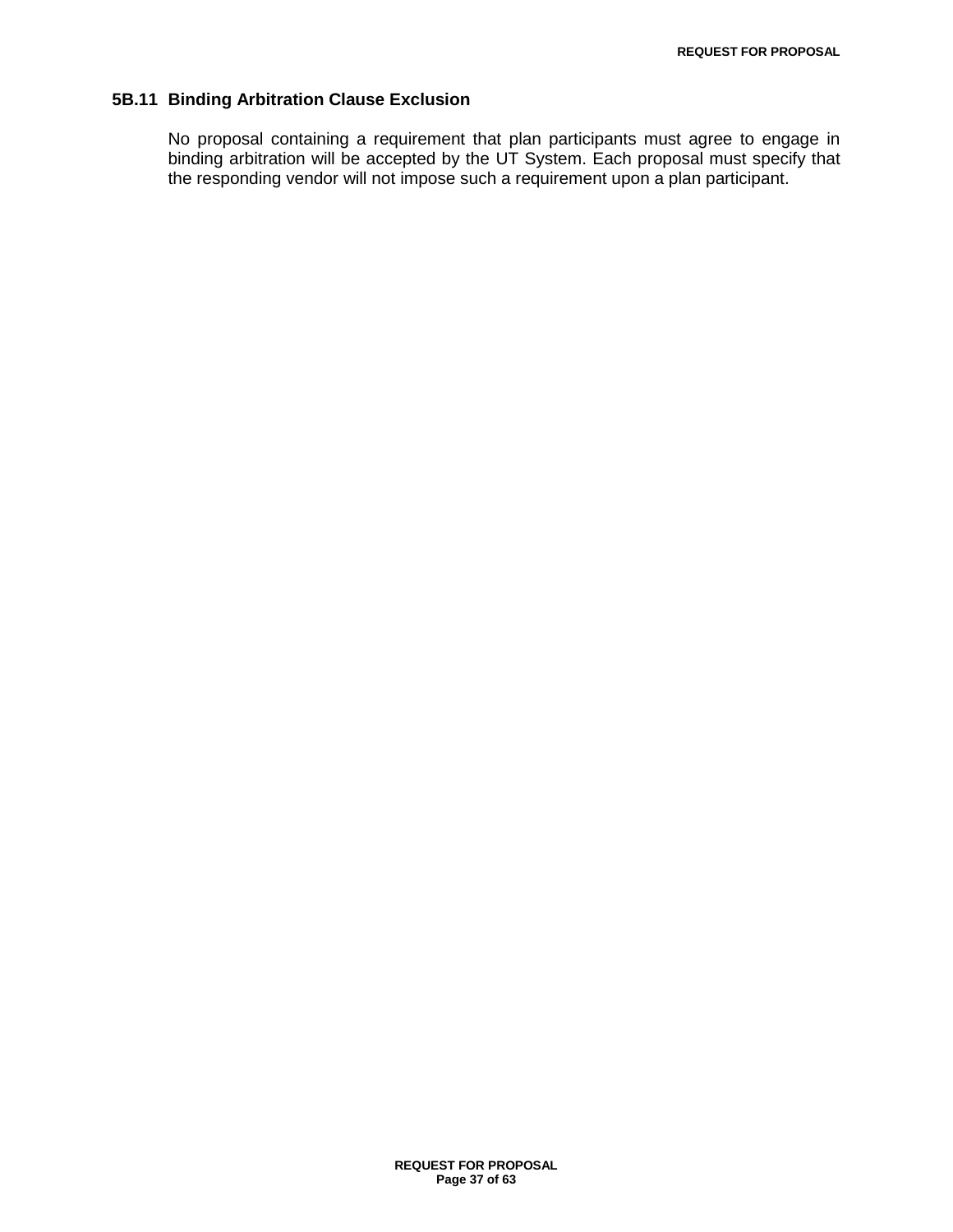# **SECTION 6B**

## **VENDOR REQUIREMENTS FOR THE UNIVERSITY OF TEXAS 457(f) PLANS**

The following sections apply to all retirement plans listed in Section 1.3.2.

### **6B.1 Vendor Requirements**

#### **6B.1.1 Authorized in the State of Texas**

Each investment product must satisfy the applicable requirements of and meet Section 457(f) and 409A of the Code and all applicable Treasury regulations. Each responding vendor must be qualified to do business in the State of Texas as determined by the Texas Department of Insurance, the Texas State Securities Board, and any other applicable state or federal agency. All insurance vendors must certify that they are in compliance with the rules and regulations of the Texas Department of Insurance.

## **6B.1.2 Registered by the SEC and/or the NASD**

Every responding vendor must be registered with the Securities and Exchange Commission (SEC) or National Association of Securities Dealers (NASD) or other regulatory entity as required by law.

#### **6B.2 Negligence and Penalties**

Each responding vendor must either (a) affirm that neither it nor its affiliated companies, including any of its recommended investment managers, are under investigation, have been found negligent or otherwise in violation of any trading practices or other investment irregularities relating to its retirement plan administration which resulted in any monetary or nonmonetary penalty, censure, or any other resolution levied by the SEC or the NASD, or any other governmental or nongovernmental regulatory authority; or (b) fully disclose in its response to this RFP the circumstances and status of such regulatory activities. Responding vendors that are licensed as insurance carriers must also disclose the existence, status and circumstances of any complaint, investigation or compliance action taken relating to its retirement insurance products or services.

## **6B.3 Internal Controls and Audit Findings**

Each responding vendor must affirm that it has internal controls in place that ensure that the handling of all 457(f) Plan contributions, withdrawals, surrenders, inter-fund exchanges or transfers, or any other financial transaction relating to its administration of 457(f) Plan assets are in accordance with all applicable laws and regulations. Each respondent must additionally warrant that an internal audit of those controls has been performed within the last 12 months, and that either (a) the audit found no violations of the Securities" Industry standard money management practices, and that no employee, consultant, or contractor was terminated, reassigned, or otherwise

> **REQUEST FOR PROPOSAL Page 38 of 63**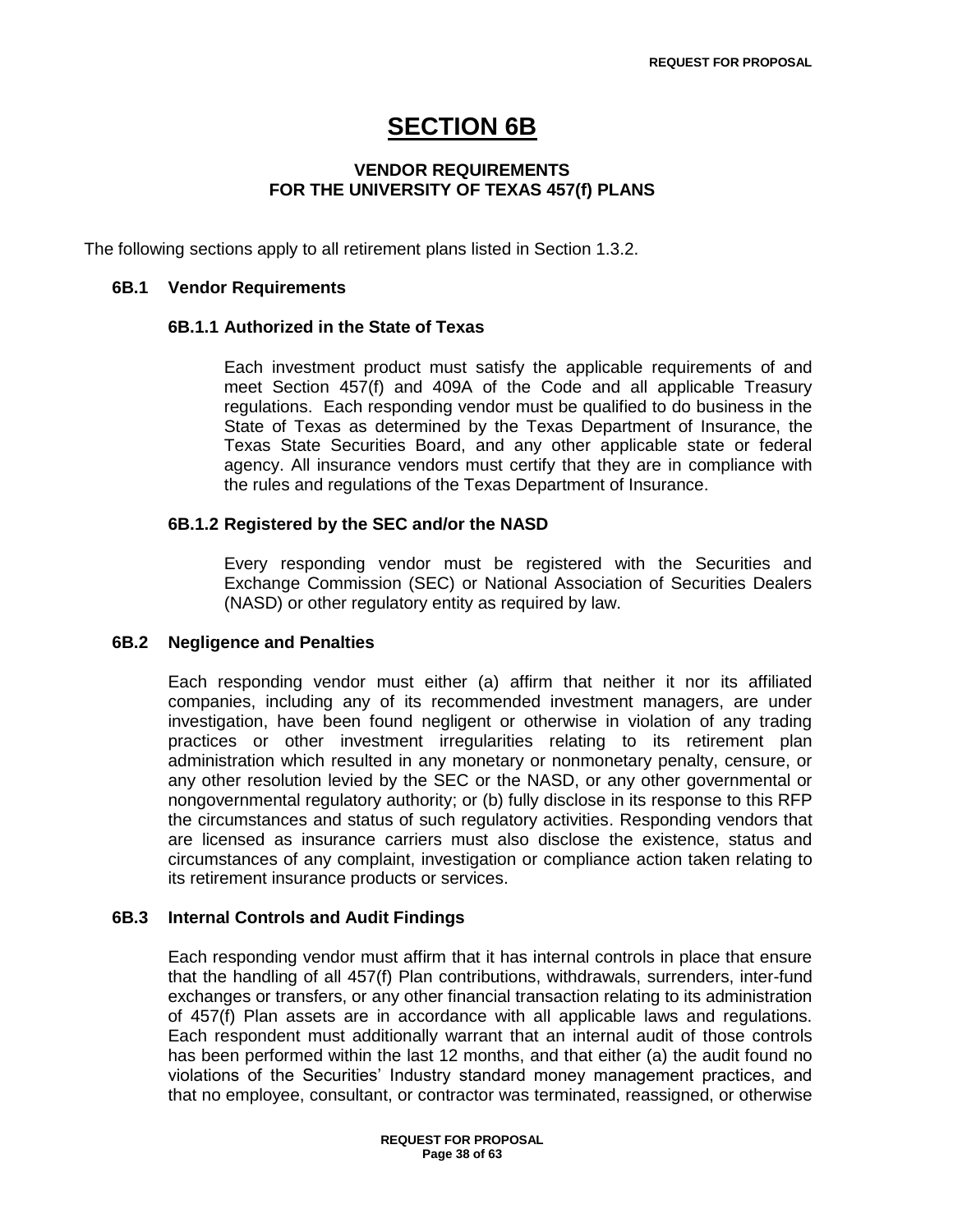disciplined as a result of the internal audit; or (b) fully disclose in the responding vendor"s proposals to this RFP the circumstances and status of such violations.

## **6B.4 Emergency Preparedness Plan**

Each responding vendor must affirm that it has in place an emergency preparedness plan assuring the continuity of operations in the event of a local or national emergency and that the plan has been successfully tested within the preceding 12 month period.

## **6B.5 Privacy/Security Requirement**

Each responding vendor must confirm that it will comply with the following requirements with respect to all 457(f) Plan data and participant data:

- The applicable requirements of all federal programs concerning privacy and security;
- All applicable federal and state laws, rules, and regulations (including applicable provisions of the Gramm-Leach-Bliley Act);
- The [UT System Administration Use and Security Policy;](http://www.utsystem.edu/bor/procedures/policy/policies/uts165.html) and
- The Standards for Safekeeping Customer Information, 16 C.F.R. Part 314, keeping in mind the objectives of Section 314.3(b).

## **6B.6 Data Integrity, Confidentiality, Accessibility, and Security**

For the purpose of this RFP, University data are defined as any and all information owned by UT System - created, received from or on behalf of Institution, or accessed in the course of performing the services related to 457(f) Plans - of which collection, disclosure, protection, and disposition is governed by state law or regulation. This information includes, but is not limited to, any participant-specific information which may be provided by the UT System to vendors.

Each responding vendor must confirm that it shall, to the extent that it is commercially reasonable to do so, protect the integrity, confidentiality, appropriate accessibility, and security of UT System and participant data, and that the responding vendor shall establish, implement, and maintain all policies, procedures, safeguards, and measures necessary for the responding vendor to do so. Each responding vendor must also confirm that it will continually monitor its operations and take any commercially reasonable action necessary to protect UT System and participant data. At the request of the UT System or a participant, each responding vendor must agree to provide the UT System or the participant with a written summary of the policies, procedures, safeguards, and measures the responding vendor uses to safeguard confidential information.

## **6B.7 Transmitted Electronic Data**

Each responding vendor must confirm that it will use all reasonable practices, protective measures, and security procedures necessary to protect all electronic data that is transmitted between UT System and the responding vendor by (but not limited to) electronic transmission or the physical delivery of electronically recorded data. Such protective measures shall include, but not be limited to, use of up-to-date

> **REQUEST FOR PROPOSAL Page 39 of 63**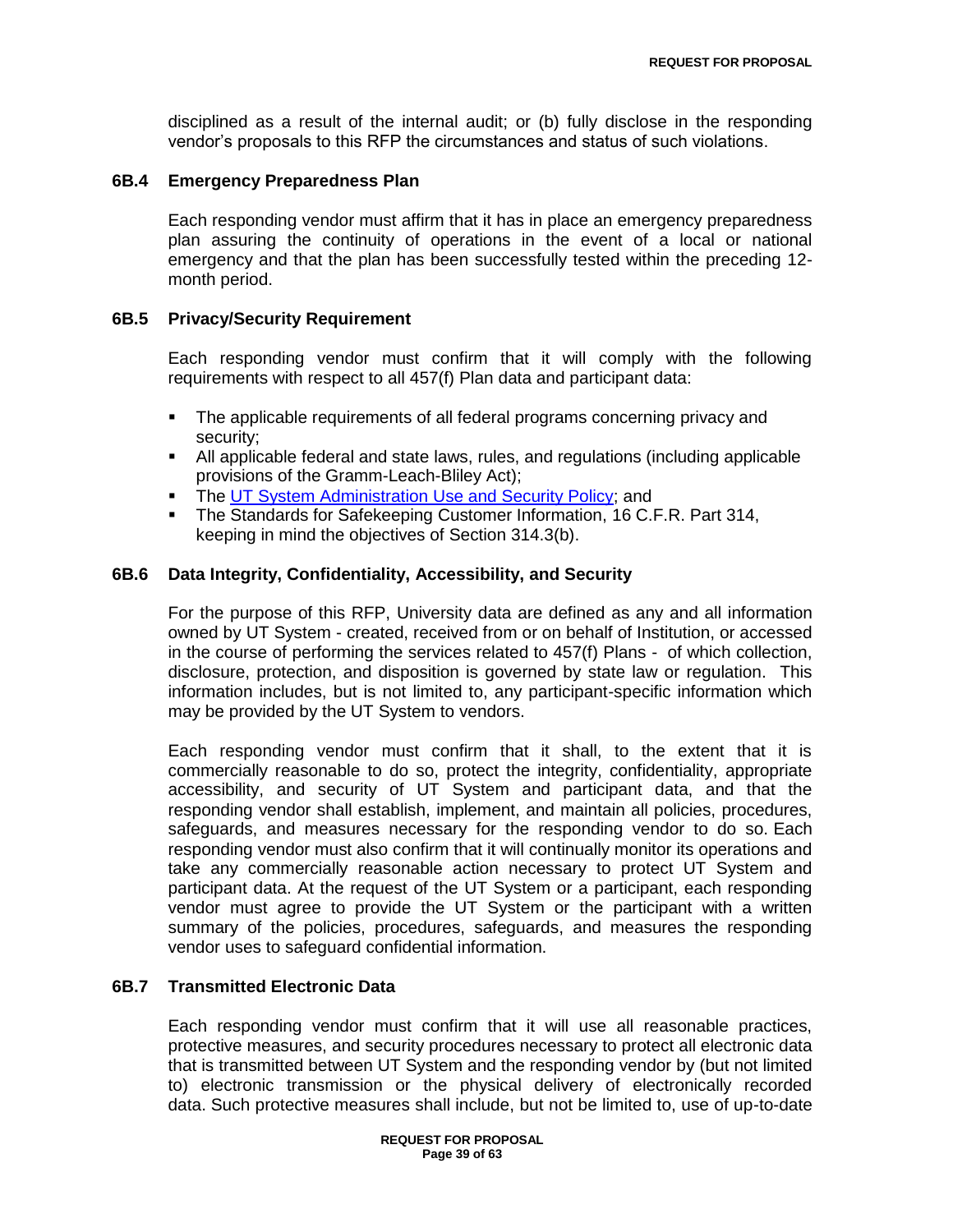antivirus software to guard against viruses, worms, trojan horses or other malware that may permit unauthorized access to data or may compromise the confidentiality, integrity or authorized accessibility of data or associated information systems of the other party.

## **6B.8 Notification of Changes**

Each responding vendor must confirm that it will notify the UT System of any changes to products offered, including fees and features.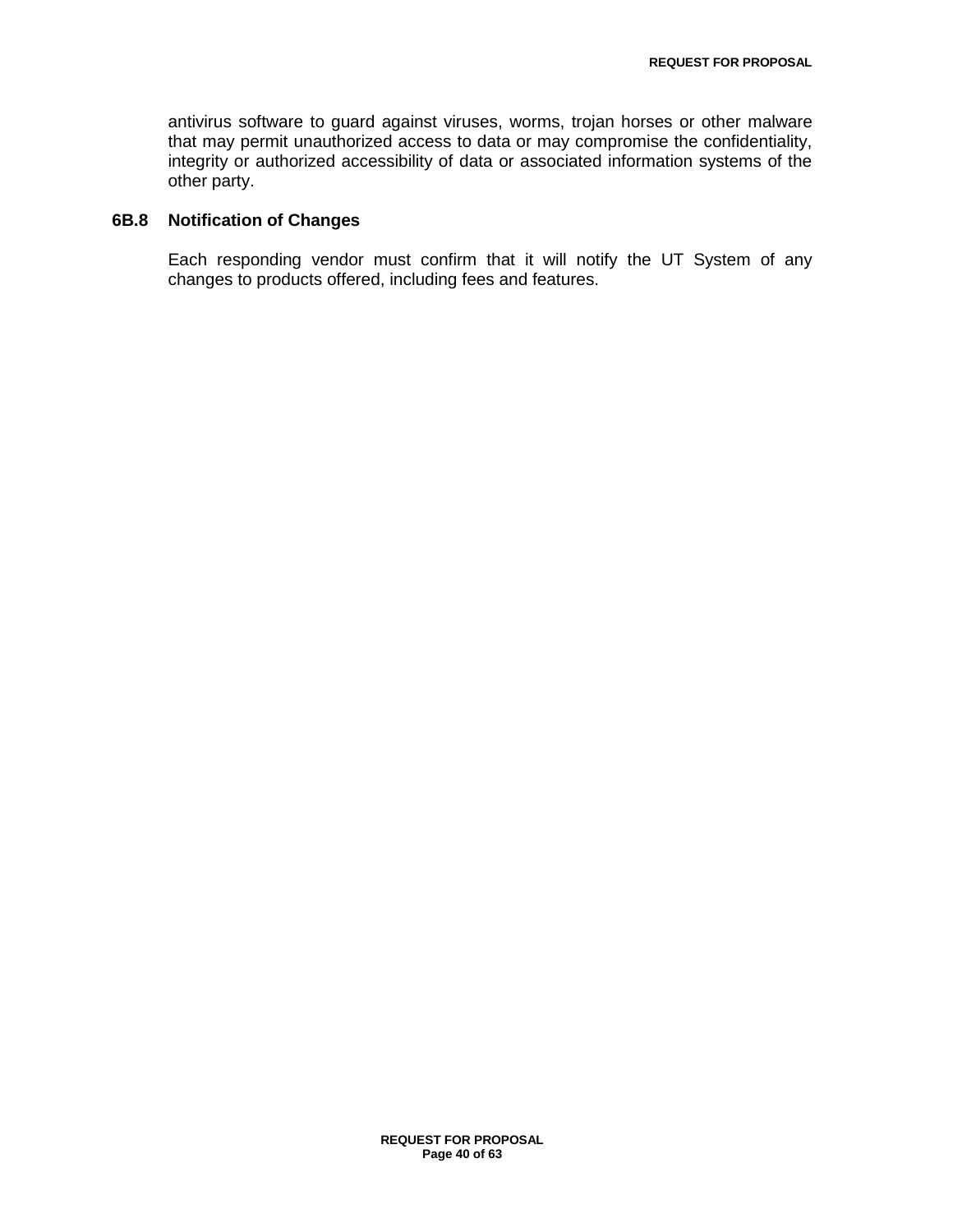# **SECTION 7B**

## **INVESTMENT PRODUCTS FOR THE UNIVERSITY OF TEXAS 457(f) PLANS**

The following sections apply to all retirement plans listed in Section 1.3.2.

## **7B.1 Introduction**

If the UT System determines that it will select vendors as the result of this RFP it may select any number of responding vendors determined by the UT System to be appropriate. Responding vendors may choose to respond with proposals to offer both mutual fund and annuity products, but this is not required. Proposals for one product should not be conditioned upon UT System"s agreement to award a contract for products offered by a responding vendor in another proposal submitted by the responding vendor. If a vendor responds with proposals for multiple product types, the UT System is in no way obligated to select all proposals, but may instead select one or more product proposals and reject others. The goal of the UT System is to implement 457(f) Plans with the best possible investment options, while continuing to offer diverse, high-quality options appropriate for a wide range of employee retirement needs, goals and investment acumen. Responding vendors should focus on offering quality funds that service a diverse employee population rather than a large quantity of funds.

## **7B.2 Quarterly and Annual Report**

Each responding vendor must provide a report, on a quarterly and an annual basis, to the UT System that contains a comprehensive review of the investment options provided by that responding vendor in the 457(f) Plans. The report will assess each investment option"s compliance with the criteria in Section 7B (using data content and format specified by UT System) and identify any failure to meet the criteria, including a discussion of actions that will be taken to restore compliance or an explanation as to why compliance cannot be restored or should be delayed.

## **7B.4 Menu of Options**

Each mutual fund or variable annuity product proposal should include a menu of investment options from appropriate broad asset classes suitable for retirement portfolio construction and diversification.

Each responding vendor must assemble menu(s) that reflect the following objectives:

**The menu(s) should reflect broad diversification opportunities to accommodate a** reasonable range of employee investment style preference. An investment menu would typically include: (1) asset allocation or lifecycle options appropriate for the employee seeking diversification plus maximum investment simplification through the use of a single investment option selection and; (2) a reasonable number of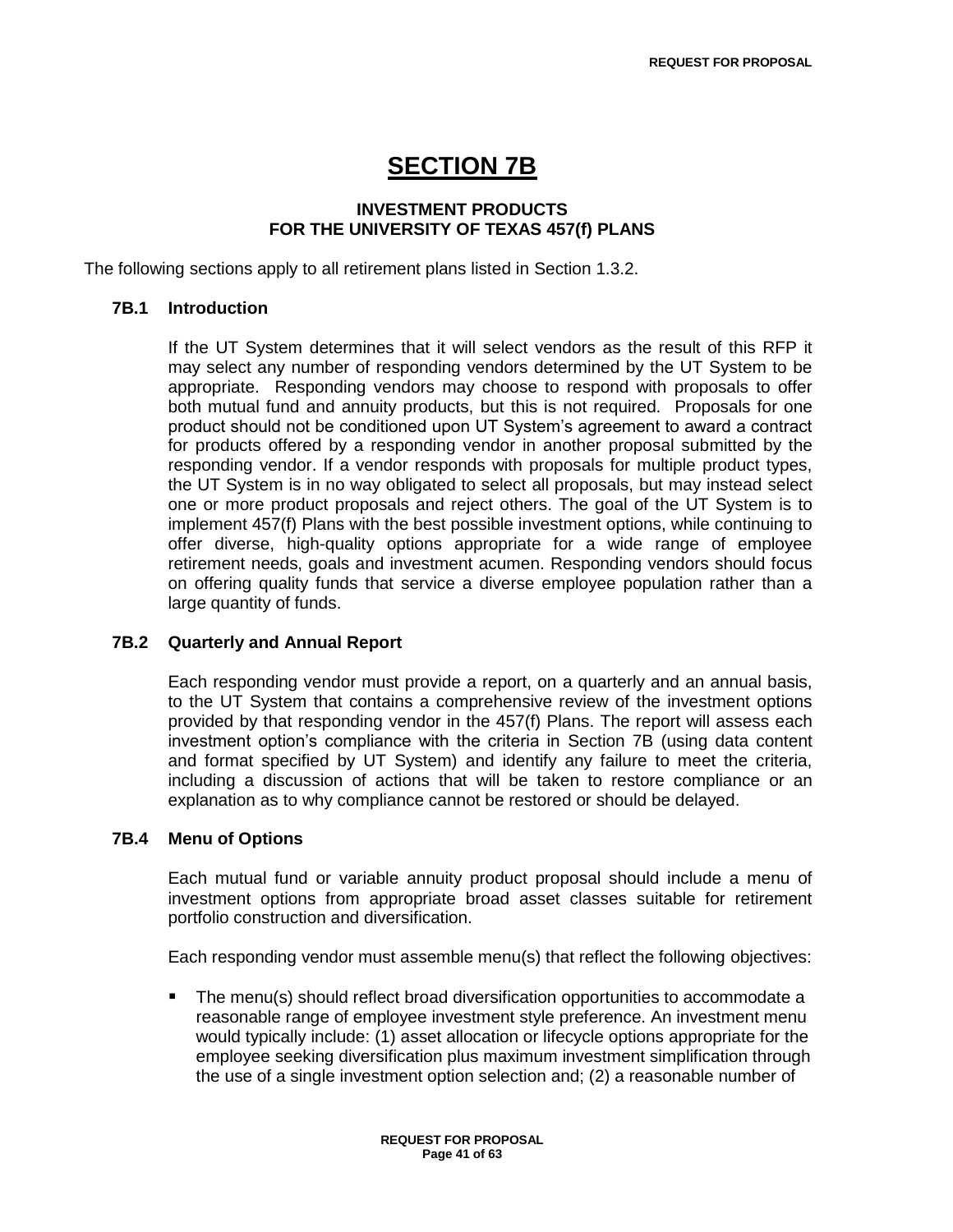options from asset classes appropriate for the employee seeking to construct a more tailored investment portfolio without excessive complexity.

- Each option within a given menu shall be offered based upon its overall value as an investment option within its asset class category. Such value determination is a fluid process as it is expected that investment options may be deleted or added as part of an ongoing evaluation process. The value of an offered investment option will be based upon (a) return performance (both relative and absolute) measured over appropriate time spans, (b) overall expense levels, (c) risk characteristics, (d) longevity, stability and experience of fund managers, (e) record of regulatory compliance, (f) consistency within asset style classification, and (g) any other appropriate consideration.
- A responding vendor"s offered menu should limit redundant options within an asset class.
- Any offered option shall be clearly and specifically identified such that its performance and characteristics can be measured and compared against other options within its asset class.
- If any offered option pays any type of fee or provides any type of service to the responding vendor offering such option within its menu, the responding vendor shall fully disclose the amounts and terms of such fees or services in the responding vendor"s proposal.
- Each responding vendor must certify that the products offered in the responding vendor"s proposal do not contain a life insurance feature.

## **7B.5 Impermissible Charges**

There shall be no front-end or back-end charges, annual, one-time or recurring fixed dollar fees, surrender or withdrawal charges, termination fees, market value adjustments, etc. associated with any mutual fund or variable annuity investment product prior to annuitization, offered by a responding vendor for any 457(f) Plan. No withdrawal restrictions or fees may be assessed on participant transfers within variable annuity options or within a family of funds (excluding short-term redemption fees designed to discourage inappropriate trading practices, which must terminate within 90 days of initial investment), including transfers to other retirement vendors.

## **7B.6 Permissible Charges**

Certain recordkeeping, investment management, or administrative fees and mortality and expense risk charges, where appropriate, are permissible for investment options in the 457(f) Plans. Surrender fees are permissible with fixed asset products. However, each responding vendor should take into consideration the competitive nature of this RFP before proposing products with associated fees that are not reasonable or competitive for the industry or for a plan the size of the 457(f) Plans.

## **7B.6 Fixed Annuities**

Each fixed annuity investment product must provide for the protection of principal and a stated rate of return. The credited rate may vary on a monthly or quarterly basis. Ideally, a fixed annuity investment product will provide for a minimum rate of return for a specified period of time, e.g., duration of the contract, single calendar year, etc. The creditworthiness of the underlying investments in the fixed annuity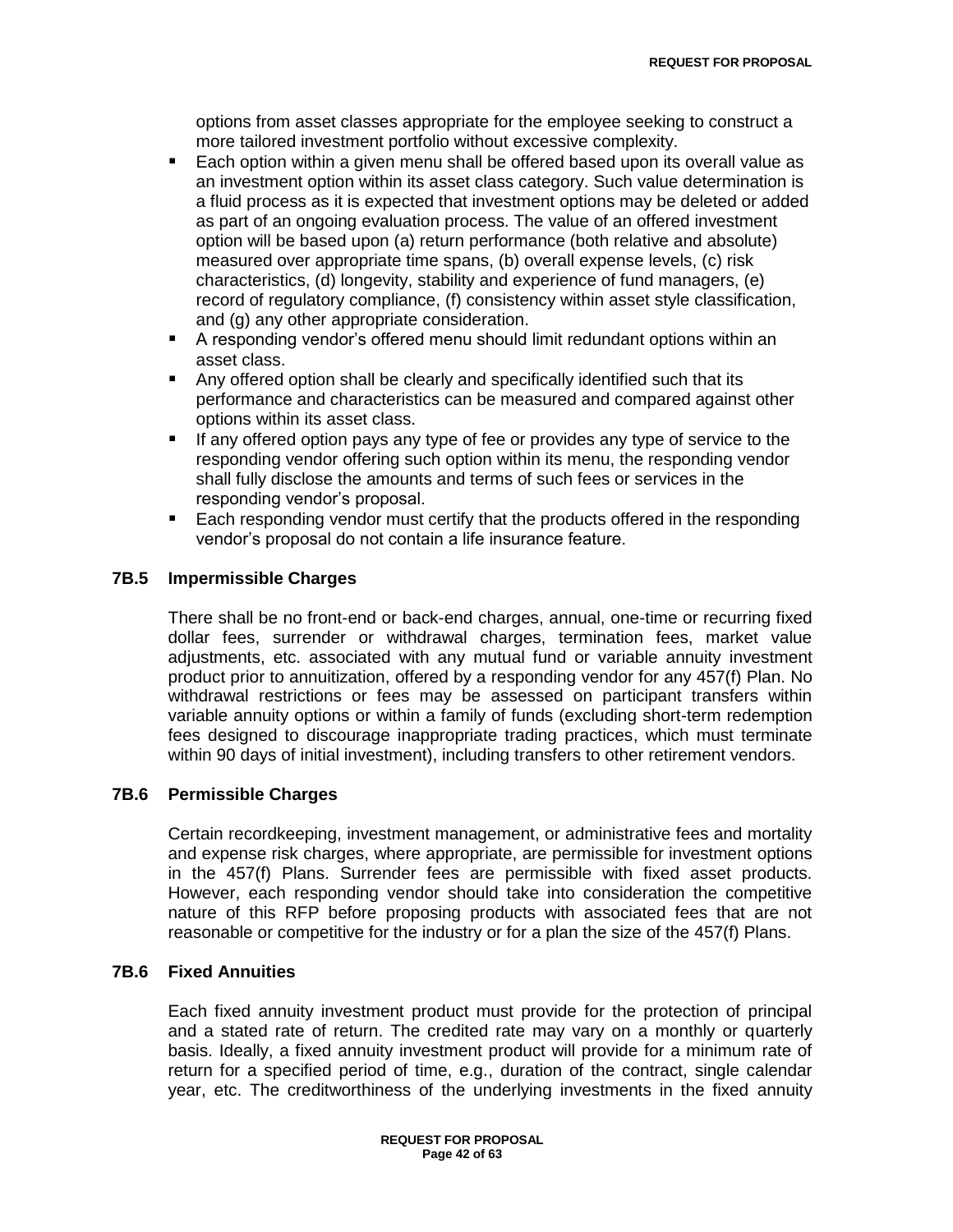product should be structured to minimize the possibility of loss of principal by participants.

## **7B.6.1 Interest Crediting Specifications**

Any responding vendor that offers a fixed–interest rate annuity investment product (whether via a fixed annuity or via a fixed–interest rate option within a variable annuity) shall describe the interest rate crediting procedures and shall also display such product"s net return during the five-year period ending September 30, 2011.

## **7B.6.2 Credit Ratings Specifications**

Each responding vendor that offers a fixed annuity investment product shall affirm its credit ratings specifications by providing copies of all claims-paying ratings which it has received, whether voluntarily or involuntarily. The responding vendor must have received a minimum of three ratings for the responding vendor to be considered for selection by the UT System, and one of those ratings must be from A.M. Best. The UT System requires that the ratings from an insurance fixed annuity vendor must equal or exceed the following ratings:

- A from Standard and Poor's (S&P); or
- A from Fitch: or
- A2 from Moody's and
- A from A.M. Best.

The UT System may at its discretion choose to allow the fixed annuity products of a vendor whose ratings do not equal or exceed the above criteria.

## **7B.7 Stable Value Products**

Responding vendors proposing to provide mutual funds or variable annuities may offer a Stable Value product. The underlying investments of a Stable Value product should provide for the safety of participants" contributions. Responding vendors proposing a Stable Value product should fully describe the method for crediting earnings to a participant's account in the responding vendor's proposal and shall describe such product"s net return during the five-year period ending September 30, 2011. Responding vendors shall also describe the credit and duration characteristics of the underlying securities used in a Stable Value investment.

## **7B.8 Mutual Funds and Variable Annuity Separate Accounts**

Investment options may consist of mutual funds and variable annuity separate accounts or a combination of both mutual funds and variable annuity separate accounts. Each responding vendor may offer its proprietary variable annuity separate accounts or mutual funds and nonproprietary investment options provided that the options offered comply with all state and federal laws and regulations regarding the applicable retirement program and are appropriate for retirement programs of this type.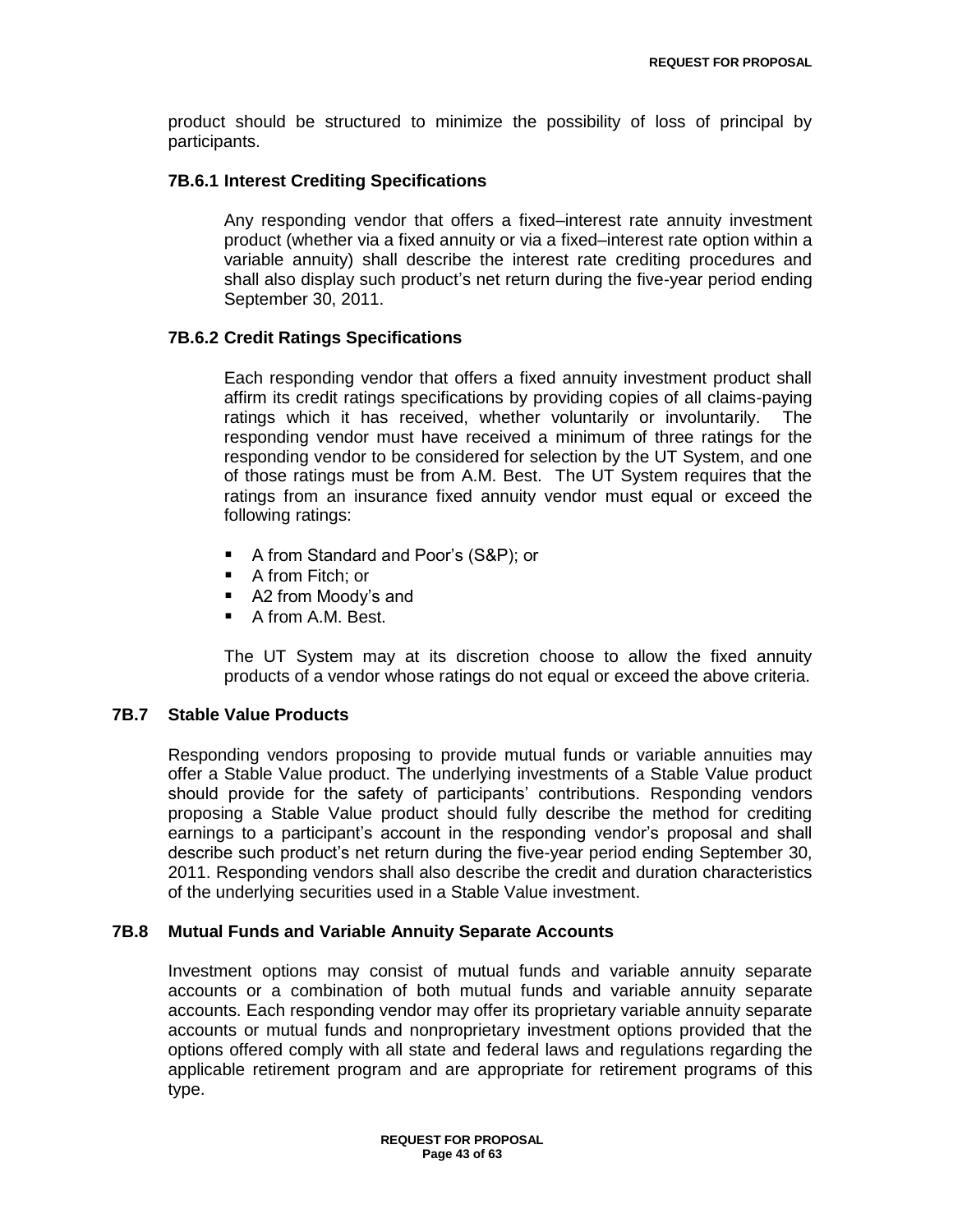## **7B.8.1 Quality Criteria**

Each investment option under this section is expected to meet the following criteria:

- Have at least three years of investment experience as of September 30, 2011, or present other comparable indications of appropriate experience;
- Have a performance rank in the top first or second performance quartile of the asset class to which it is allocated as defined by Morningstar for either the five or the three year period ending on September 30, 2011; and
- Have a total expense ratio, (i.e., the total of fund management fees, 12b-1 fees, annuity contract M&I fees and other expenses, less expense waivers) that is equal to or less than the asset category average as reported by Morningstar.
- The Morningstar asset class information used for investment option comparisons for option expenses and performance review shall assign options to either mutual fund or variable annuity subaccount data peer groupings (i.e., mutual fund options will be compared to other mutual fund options and variable annuity subaccounts will be compared to other variable annuity subaccounts).

## **7B.9 Self-Directed Brokerage Accounts**

Responding vendors may include in the responding vendor"s proposal a Self-Directed Brokerage Account (SDBA) for one or all of the retirement plans.

## **7B.9.1 Participant Access Criteria**

Each responding vendor who offers a SDBA must affirm that it will secure from each participant who utilizes the SDBA a signed agreement that certifies that the participant understands that investment decisions within the SDBA are solely the participant"s responsibility and that the participant holds the UT System and the UT System"s institutions, employees, and contractors harmless for any investment made within the SDBA. A copy of the proposed hold-harmless agreement should be included with this response.

## **7B.9.2 Permissible Investment Options**

**Mutual Funds and Variable Annuity Investment Options** 

Each responding vendor affirms that it will make available to participants who utilize the SDBA, mutual funds or variable annuity investment options that are not available through other investment options. Participants are not restricted from purchasing back-loaded mutual funds, but each qualifying vendor shall provide a list of no-load, no–transaction fee mutual fund options available through the SDBA. A list of all mutual fund and variable annuity investment options available should be included with the response. The listing should clearly indicate those options that are no-load, no–transaction fee options. Investment options purchased through the SDBA are not subject to the investment product standards set forth above.

> **REQUEST FOR PROPOSAL Page 44 of 63**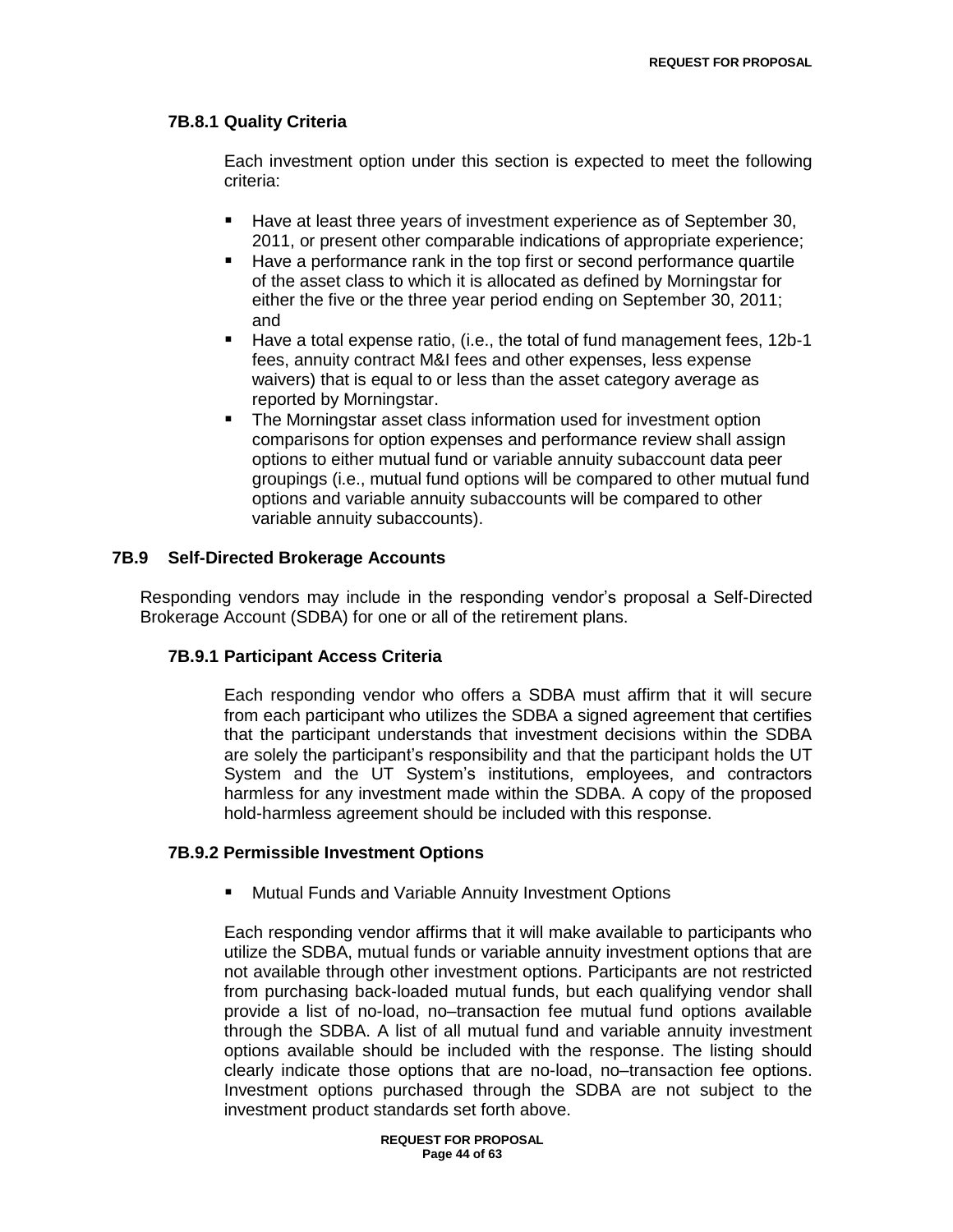**Individual Securities** 

Individual securities will not be offered for the 457(f) Plans.

## **7B.9.3 Expense Criteria**

A responding vendor may charge an annual account fee and transaction fees to participants who utilize the SDBA. However, responding vendors should take into consideration the competitive nature of this RFP in setting the level, if any, for these fees.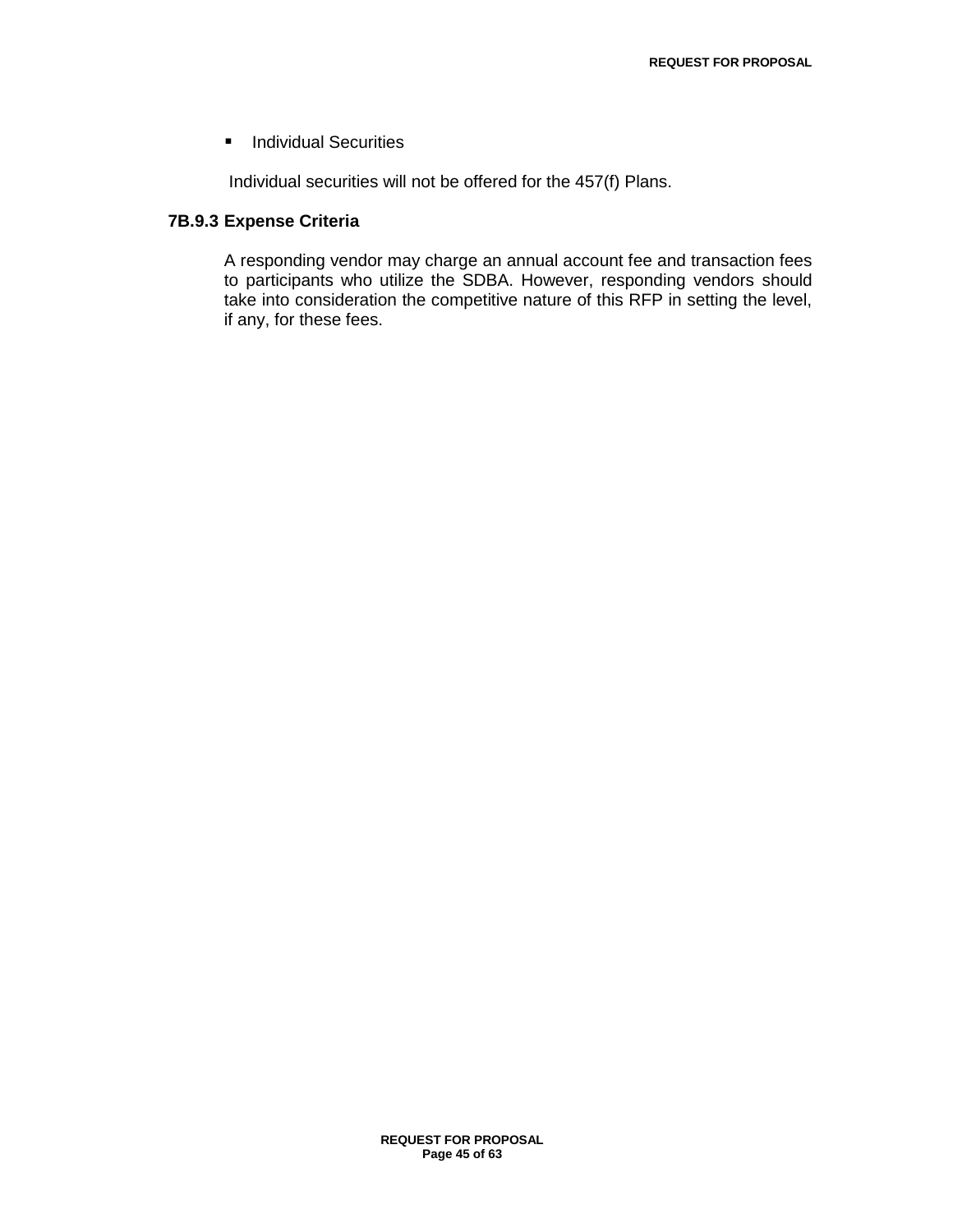# **SECTION 8B**

## **COMMUNICATION AND EDUCATION FOR THE UNIVERSITY OF TEXAS 457(f) PLANS**

The following sections apply to all retirement plans listed in Section 1.3.2.

### **8B.1 Introduction**

The UT System will select only vendors for the System 457(f) Plans who provide vendor representatives that are available to deliver basic retirement program education and complex financial planning and wealth management.

## **8B.2 Participant Service Models Desired**

The following participant service models are desired to address the diverse investment advisory needs of UT System participants.

## **8B.2.1 UT System Certification of Representatives for the System 457(f) Plans**

All representatives must be properly licensed in the State of Texas to sell the investment products approved by the UT System. Before any representative (salaried, independent, or commissioned) described in Section 8B.2 is permitted to provide financial assistance to an employee of any UT System institution, the representative must demonstrate an understanding of the following:

- Appropriate use of UT System retirement forms;
- **Overall plan design;**
- **UT System retirement policies and procedures, including the Board of** Regents" *Rules and Regulations* and Texas Higher Education Coordinating Board Rules regarding sales solicitation; and
- Other requirements that may be added in the future.

## **8B.2.2 Sales Solicitation**

Each responding vendor must certify that it will provide notification, education, and enrollment into the 457(f) Plans to each representative in compliance with the UT System"s Board of Regents" *Rules and Regulations* relative to sales solicitation. Each responding vendor must additionally affirm and agree that violations of these Regents" *Rules and Regulations* may result in sanctions by the UT System up to and including revocation of selection as a Contracting Vendor. The sales solicitation agreement is attached to this RFP as Appendix N.

## **8B.2.2.1 Salaried Representatives**

Each responding vendor for the 457(f) Plans is required to provide a sufficient number of salaried representatives that are dedicated to providing service to UT System employees. These representatives

> **REQUEST FOR PROPOSAL Page 46 of 63**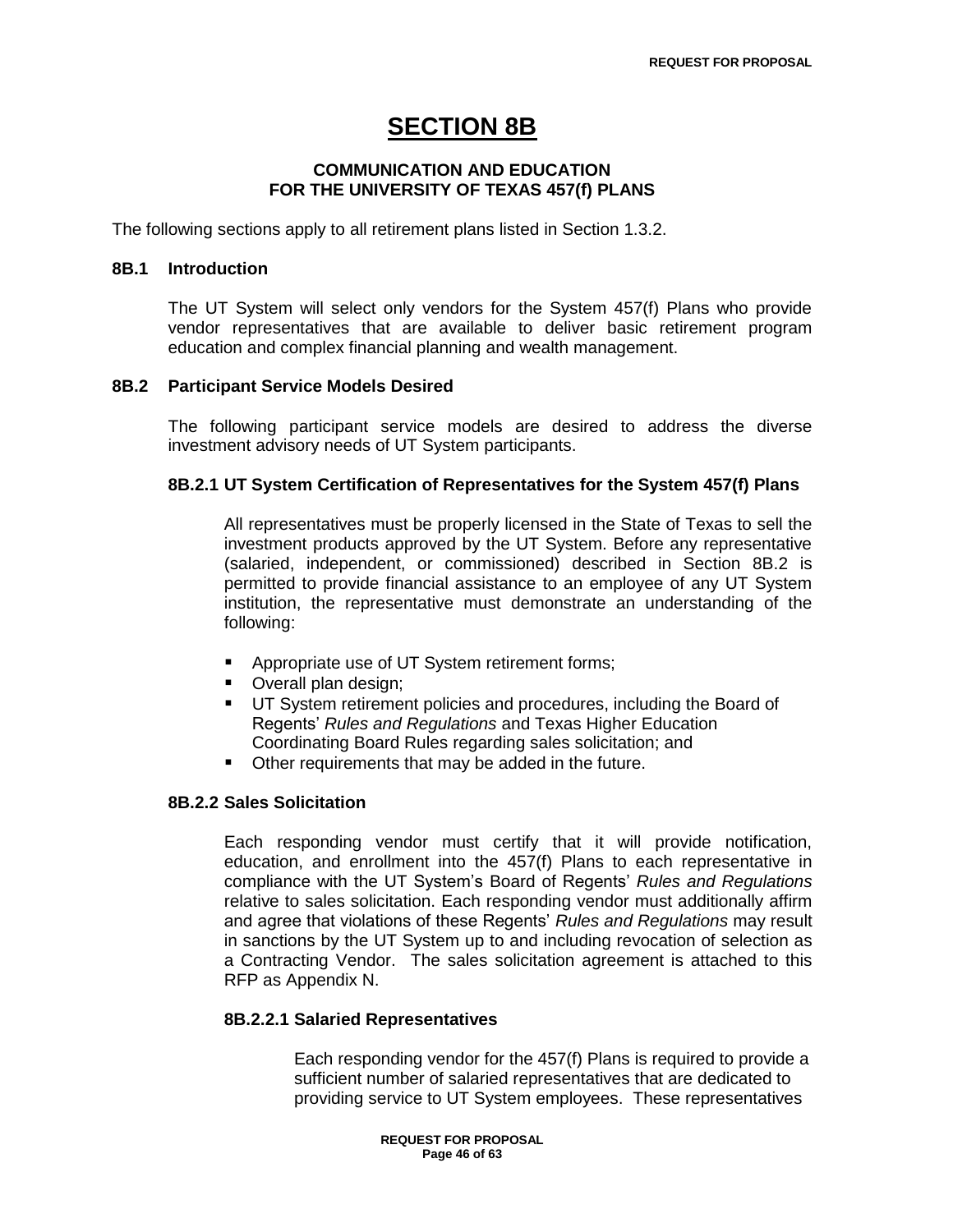must be identified and available to provide assistance to the UT System benefits offices as well as employees at every institution by providing one-on-one meetings with employees to educate and advise them on the retirement plans and investment options on a vendor-neutral basis;

Every UT System institution must be assigned a representative that is identified as being a salaried representative, but a representative may be assigned to more than one institution. These representatives must be properly licensed to provide investment consultation and must be managed and supervised by the responding vendor.

## **8B.2.3 Commissioned Sales Representatives**

Commissioned sales representatives are permitted to assist in the distribution of a bundled variable annuity product. All representatives should be managed and supervised by the responding vendor.

## **8B.2.4 Internet-Based/Direct Service**

Internet-based asset allocation tools must be provided by each responding vendor at no cost to the UT System or to participating employees who become clients of the responding vendor. These must include a tool that provides an independent portfolio analysis, along with unbiased recommendations on the various investment options offered by the responding vendor.

## **8B.3 Electronic and Information Resources (EIR) Warranty**

UT System is required to acquire all EIRs in compliance with the legal requirements governing access to such EIRs by individuals with disabilities (EIR Accessibility Requirements). The EIR Accessibility Requirements applicable to the System are set forth in Chapter 2054, Subchapter M of the Texas Government Code, Title 1, Section 206.70 of the Texas Administrative Code, and Title 1, Chapter 213, Subchapter C of the Texas Administrative Code. In order for UT System to ensure that the EIRs offered by each vendor responding to this RFP are in compliance with the EIR Accessibility Requirements, vendor must include all of the following in its proposal:

Compliance with this statute and these rules is not optional and their applicability cannot be waived.

**8B.3.1** The responding vendor must warrant that the website complies with the requirements set forth in Title 1, Rules §§ 206, 213.30 and 213.36 of the Texas Administrative Code (as authorized by Chapter 2054, Subchapter M of the Texas Government Code). The proposal must provide that to the extent vendor becomes aware that the website does not satisfy the EIR Category Warranty, vendor will, at no cost to System, perform all necessary remediation to make the website satisfy the EIR Category Warranty.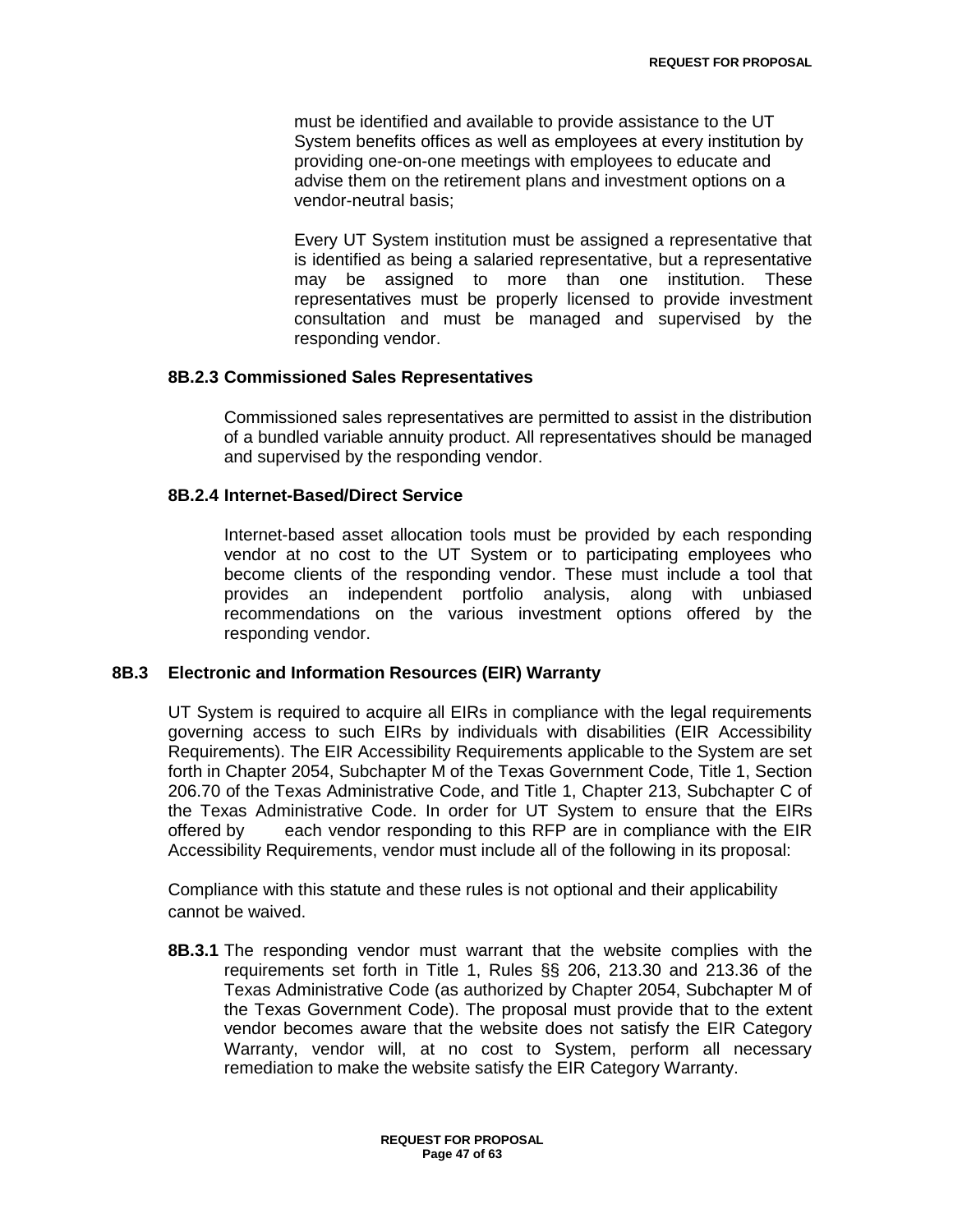- **8B.3.2** Responding vendor is required to submit a completed Electronic and Information Resources (EIR) Accessibility Checklist Appendix G along with proposals. Proposals or bids without a completed checklist will be disqualified.
- **8B.3.3** Responding vendor must provide a written explanation for each of its responses to the requirements in the Checklist with respect to the website:
	- If responding vendor determines that the website complies with an applicable accessibility requirement in the Checklist, vendor"s written response to that requirement must identify how vendor made such a determination (merely responding with "Complies" or similar nonexplanatory language is not acceptable).
	- If the responding vendor determines that the website does not or will not comply with an applicable accessibility requirement in the Checklist, vendor"s written response to that requirement must identify the cause of such noncompliance and the specific efforts and costs that vendor would need to assume to remedy such noncompliance (merely stating "Does not comply" or similar non-explanatory language is not acceptable).
	- If responding vendor determines that an accessibility requirement in the Checklist is not applicable to the website, then vendor"s written response to that requirement must identify the reason for such inapplicability (merely stating "N/A" or similar non-explanatory language is not acceptable).

## **8B.3.4 All responding vendor proposals must:**

- Agree to authorize UT System to engage in product accessibility conformance testing prior to and after completion of purchase.
- Provide the name of a person and contact information for addressing accessibility questions and issues with the product must be provided.
- Describe the vendor"s capacity to respond to and resolve any complaint regarding accessibility of products or services provided pursuant to this RFP.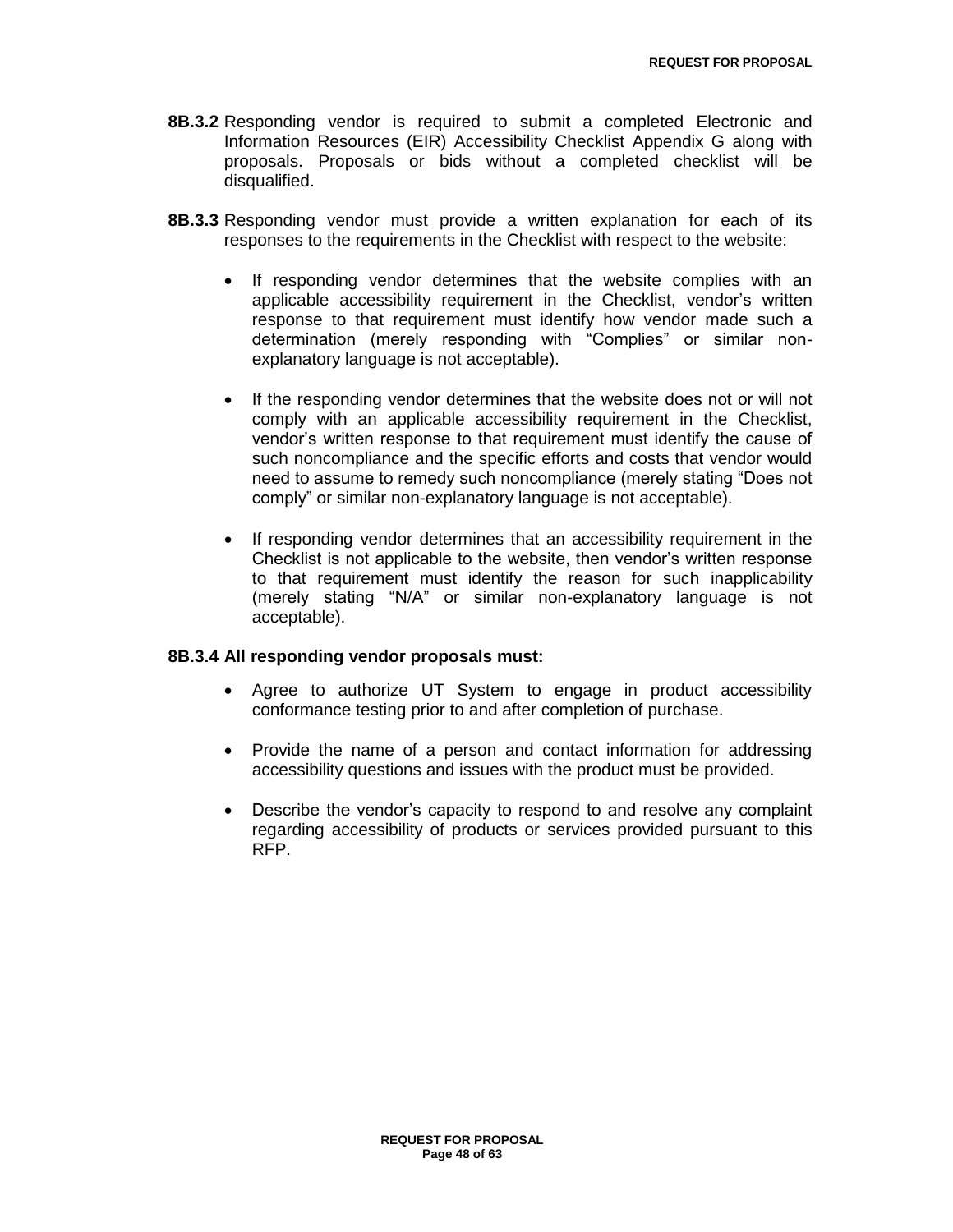# **SECTION 9B**

## **ADMINISTRATION FOR THE UNIVERSITY OF TEXAS 457(f) PLANS**

This section describes additional requirements for all retirement plans listed in Section 1.3.2.

### **9B.1 List of Vendor Contacts**

By no later than May 14, 2012, a Contracting Vendor must submit to the UT System a list of the Contracting Vendor"s implementation team. In addition, the responding vendor must submit a list of their service representatives to be dedicated to the UT System account. This list should include a primary and a secondary contact. Service representative responsibilities will include, but are not limited to, answering questions from the UT System and institutional benefits offices, scheduling vendor attendance at institution information meetings, and coordinating the distribution of various plan materials.

## **9B.2 Same-Day Credit**

Each responding vendor must certify that they will deposit each participant"s 457(f) Plan contributions into the accounts or funds designated by the participant effective on the same day that the contributions are received by the vendor.

#### **9B.3 Return of Non-Vested Contributions**

## **9A.3.1 Return of Non-Vested System 457(f) Plan Contributions**

Each responding vendor must certify that it will return to UT System, upon request of UT System, the entire then balance of the account of a participant in the System 457(f) Plan in the event the participant does not meet the System 457(f) Plan vesting requirement.

## **9A.3.2 Return of Non-Vested Prototype 457(f) Contributions**

Each responding vendor must certify that it will return to the adopting UT System institution, upon request of the adopting UT System institution, the entire then balance of the account of a participant in its Prototype 457(f) Plan in the event the participant does not meet the prototype 457(f) vesting requirement.

#### **9B.4 Confirmation of Contributions**

Each responding vendor must certify that it will provide at least quarterly a statement to participants that includes a confirmation of receipt of 457(f) Plan contributions. A sample of the participant statement must be enclosed in the responding vendor's proposal.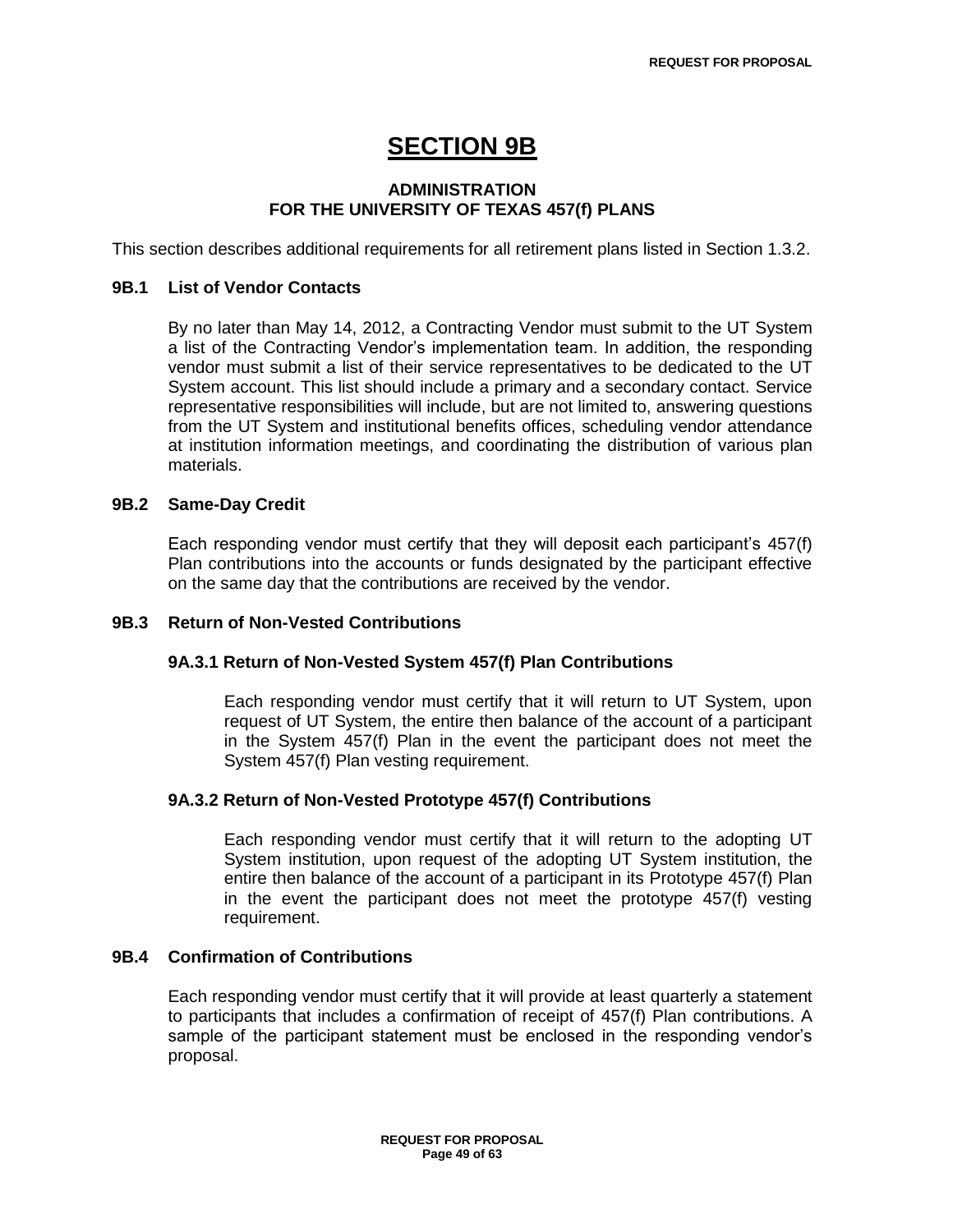## **9B.5 Confirmation of Funds Transfer**

Each responding vendor must certify that it will provide confirmation of each transaction, including transfers from one fund or investment or account to another fund or investment or account, immediately upon execution of such transaction. This confirmation must be submitted directly to the participant unless the participant specifically waives the provision of this confirmation in writing. The confirmation shall include all transfer information, including a statement of any applicable charges.

## **9B.6 Required Reports**

Each Contracting Vendor must provide a quarterly and an annual report to each participant having a UT System retirement account(s) with the Contracting Vendor, including accounts that are no longer receiving current contributions, containing the following information:

- Name and address of the participant;
- **I** Identifying number;
- **Total payments received during the reporting period;**
- **Expense charges during the reporting period;**
- Net payments during the reporting period;
- Total value of account at the end of the reporting period; and
- Net cash surrender value of account at the end of the reporting period reflecting all potential charges against the account if it were surrendered for cash as of the last day of the reporting period.

The annual report for fixed and variable annuity accounts must contain the following additional information:

- Interest rate or rates paid on the account from the previous reporting period to the end of the current reporting period; and
- Where multilevel rates of interest were paid on an account, a breakdown showing the amount in the participant"s account at each interest level, the amount of interest earned at each interest level, and the rates of interest. A Contracting Vendor may exclude the information required by this subparagraph concerning multilevel rates of interest from the annual report, but if this information is not provided on at least an annual basis, the Contracting Vendor must provide it at any time upon the participant's request.

The annual report for variable annuity and custodial accounts must contain the following additional information:

- Units of each fund or investment or account purchased during the reporting period;
- Total units of each fund or investment in the account at the end of the reporting period; and
- **Value of unit of each fund or investment or account at the end of the reporting** period.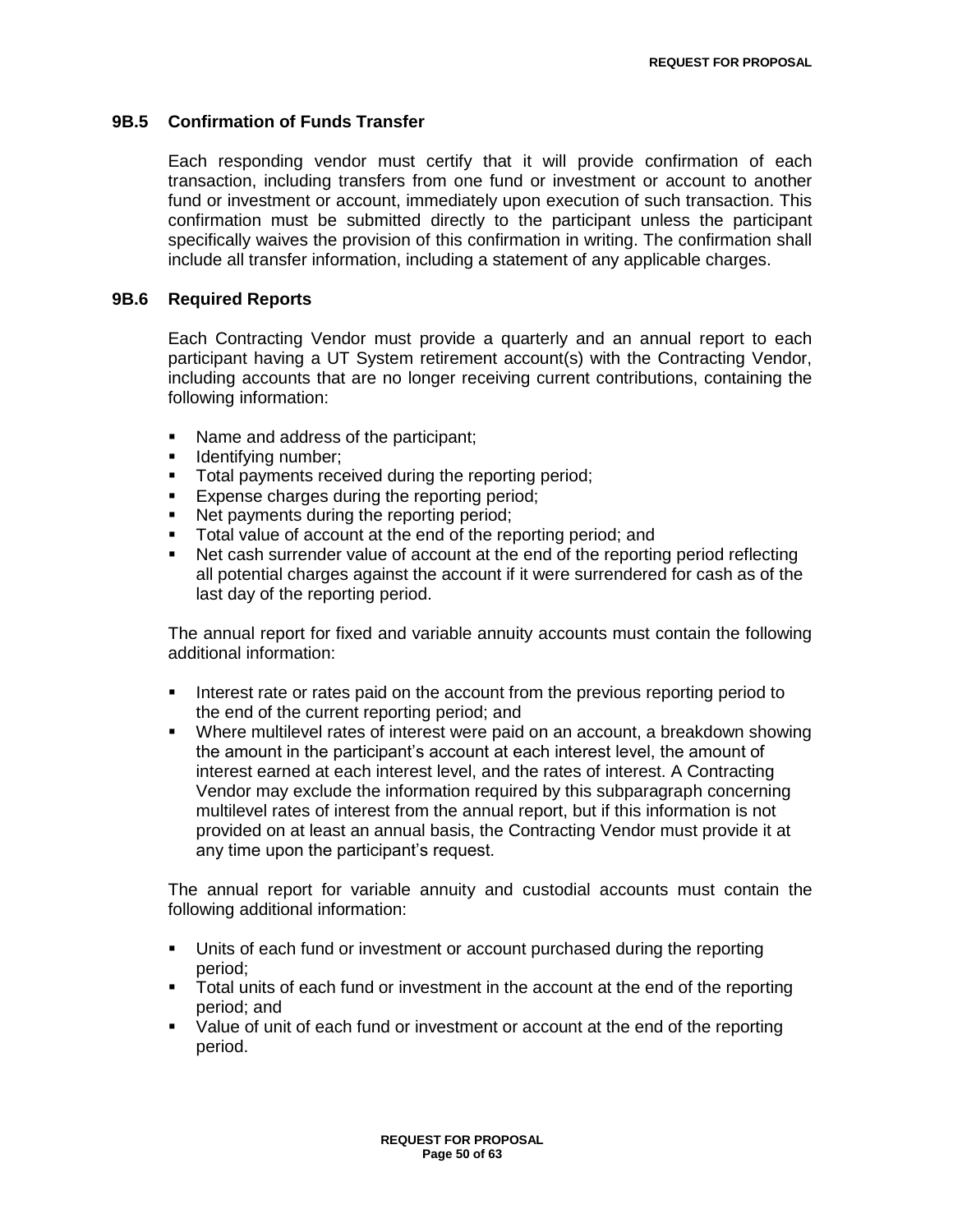## **9B.7 Qualified Domestic Relations Orders (QDROs)**

Each responding vendor must agree to be solely responsible for determining whether a domestic relations order is qualified and payable for 457(f) Plans, and where applicable, as provided by federal or state law.. The QDRO requirements for any 457(f) Plan not directly required by federal or state law should meet the requirements of federal law as close as possible.

## **9B.8 Remittance Processing Requirements**

Each responding vendor must have the administrative capability to accept the electronic transfer of retirement contributions and must agree to accept this information through the internet via a secured transmission process. For the System 457(f) plan, the retirement contributions will be sent from the System, and for the Prototype 457(f) Plan the retirement contributions will be sent from the UT System institutions.

## **9B.9 Administrative Performance Requirements and Penalties**

Each responding vendor must agree to comply with the UT System requirements listed below. In addition, the UT System retains the option of using an audit firm of its choice to conduct periodic audits of any contracting vendor on behalf of the UT System to determine compliance with these and other standards. Representatives of the State Auditor"s Office and the UT System Audit Office may also examine and audit the contracting vendor"s books, records, and documents related to work performed or contributions received, as described in the Sample Agreement. The results of any audit conducted by or on behalf of the UT System shall be used by the UT System to determine whether to reauthorize or recertify the contracting vendor as a currently authorized vendor in addition to any other criteria adopted by the UT System for assessing vendor performance.

## **9B.9.1 Complaints**

UT System requirement: The average time for a Contracting Vendor to resolve UT System participants" complaints should not exceed 30 calendar days.

## **9B.9.2 Processing of Financial Transactions**

UT System Requirement: Each Contracting Vendor must process financial transactions, including hardship withdrawals, with 100% accuracy and within three (3) days after receipt of the request. Financial transactions do not include remittance processing.

## **9B.9.4 Remittance Processing**

UT System Requirement: Each contracting vendor must process remittances within 24 hours after receipt in good order, as defined in the Sample Agreement(s).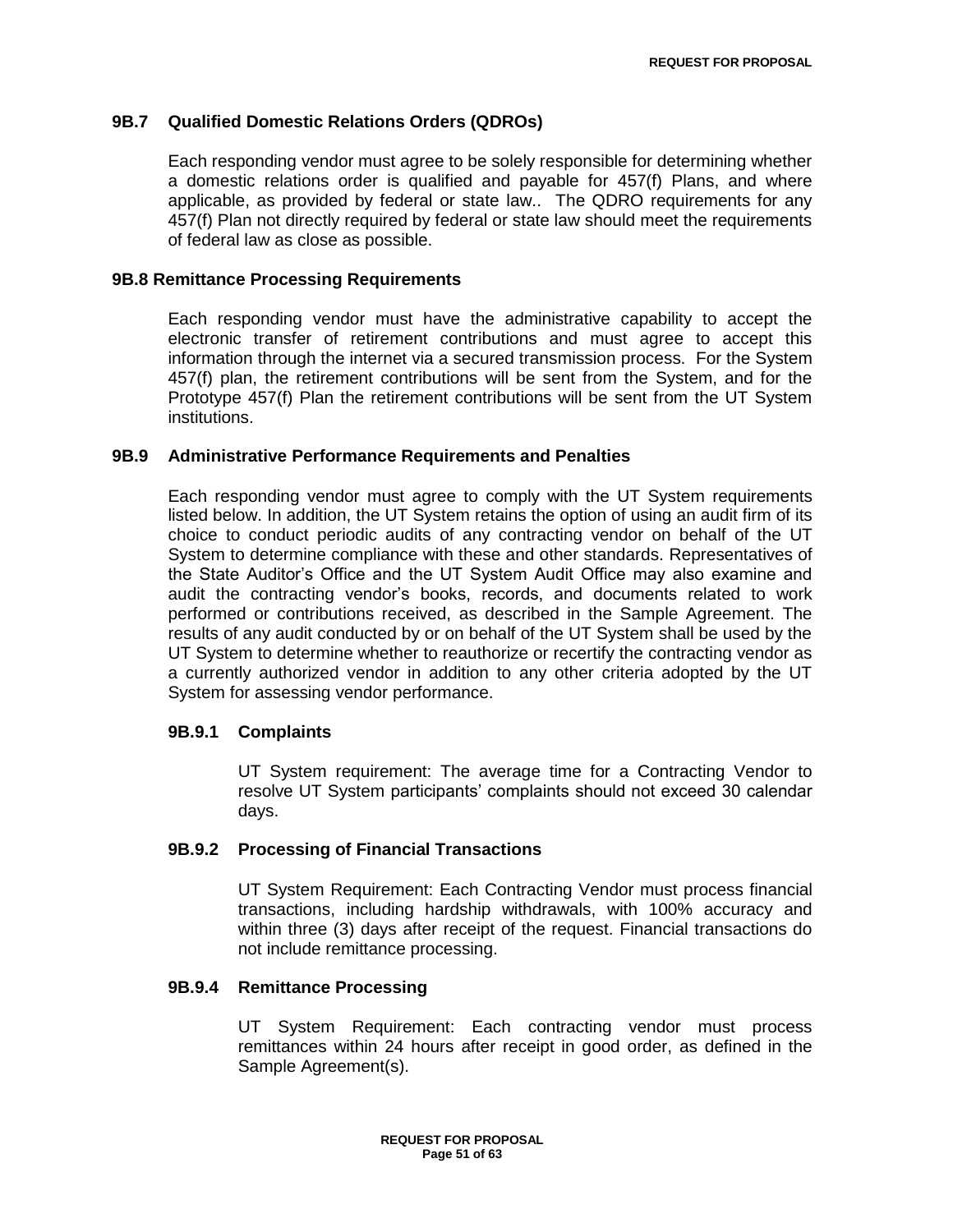## **9B.9.4 Responsibility to Correct Mistakes**

Each Contracting Vendor must confirm that if the Contracting Vendor"s designated representative delivers incorrect information or makes errors that result in any financial loss, the Contracting Vendor shall rectify the error at the Contracting Vendor"s cost.

## **9B.10 Reporting Requirements**

The UT System may, from time to time, require a Contracting Vendor to provide information specific to the UT System for analysis. A Contracting Vendor must cooperate with and act in good faith in working with the UT System staff and must be prepared to respond to these requests within the requested time period.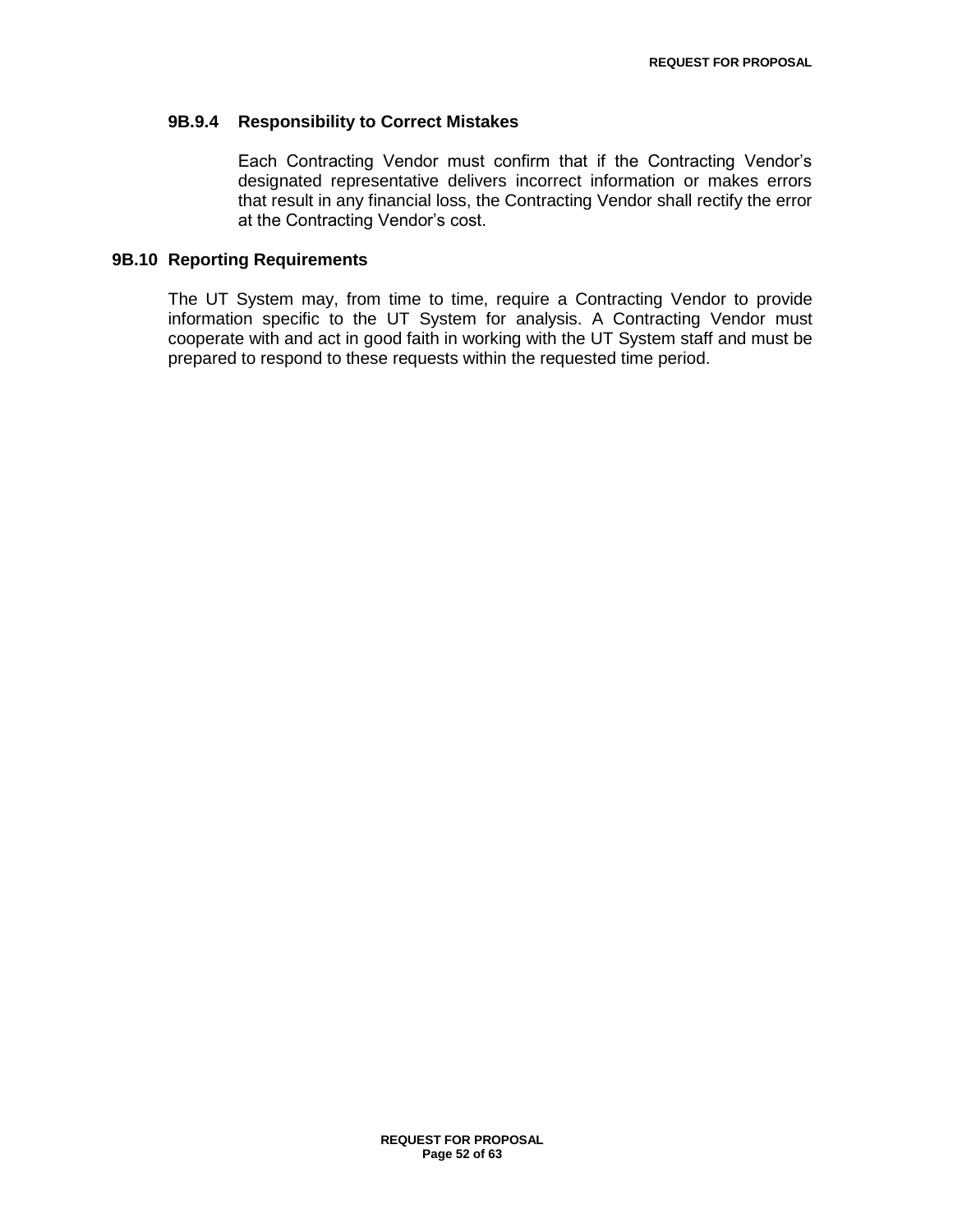# **SECTION 10**

## **INTERROGATORIES**

By signing the Signature Page of the proposal, a responding vendor asserts that its answers to the following interrogatories are true and correct. Answers should be provided in sufficient detail to explain the responding vendor"s position as to each particular issue. All key words or phrases used in a response should be carefully defined. All responses provided shall be binding on the responding vendor.

Some of the questions may address more than one area of a proposal. In such cases, the responding vendor must provide responses that address each area. The question being responded to should precede each response.

## **Deviations from the RFP**

1. Identify the location of any provision in your proposal that does not conform to the standards described in this RFP. For each of these deviations, provide a detailed explanation as to how the provision differs from the RFP and why.

## **General Information**

- 2. Provide the following information regarding the responding vendor:
	- Name, address and telephone number of the responding organization.
	- Name, title, mailing address, telephone number, FAX number, and email address of contact person for this RFP.
	- Name, title, mailing address, telephone number, FAX number, and email address of the person authorized to execute any agreement(s) that may be awarded.
	- Name, title, mailing address, telephone number, FAX number, and email address of the person who will serve as responding vendor"s legal counsel.
- 3. Provide a brief overview of your company and history of your organization including an organizational chart of your retirement plan operations. Please describe any parent/subsidiary/affiliate relationships.
- 4. Indicate how many years your company has been active in the defined contribution business, i.e., 457(b), 403(b), 415(m), 401(a), 457(f), etc.
- 5. Indicate the total value of assets in all deferred compensation plans for which you provide recordkeeping services.
- 6. Indicate the total number of participants in all deferred compensation plans for which you provide recordkeeping services.
- 7. State the number of deferred compensation plans you currently administer in the following categories:

| Number of Employees | Plans | Percentage of Total DC<br>Plans |
|---------------------|-------|---------------------------------|
| Under 100           |       |                                 |
| 100-999             |       |                                 |
| 1,000-4,999         |       |                                 |
| 5,000-9,999         |       |                                 |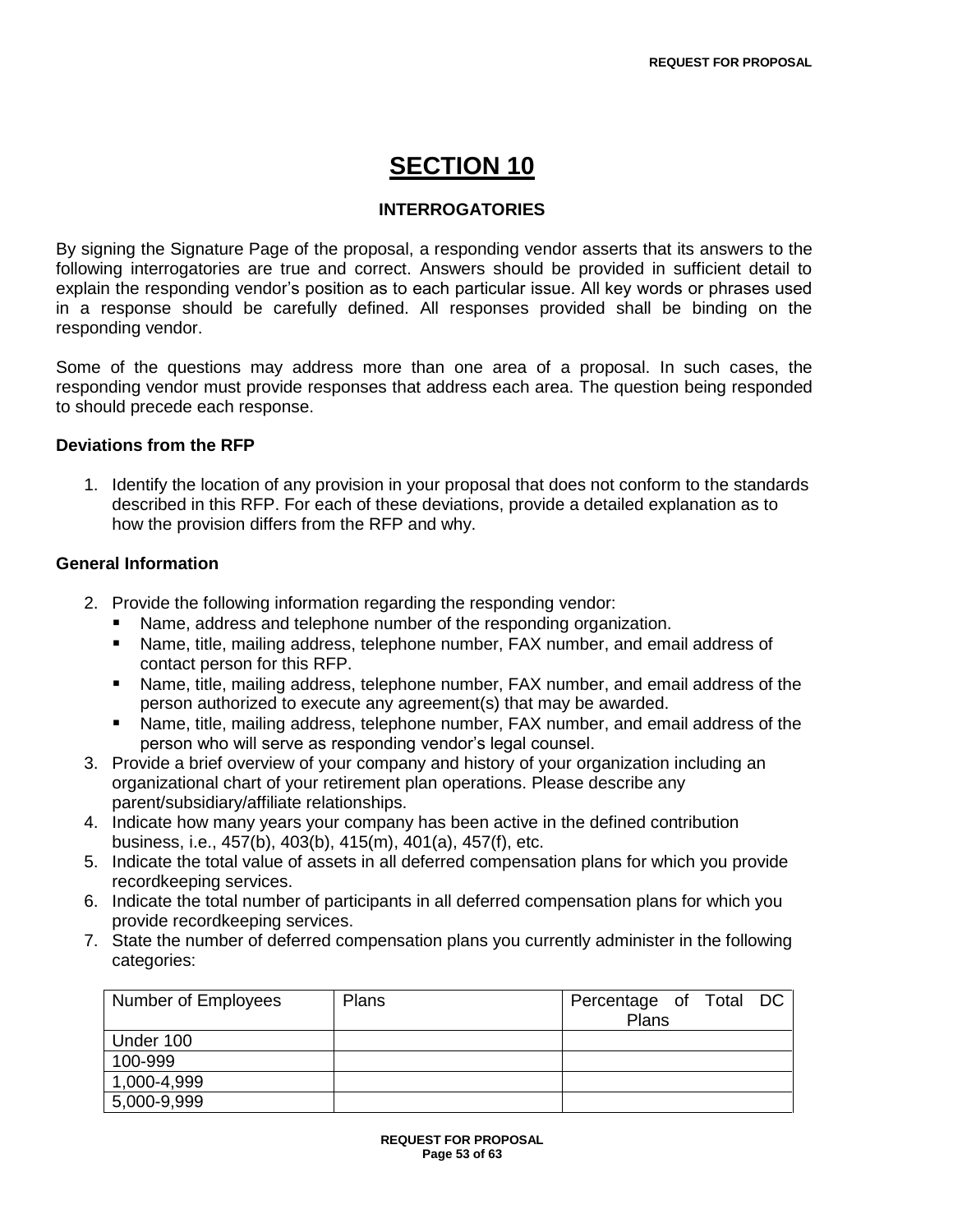| 10,000-24,999 |  |
|---------------|--|
| Over 25,000   |  |
| Total         |  |

## **References**

8. 8(a) With regard to the UT Retirement Program, provide five references of current clients who have similar plan demographics (i.e., size and plan design). At least one of the five should have converted within the last year. Please provide client name, contact name, address, phone number, services provided, and year they became a client.

Note: By responding to this request, you authorize the UT System to contact the current clients to discuss the services you have provided for these current clients, you authorize the current clients to provide such information to the UT System, and you agree to release the UT System and the current clients from any liability arising from their actions.

8(b) With regard to the 457(f) Plans, provide two references of current clients who have similar plan demographics (i.e., size and plan design). Please provide client name, contact name, address, phone number, services provided, and year they became a client.

Note: By responding to this request, you authorize the UT System to contact the current clients to discuss the services you have provided for these current clients, you authorize the current clients to provide such information to the UT System, and you agree to release the UT System and the current clients from any liability arising from their actions.

9. 9(a) With regard to the UT Retirement Program, provide three references of former clients who had similar plan demographics (i.e., size and plan design). At least one of the three should have left within the last year. Provide the former client name, contact name, address, phone number, services provided, and year they became a client and the year they ceased to be a client and the reason(s).

Note: By responding to this request, you authorize the UT System to contact the former clients to discuss the services you have provided for these former clients, you authorize the former clients to provide such information to the UT System, and you agree to release the UT System and the former clients from any liability arising from their actions.

9(b) With regard to the 457(f) Plans, provide two references of former clients who had similar plan demographics (i.e., size and plan design). At least one of the three should have left within the last year. Provide the former client name, contact name, address, phone number, services provided, and year they became a client and the year they ceased to be a client and the reason(s).

Note: By responding to this request, you authorize the UT System to contact the former clients to discuss the services you have provided for these former clients, you authorize the former clients to provide such information to the UT System, and you agree to release the UT System and the former clients from any liability arising from their actions.

## **Account Team**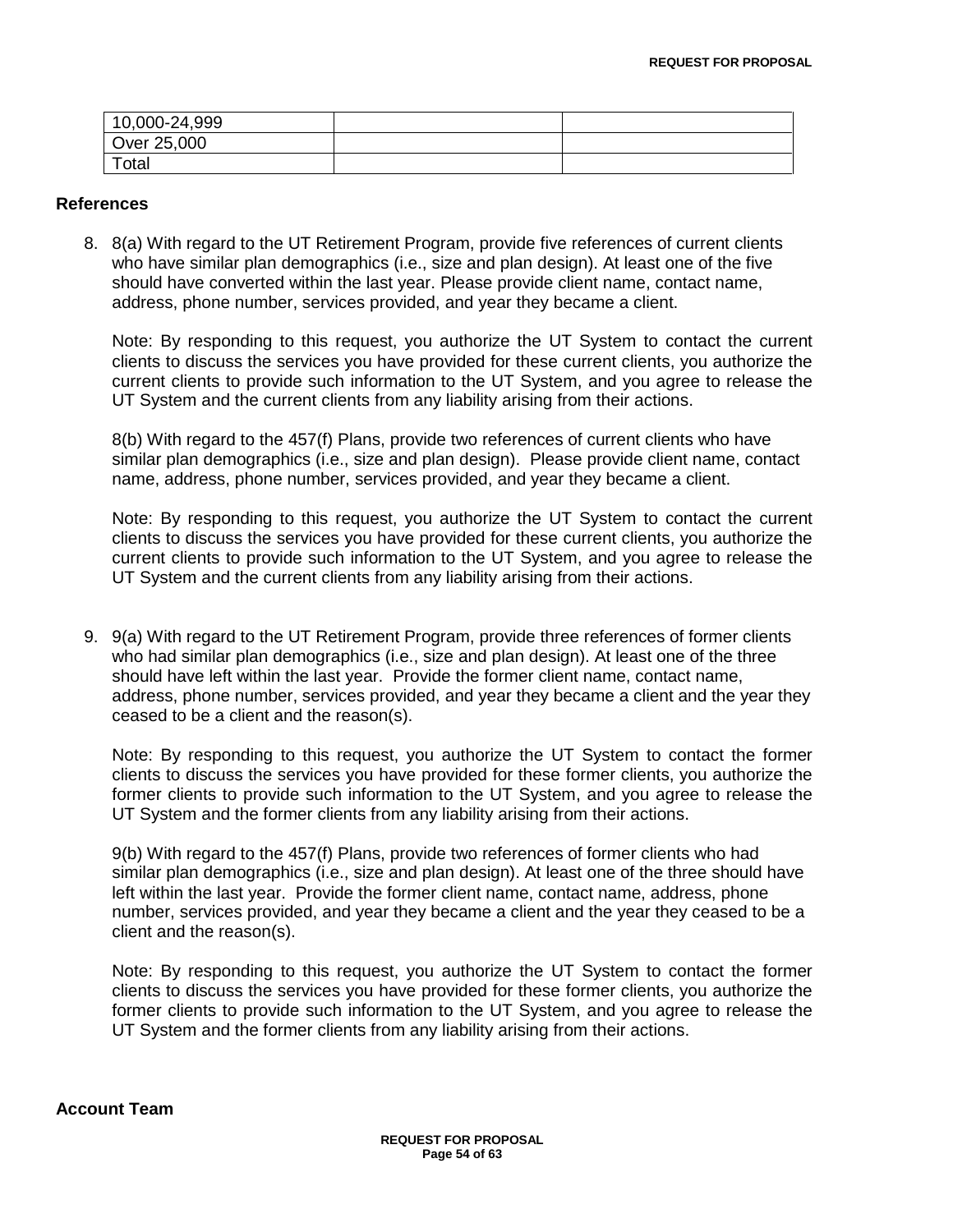- 10. Describe the account team that would deal directly with UT System during the transition and ongoing. Indicate staff size, experience and turnover rates.
- 11. What is the average number of clients managed by the account team for plans of this size?
- 12. How many of your employees work on defined contribution plans? Provide a breakdown by functional area.
- 13. What are your client retention statistics for each of the last three years?
- 14. Describe your organization"s commitment to quality and your philosophy/approach to client services.
- 15. Describe your procedures for monitoring client and participant satisfaction.
- 16. Describe your service/timing standards.
- 17. What checks and balances do you have in place to assure plan administration integrity and accuracy including participant account data?

## **Recordkeeping/Administration**

- 18. Do you provide one main contact for the daily administrative needs of the plan?
- 19. Do you provide daily valuation? Describe in detail how your system allocates earnings.
- 20. What methods of data transmission are available?
- 21. Describe in detail how your system processes contributions, including how your company verifies the source of the incoming contributions.
- 22. Describe in detail, including timing, how your system processes withdrawals.
- 23. Describe in detail, including timing, how your system processes: a) lump-sum distributions, b) systematic payments/installments, c) rollovers to another plan or an IRA, and d) required minimum distributions.
- 24. Describe in detail how your system processes transfers/rollovers (including frequency/limitations). Are confirmations sent?
- 25. Describe your process and methods of reallocation (percent and/or dollar).
- 26. Can employer and employee contributions be tracked separately?
- 27. Describe in detail how your system handles federal and state tax reporting and how you will provide tax form preparation and filing.
- 28. Describe in detail how you administer and qualify domestic relations orders (DROs).
- 29. What checks and balances do you have in place to ensure transaction integrity?
- 30. Do you provide an administration manual?
- 31. Will you record keep nonproprietary investment vehicles? Describe the process and systems used.
- 32. What other administrative services do you provide?
- 33. Describe in detail the fees and revenue sharing amounts you receive with any nonproprietary investment vehicles.
- 34. Provide a sample contract with all applicable guaranteed rates, investment periods, annuitization rates, surrender fees, mortality and expense fees and all other numerical entries inserted therein for any variable or fixed annuity contract proposed to be in use or introduced shortly after September 1, 2012.
- 35. Describe any value-added benefits or features not mentioned within this RFP but available through your company that would be beneficial to a participant"s overall financial planning.

## **Information Security: General Data Protection**

- 36. Describe the security features incorporated into the proposed products and services.
- 37. List all products, including imbedded products, in the proposal and their corresponding owning company
- 38. Describe the monitoring procedures and tools used for monitoring the integrity and availability of the systems interacting with the service proposed, detecting security incidents and ensuring timely remediation.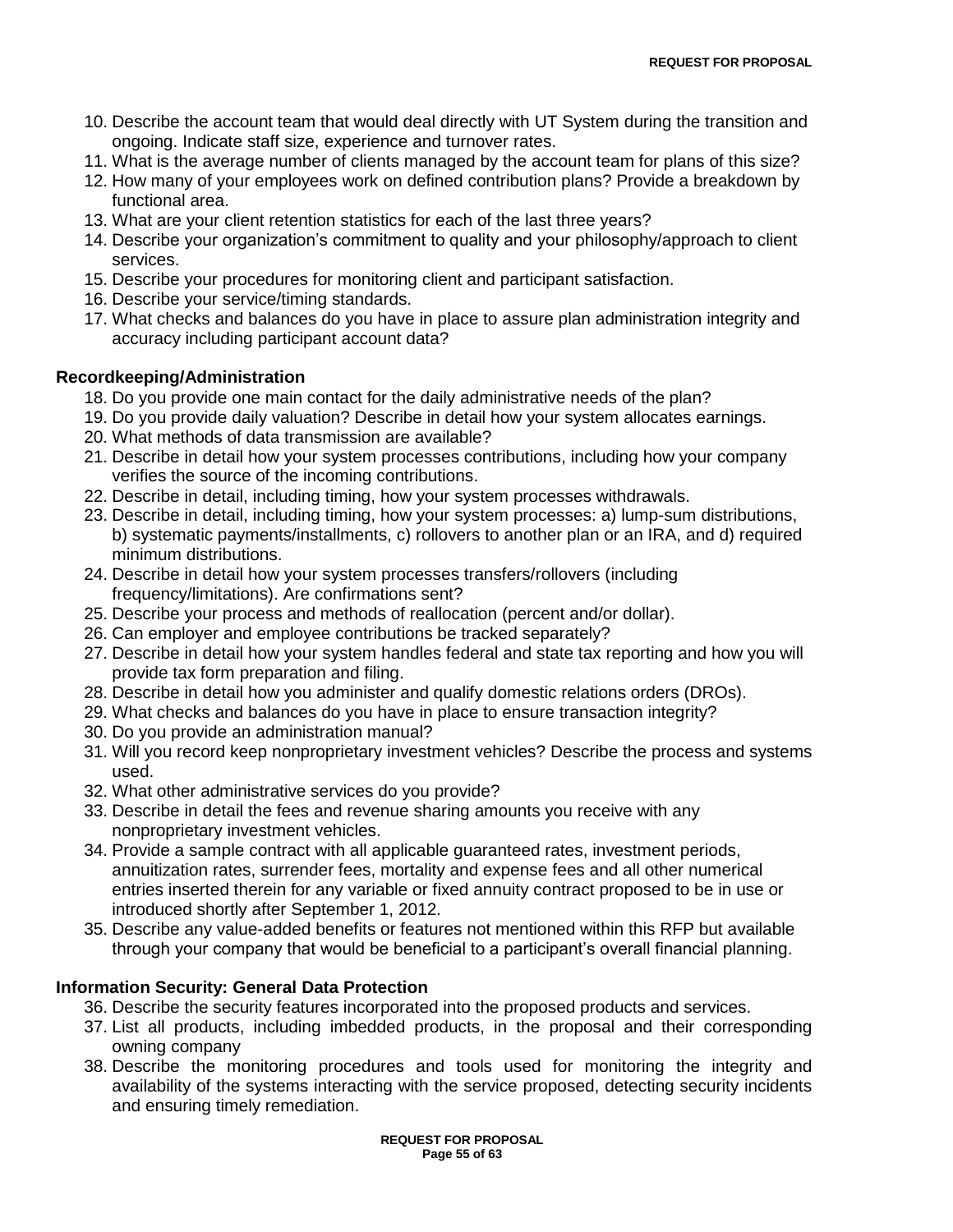- 39. Describe the physical access controls used to limit access to the responding vendor's data center and network components.
- 40. What procedures and best practices does the responding vendor follow to harden all systems that would interact with the service proposed including any systems that would hold, process, or from which University data may be accessed?
- 41. What technical security measures does the responding vendor take to detect and prevent unintentional [accidental] and intentional corruption or loss of University data?
- 42. If the responding vendor were to be selected, would the responding vendor agree to a vulnerability scan by the UT System of the web portal application that would interact with the service proposed including any systems that would hold, process, or from which UT System data may be accessed? If responding vendor objects to the vulnerability scan, responding vendor must, as part of its proposal, identify and describe in detail the reasons for responding vendor's objection.
- 43. Does the responding vendor have a Data Backup and Recovery Plan supported by policies and procedures, in place for the hosted environment? If yes, describe the outline of the Plan and how often it is updated. If no, describe what alternative methodology the responding vendor uses to ensure the restoration and availability of UT System data.
- 44. Does the responding vendor encrypt UT System data backups? If yes, describe the methods used by the responding vendor to encrypt backup data. If no, what alternative safeguards does the responding vendor use to protect UT System data backups against unauthorized access?
- 45. Describe any assumptions made in the preparation of your proposal regarding information security outside those already supplied by your company in the proposal.

## **Access Control:**

- 46. What administrative safeguards and best practices does the responding vendor have in place to vet responding vendor's and third-parties' staff members that would have access to the environment hosting UT System electronic Board Books to ensure need-to-know-based access.
- 47. How will users authenticate to the proposed web portal application?
- 48. Describe the responding vendor's password policy including password strength, password generation procedures, and frequency of password changes. If passwords are not used for authentication to the proposed system, describe what alternative controls are used to manage user access.
- 49. What procedures and best practices does the responding vendor have in place to ensure that user credentials are updated and terminate as required by changes in role and employment status?
- 50. Does the proposed web portal application provide the capability to use local credentials (i.e., federated authentication) for user authentication and login. If yes, describe how the product provides that capability.

## **Use of Data:**

- 51. What administrative safeguards and best practices does the responding vendor have in place to vet responding vendor's and third-parties' staff members that would have access to the environment hosting all systems that would hold, process, or from which UT System data may be accessed to ensure that UT Sytem data and resources will not be accessed or used in an unauthorized manner
- 52. What safeguards does the responding vendor have in place to segregate UT System data from system and other customers' data to prevent accidental and/or unauthorized access to UT System data?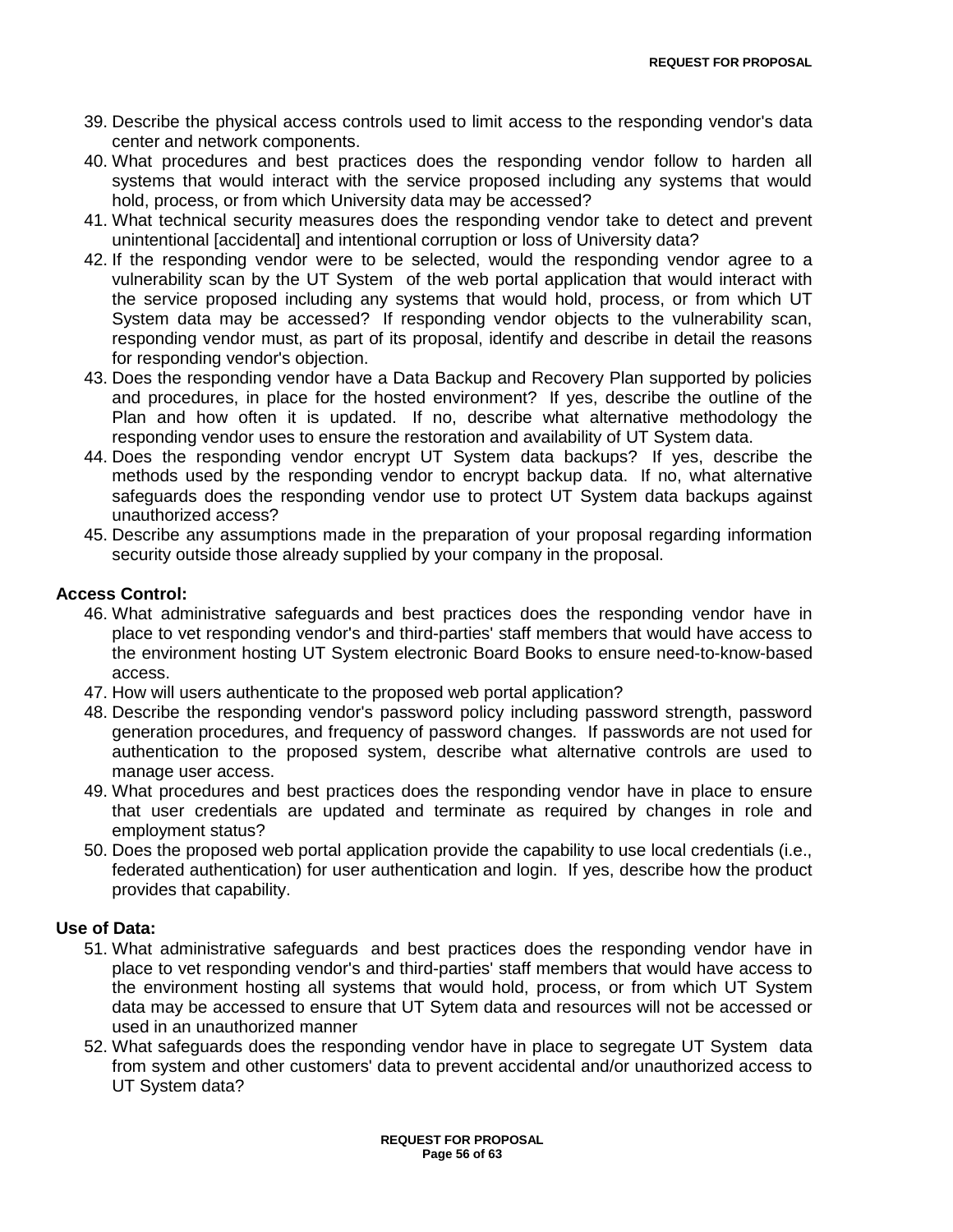- 53. What safeguards does the responding vendor have in place to prevent the unauthorized use, reuse, distribution, transmission, manipulation, copying, modification, access, or disclosure of UT System data.
- 54. What procedures and safeguards does the responding vendor have in place for sanitizing and disposing of UT System data according to prescribed retention schedules or following the conclusion of a project or termination of a contract to render it unrecoverable and prevent accidental and/or unauthorized access to UT System data?

## **Data Transmission:**

- 55. How does Institution data go between UT System and responding vendor's proposed system? If connecting via a private circuit, describe what security features are incorporated into the private circuit. If connecting via a public network (e.g., the Internet), describe the way the responding vendor will safeguard Institution data.
- 56. Does the product secure the data transmission between UT System institution and the responding vendor? If yes, describe how the responding vendor provides that security. If no, what alternative safeguards are used to protect UT System institution data in transit?
- 57. Does the product encrypt confidential data in transit and at rest? If yes, describe how the product provides that security. If no, what alternative methods are used to safeguard confidential data in transit and at rest?

## **Notification of Security Incidents:**

- 58. Describe what procedures the responding vendor has in place to isolate or disable all systems that would interact with the service proposed in case a security breach should be identified? Including any systems that would hold, process, or from which UT System institution data may be accessed.
- 59. What procedures, methodology, and timetables does the responding vendor have in place to detect information security breaches and notify UT System and customers?
- 60. Describe the procedures and methodology in place to detect information security breaches and notify customers in a manner that meets the requirements of the state breach notification law.

## **Compliance with Law:**

- 61. Describe the procedures and methodology in place to retain, preserve, backup, delete, and search data in a manner that meets the requirements of electronic discovery rules. Specifically, how and in what format UT System data is kept and what tools are available to UT System to access UT System data.
- 62. Describe the safeguards in place to ensure that all systems that would interact with the service proposed including any systems that would hold, process, or from which UT System data may be accessed reside within the United States of America.

## **Regulatory and Legal Services**

- 63. Describe the type of legal support included in your proposal and any fees that apply.
- 64. How do you keep plan sponsors informed and updated on any regulatory and legislative changes?
- 65. How do you ensure that your recordkeeping system is in compliance with all regulations?
- 66. Describe any past or pending litigation, within the last five years, relating to or regarding services similar to the services you are proposing to provide.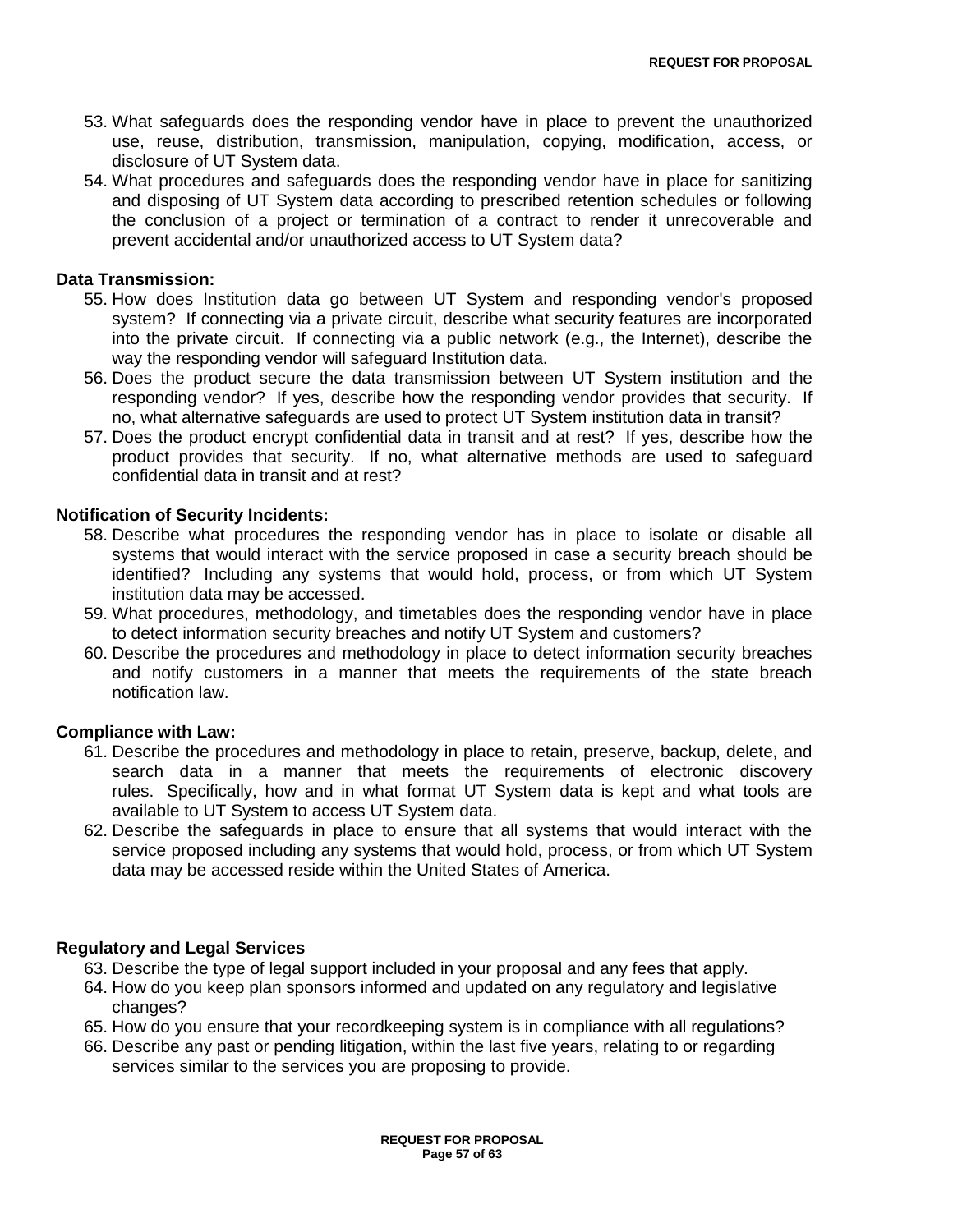## **Loans (UTSaver TSA and UTSaver DCP Only)**

- 67. Describe in detail your loan processing capabilities.
- 68. Do you have paperless loan capabilities? If so, describe.
- 69. Do you have paperless, online plan sponsor approval capabilities? If so, describe.
- 70. Describe the flexibility in your loan repayment processing (i.e., additional loan payments, multiple loans, missed payments).
- 71. How do you handle delinquent and/or defaulted loans?
- 72. Describe any other features and/or limitations of the loan system not detailed above (e.g., loan modeling, amortization scheduling, etc.).

## **Hardship and Unforeseeable Emergency Withdrawals (UTSaver TSA and UTSaver DCP and 457(f) Plans only)**

- 73. Describe in detail your hardship or unforeseeable emergency processing capabilities.
- 74. Do you have paperless hardship or unforeseeable emergency capabilities? If so, describe.

## **Reporting**

- 75. Describe the standard reporting package that you would provide UT System as well as the medium(s) used (provide samples).
- 76. Describe any customized or ad hoc reporting capabilities including Internet capabilities.
- 77. Describe your standard participant-level statements and documents (provide samples).
- 78. Describe your customization capabilities for participant-level statements.
- 79. What is the standard timeframe for providing each report after the reporting period ends?

## **Employee Service**

## **Voice Response System**

- 80. Describe the services available through your voice response system (VRS).
- 81. How are transactions processed? How are transactions documented? Are confirmations sent?
- 82. Describe how data is secured within the system (e.g., PIN, audit trail, confirmations).
- 83. Describe the level of customization available within your VRS.
- 84. What are the standard hours of operation?
- 85. Are there any transactions that cannot be processed through the VRS?
- 86. Is the menu easy for participants to use? Does it include "help" information? Describe the structure in detail.
- 87. Can a participant elect to move from the VRS to a service representative? When and what services are available?
- 88. How often is the data on the VRS updated? How does the VRS interface with the recordkeeping system?

## **Call Center**

- 89. Identify your toll-free service center standards. Please include for each of the last three calendar quarters, statistics related to actual performance, including number of calls, average length of calls, average response time, percentage of calls requiring follow-up, call abort rate, percentage of incoming calls totally handled via VRS versus toll-free live service center representative assistance, and percentage of service requests handled via website versus call center and VRS.
- 90. What training is provided to toll-free service center representatives before they are allowed to handle incoming calls?
- 91. Do you monitor and/or tape toll-free calls?
- 92. What are your case management procedures for calls that have service issues?

**REQUEST FOR PROPOSAL Page 58 of 63**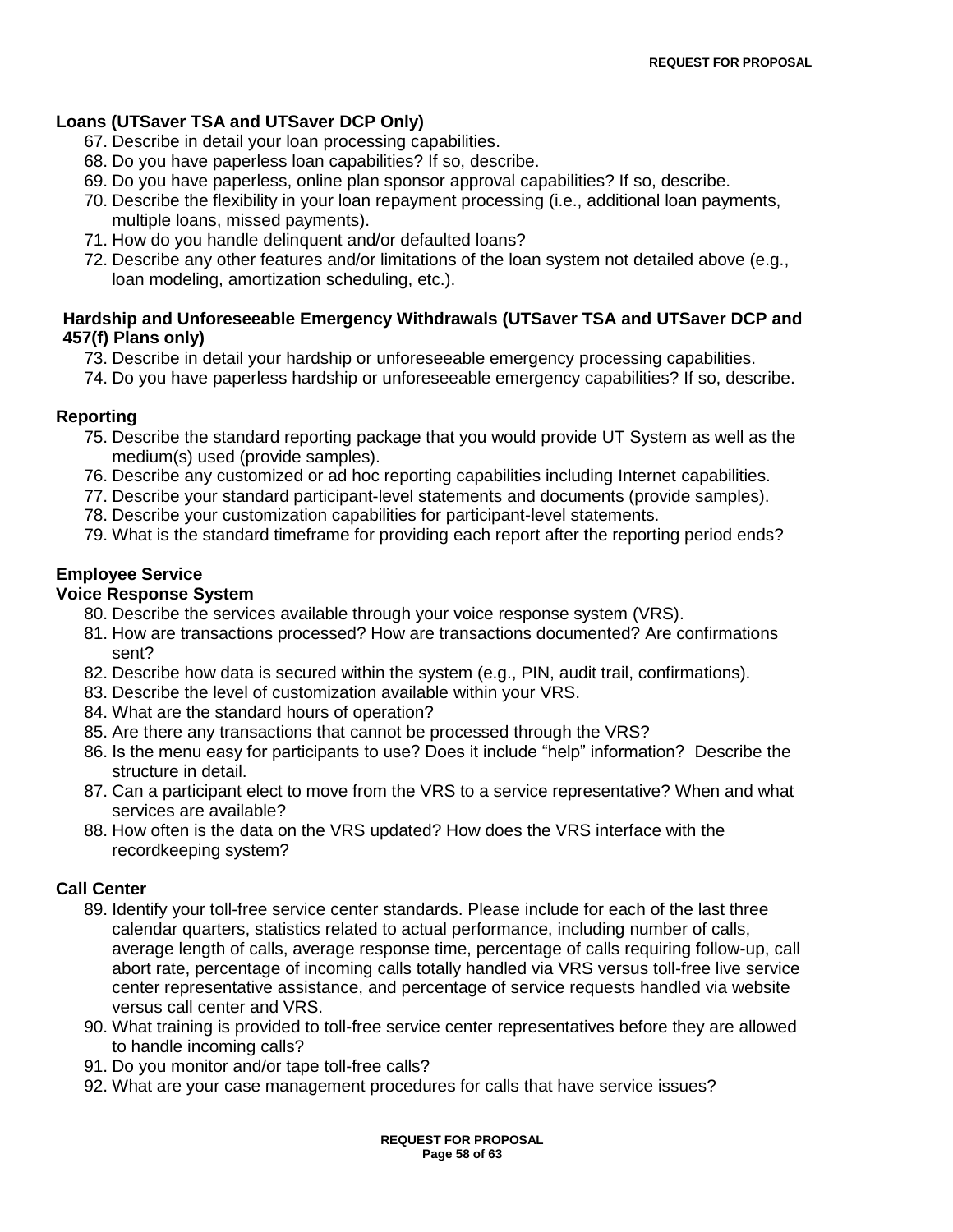93. What information is available to toll-free service representatives to allow them to effectively answer participant questions?

## **Access by Disabled Persons**

- 94. Describe your methods of providing access to the voice response system, the participant website, and the call center to disabled persons, including the visually impaired.
- 95. Explain the procedures you have implemented or will implement to assure compliance with the provision of Section 508 of the Rehabilitation Act (29 U.S.C. 794d) and the Section 508 Standards adopted under that section (36 C.F.R. Part 1194).

## **Investment Representatives**

- 96. Explain your method of providing one-on-one financial education to UT System employees.
- 97. Provide the number of investment representatives that will be provided by your organization at each institution.
- 98. How many of the investment representatives will be paid on a commission versus a salary basis at each institution?
- 99. What training is provided to investment representatives before they are allowed to service employees?
- 100. What ongoing training do you provide to investment representatives?
- 101. How do you respond to employee complaints and concerns regarding investment representatives?
- 102. Will your investment representatives be dedicated to providing financial education and service to UT System or will they service multiple clients?

## **Communication and Education (UT Retirement Program only)**

- 103. Briefly describe your background and experience in providing communication and education programs in a multi-vendor environment.
- 104. Identify the key elements provided as part of a standard communication and education program package included in your proposal.
- 105. Identify the key elements provided as part of a financial literacy program included in your proposal.
- 106. Who will you provide as personnel resources as part of both the initial and ongoing communication and education program?
- 107. Do you provide communication and education material in a foreign language? If so, what language(s) and what material?
- 108. Do you create all of your communication and education material in-house or through third parties?
- 109. Describe the process you use to help plan sponsors measure the effectiveness of employee education efforts.
- 110. Does your organization provide any services (e.g., personal questionnaires, software) that would help individual participants with financial planning? Describe any electronic education tools you provide, both software-based and web-based.
- 111. Describe your position on providing investment advice to participants. What fiduciary responsibility do you assume if advice is provided?
- 112. If advice is offered, is it in-house or via a third party? Describe your process, mode and scope of advice.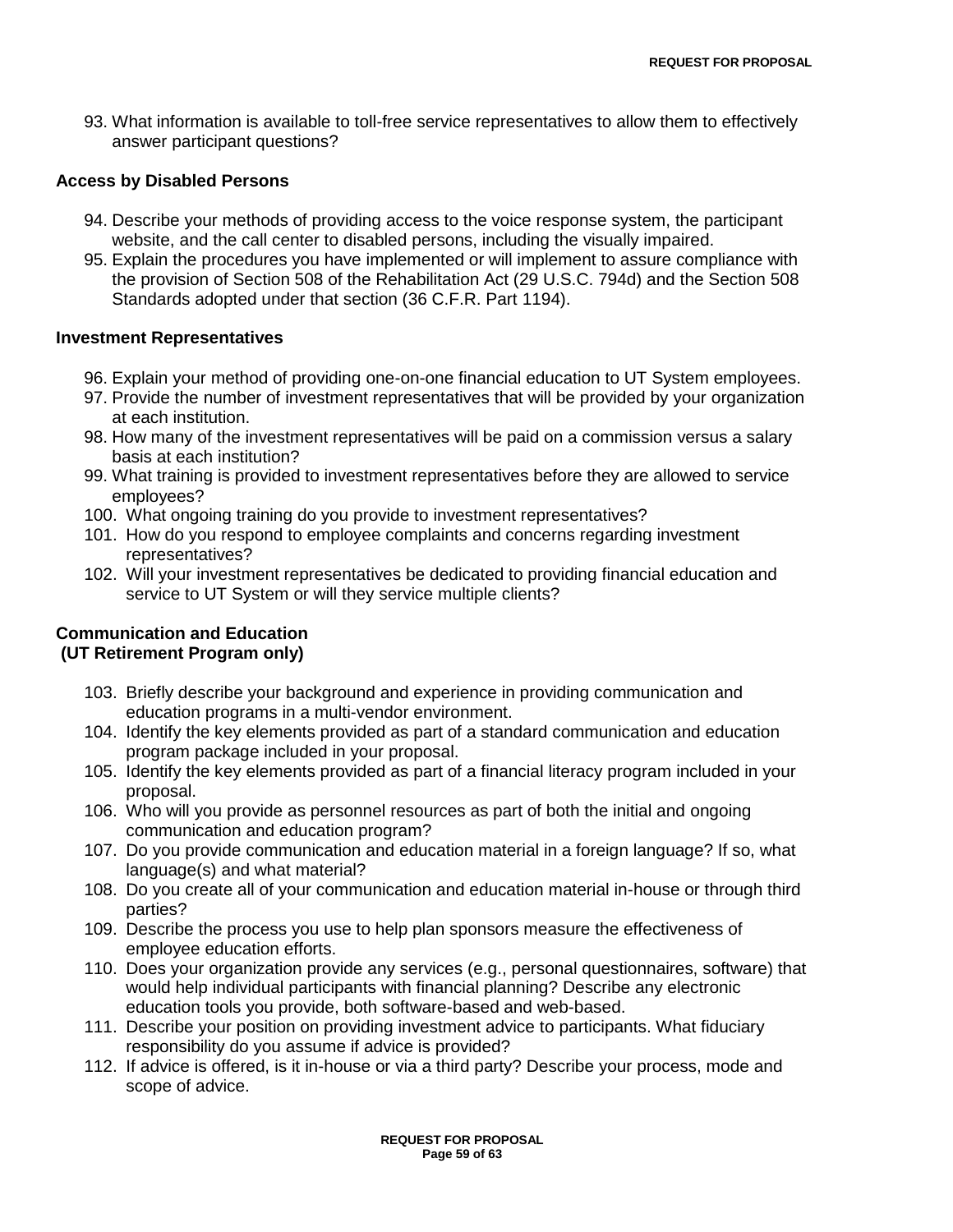- 113. Describe education tools or programs designed to support IRA rollovers and/or retirement distributions.
- 114. Provide samples of initial enrollment and ongoing communication and enrollment materials. Provide the result of the communication (e.g., increased participation, etc.)
- 115. Provide samples of financial literacy information or tools.
- 116. Provide samples of communication and education materials used to target different age groups and employees at different life stages. This could be print, email, web-based or designs appropriate for social media.

## **Investments**

- 117. Discuss your organization"s ability to provide investment vehicles for defined contribution plans. Be sure to disclose if you are providing these vehicles in-house or through external managers.
- 118. Please identify the number and types of investment vehicles you would make available. How do you determine which investment vehicles to make available?
- 119. Discuss your organizations ability to make available the lowest expense share class funds for our plans. How else can you make investment fees and expenses as low as possible for our employees?
- 120. Does your organization offer a self-directed brokerage window as a potential investment option? Please fully describe the service and fees associated with the administration of the brokerage accounts.

## **HUB Compliance**

- 121. Confirm that your proposal includes all applicable information and forms required by Appendix C concerning UT System"s "Policy on Utilization Historically Underutilized Businesses for Vendor/Commodities."
- 122. Provide the name and contact person for the person in your organization that is responsible for submission of all required HUB compliance information.

## **The Agreement**

- 123. Confirm that your organization has reviewed and agrees, if selected, to execute the applicable attached Sample Agreement(s) If any of the terms will require negotiation, please list those provisions in your response.
- 124. Confirm that your organization has taken all steps required by your organization"s internal policies, including, if required, review by outside counsel, of the Sample Agreement(s), and confirm that no further attempts to renegotiate these terms will be made by your organization or outside counsel prior to your organization"s execution of the Agreement(s) unless specifically noted in your response.
- 125. Describe your organization"s general system for contract administration and contract compliance.
- 126. Confirm that your organization agrees to meet all performance requirements as specified in this RFP. Confirm that your organization agrees to pay the performance penalties specified in Section 9A.12 of this RFP, if your organization does not meet the required performance requirements.
- 127. Describe your organization"s procedures for conducting fraud detection. If none, describe the steps you are planning to take to provide a comprehensive plan to prevent fraud and abuse, as required by the Sample Agreement(s).

**REQUEST FOR PROPOSAL Page 60 of 63**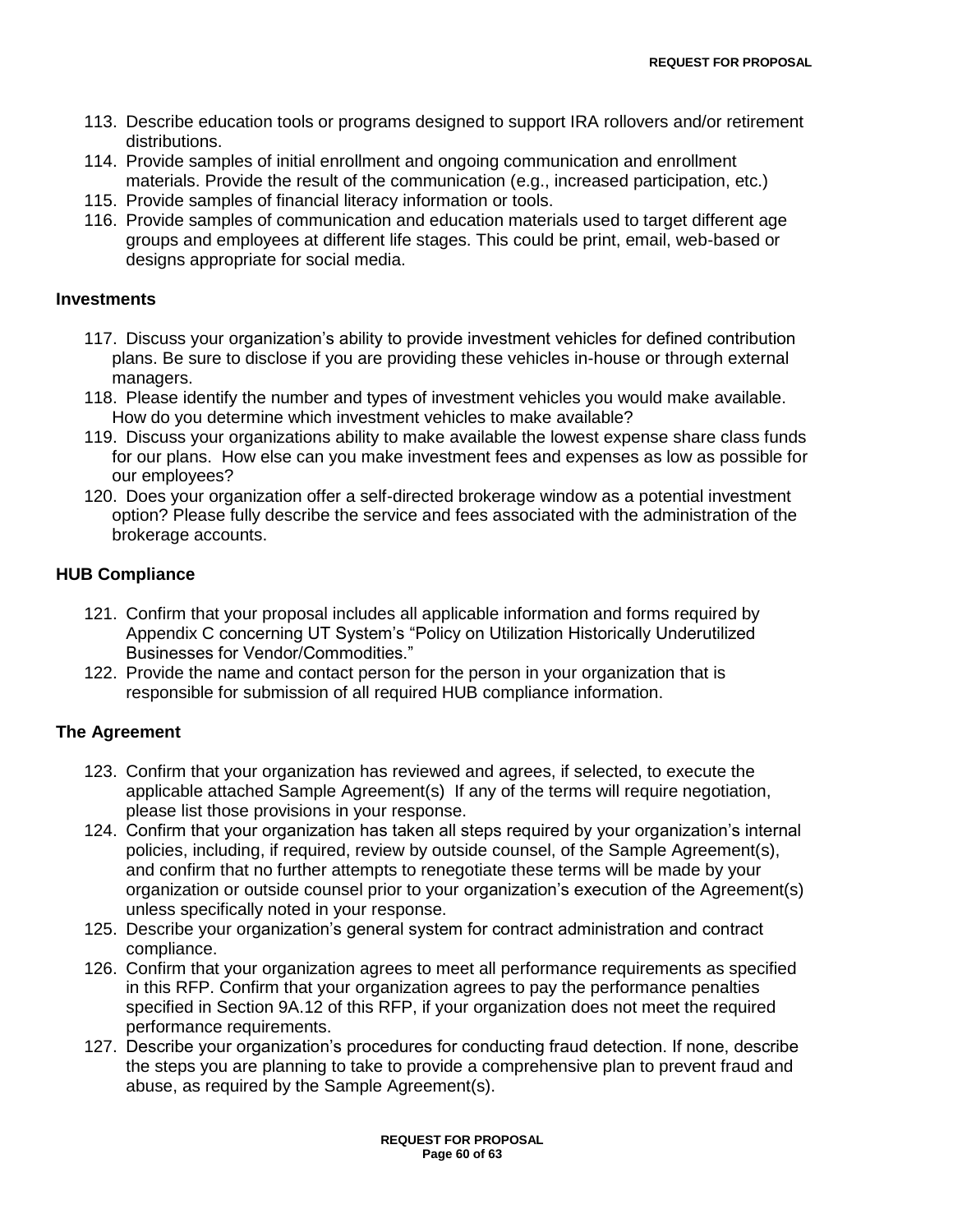128. Indicate the method by which you will confirm that the person executing the Agreement(s) on your behalf has the authority to do so.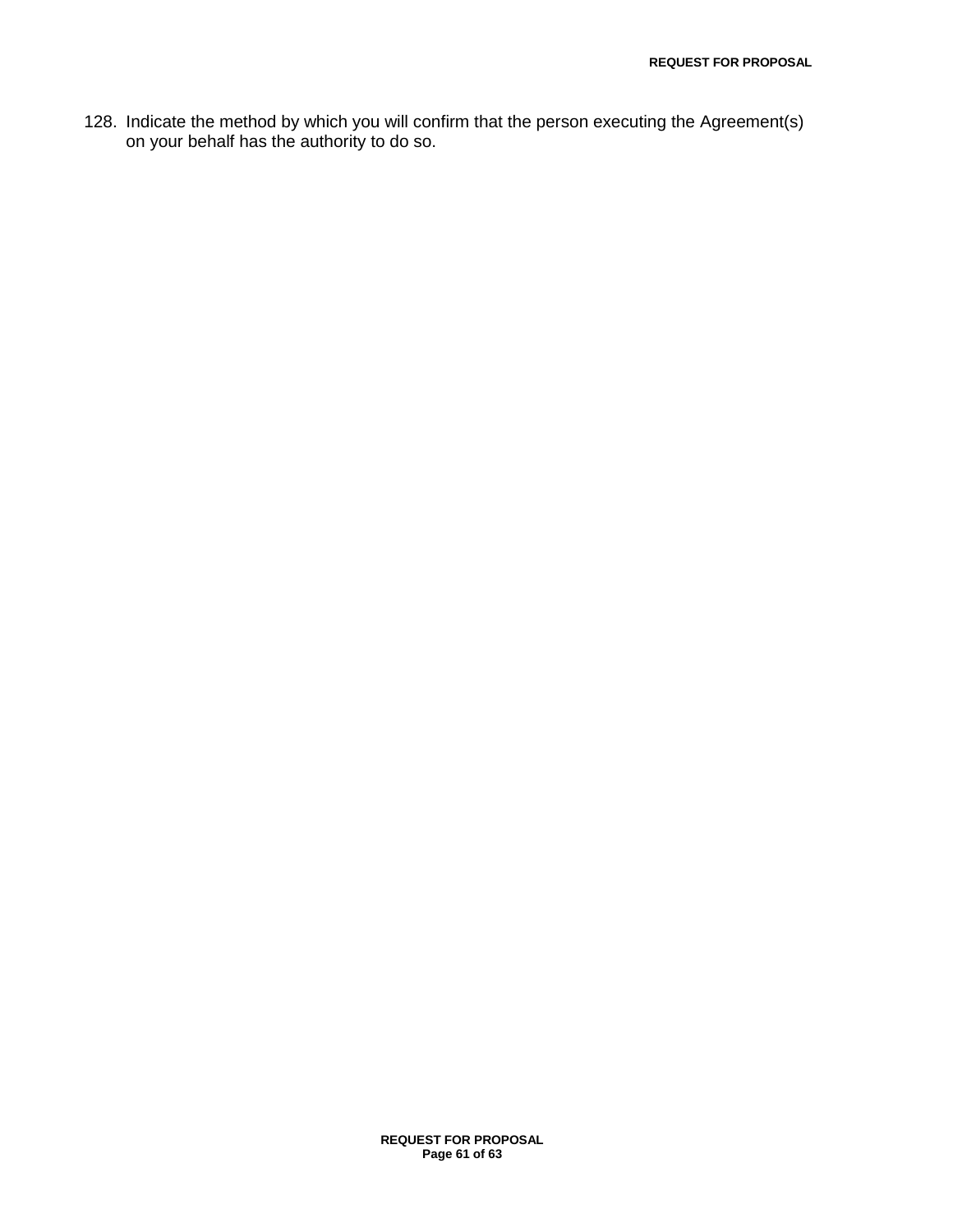# **SECTION 11A**

## **SIGNATURE PAGE FOR THE UNIVERSITY OF TEXAS RETIREMENT PROGRAMS**

In accordance with this attached Proposal,

Name of Organization

hereby agrees, if selected by The University of Texas System, to enter into negotiations for a contract to provide products and services for all of the plans in the UT System Retirement Program as listed in Section 1.3.1for at least three years beginning September 1, 2012 through August 31, 2015. I have read the RFP to which this page is appended and verify that the above named responding vendor can meet the requirements outlined.

Printed Name of Person Signing:

**Title** Mailing Address City State Zip Name of Primary Contact Person for this Proposal: **Title** Mailing Address

Telephone  $\#$  Fax  $\#$ 

By signing this signature page, I certify that I understand that the above named organization is responsible for reviewing all addenda listed by the UT System on the RFP website as of the date this Proposal is submitted. I further understand that all such addenda are incorporated into the RFP.

I also hereby certify that I have the authority to bind the above named organization concerning this Proposal.

Signature Date